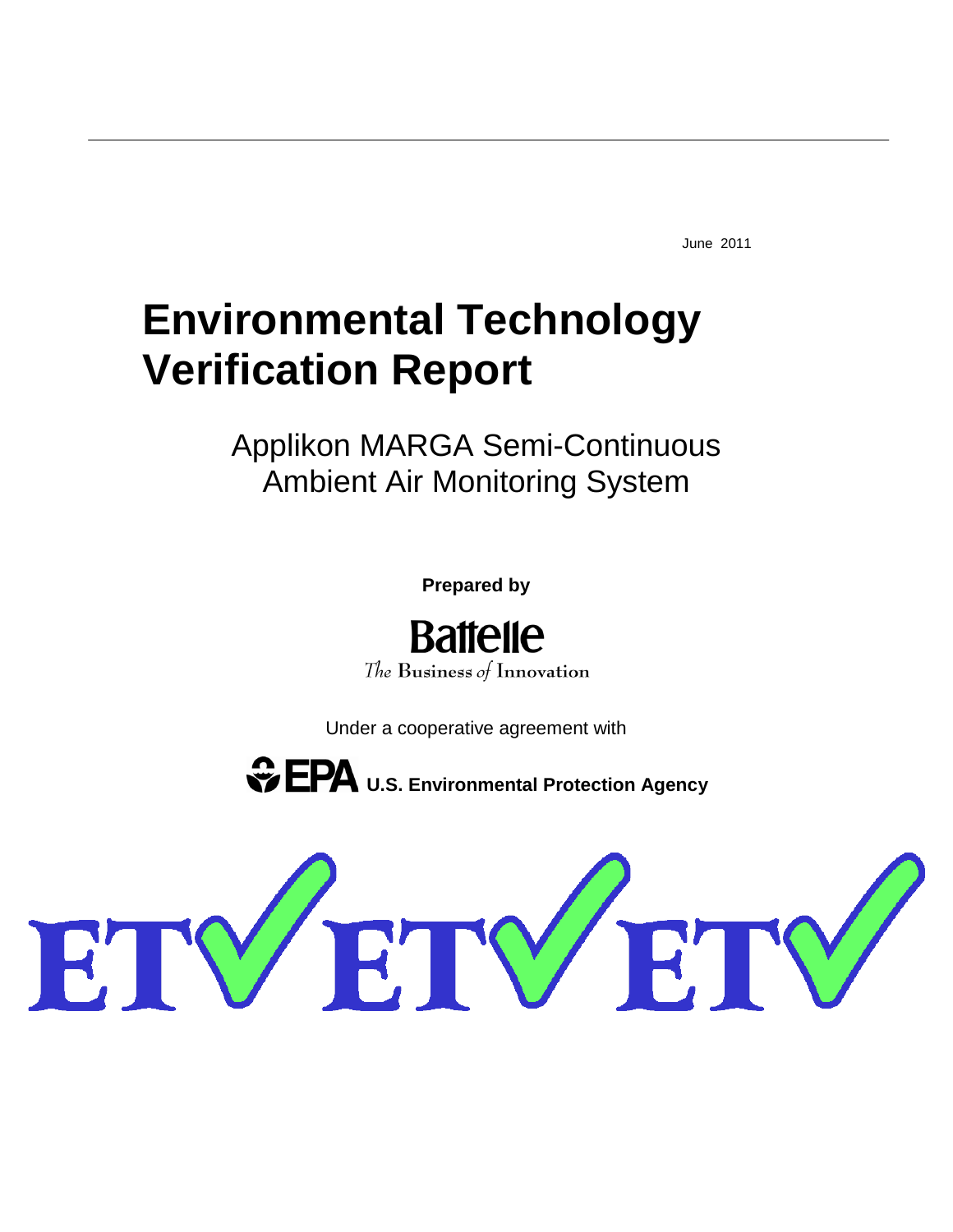# **Environmental Technology Verification Report**

ETV Advanced Monitoring Systems Center

# APPLIKON MARGA SEMI-CONTINUOUS AMBIENT AIR MONITORING SYSTEM

By

Kenneth Cowen, Elizabeth Hanft, Thomas Kelly, and Amy Dindal, Battelle John McKernan, U.S. EPA

> Battelle Columbus, Ohio 43201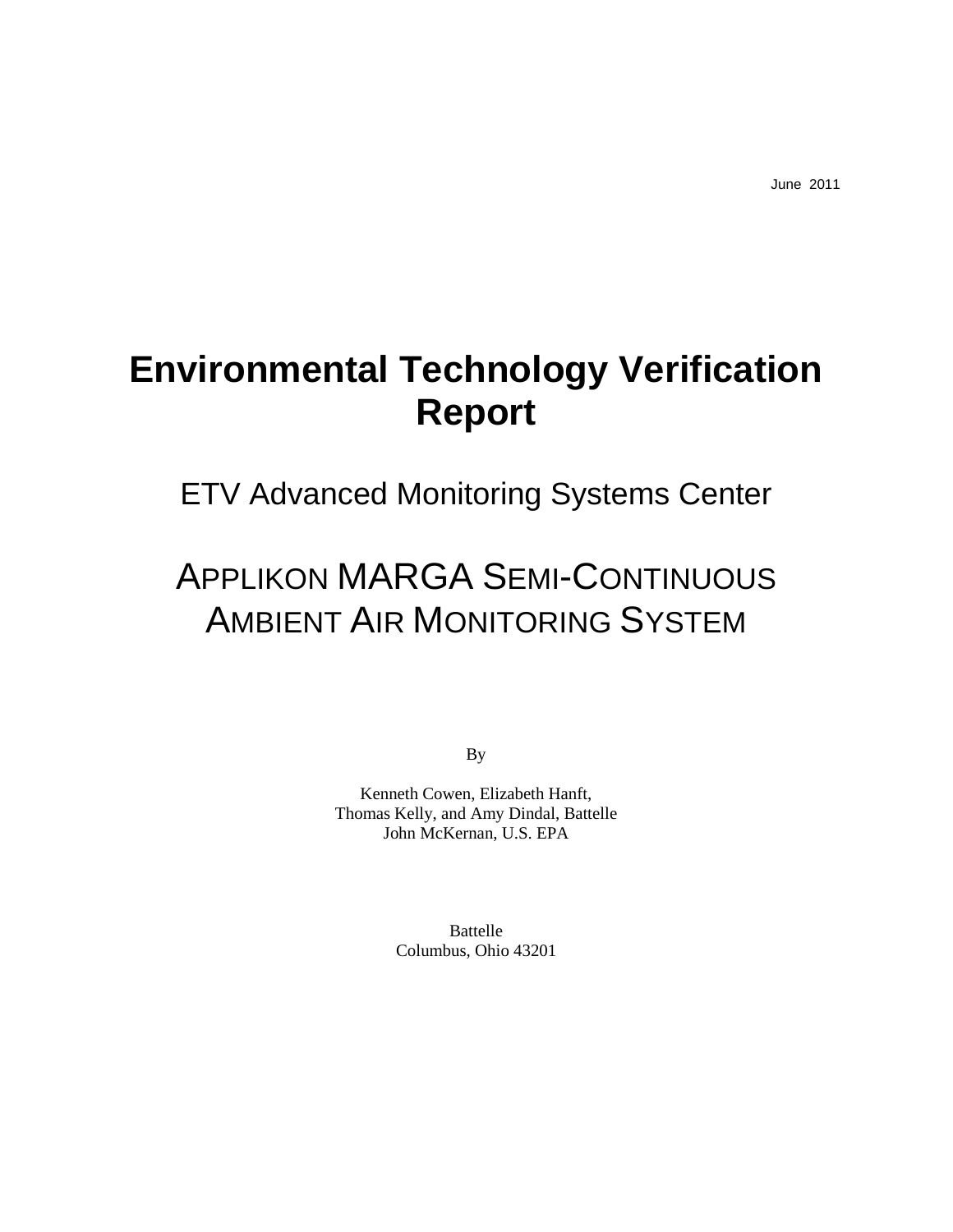#### **Notice**

<span id="page-2-0"></span>The U.S. Environmental Protection Agency (EPA), through its Office of Research and Development (ORD), has financially supported and collaborated in the extramural program described here. This document has been peer reviewed by the Agency. Mention of trade names or commercial products does not constitute endorsement or recommendation by the EPA for use.

This report was prepared by Battelle to summarize testing supported by EPA/ORD's Office of Air and Radiation, Office of Atmospheric Programs, Clean Air Markets Division (OAR/OAP/CAMD), under Work Assignments 0-05 and 1-05 of Contract EP-C-10-001. Neither Battelle nor any of its subcontractors, nor EPA's CAMD, nor any person acting on behalf of either

- (a) Makes any warranty of representation, express or implied, with respect to the accuracy, completeness, or usefulness of the information contained in this report, or that the use of any information, apparatus, method, or process disclosed in this report may not infringe privately-owned rights; or
- (b) Assumes any liabilities with respect to the use of, or for damages resulting from the use of, any information, apparatus, method, or process disclosed in this report.

Reference herein to any specific commercial product, process, or service by trade name, trademark, manufacturer, or otherwise, does not necessarily constitute or imply its endorsement, recommendation, or favoring; nor do the views and opinions of authors expressed herein necessarily state or reflect those of the EPA.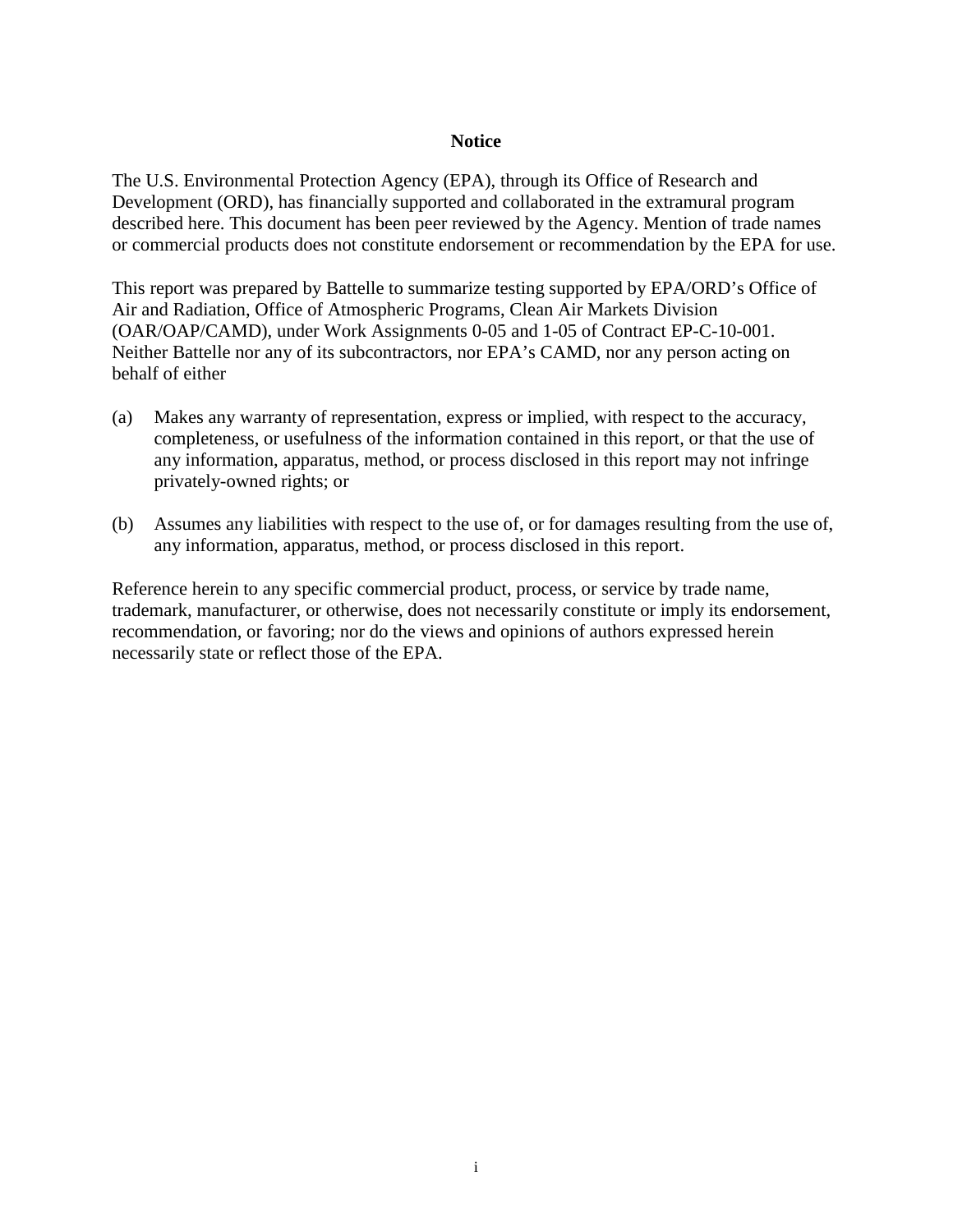#### **Foreword**

<span id="page-3-0"></span>The EPA is charged by Congress with protecting the nation's air, water, and land resources. Under a mandate of national environmental laws, the Agency strives to formulate and implement actions leading to a compatible balance between human activities and the ability of natural systems to support and nurture life. To meet this mandate, the EPA's Office of Research and Development provides data and science support that can be used to solve environmental problems and to build the scientific knowledge base needed to manage our ecological resources wisely, to understand how pollutants affect our health, and to prevent or reduce environmental risks.

The Environmental Technology Verification (ETV) Program has been established by the EPA to verify the performance characteristics of innovative environmental technology across all media and to report this objective information to permitters, buyers, and users of the technology, thus substantially accelerating the entrance of new environmental technologies into the marketplace. Verification organizations oversee and report verification activities based on testing and quality assurance protocols developed with input from major stakeholders and customer groups associated with the technology area. ETV consists of six environmental technology centers. Information about each of these centers can be found on the Internet at http://www.epa.gov/etv/.

Effective verifications of monitoring technologies are needed to assess environmental quality and to supply cost and performance data to select the most appropriate technology for that assessment. Under a cooperative agreement, Battelle has received EPA funding to plan, coordinate, and conduct such verification tests for "Advanced Monitoring Systems for Air, Water, and Soil" and report the results to the community at large. Information concerning this specific environmental technology area can be found on the Internet at http://www.epa.gov/etv/centers/center1.html.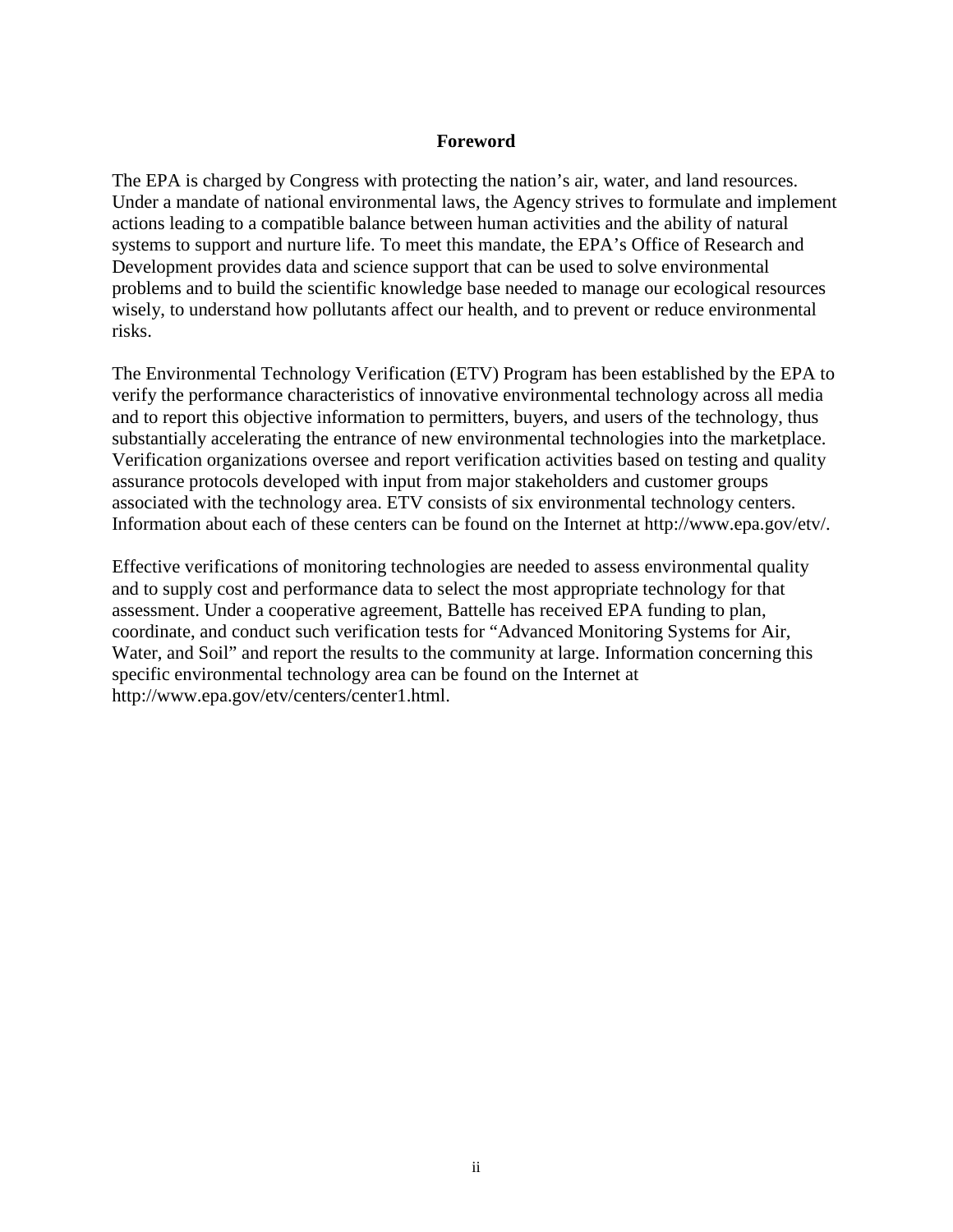#### **Acknowledgments**

<span id="page-4-0"></span>The authors wish to acknowledge the support of all those who helped plan and conduct the verification test, analyze the data, and prepare this report. Quality assurance support was provided by Michelle Henderson of EPA/ORD's National Risk Management Research Laboratory, and by Zachary Willenberg of Battelle. The EPA Contracting Officer's Representative on Work Assignments 0-05 and 1-05 of Contract EP-C-10-001 was Gary Lear of EPA's CAMD. We acknowledge the support of EPA/ORD for providing the field site for this verification. In particular we thank John Walker and Ian Rumsey of EPA/ORD for their efforts as operators of the MARGA units in the field testing, and for their review of the verification data and draft verification report. We also acknowledge Solomon Ricks and Nealson Watkins of EPA's Office of Air Quality Planning and Standards (OAQPS) for providing sulfur dioxide reference measurements. Finally, the authors thank Rudy Eden of the South Coast Air Quality Management District, Cliff Glowacki of Covenant Associates, and Joann Rice of EPA/OAQPS for their review of this verification report.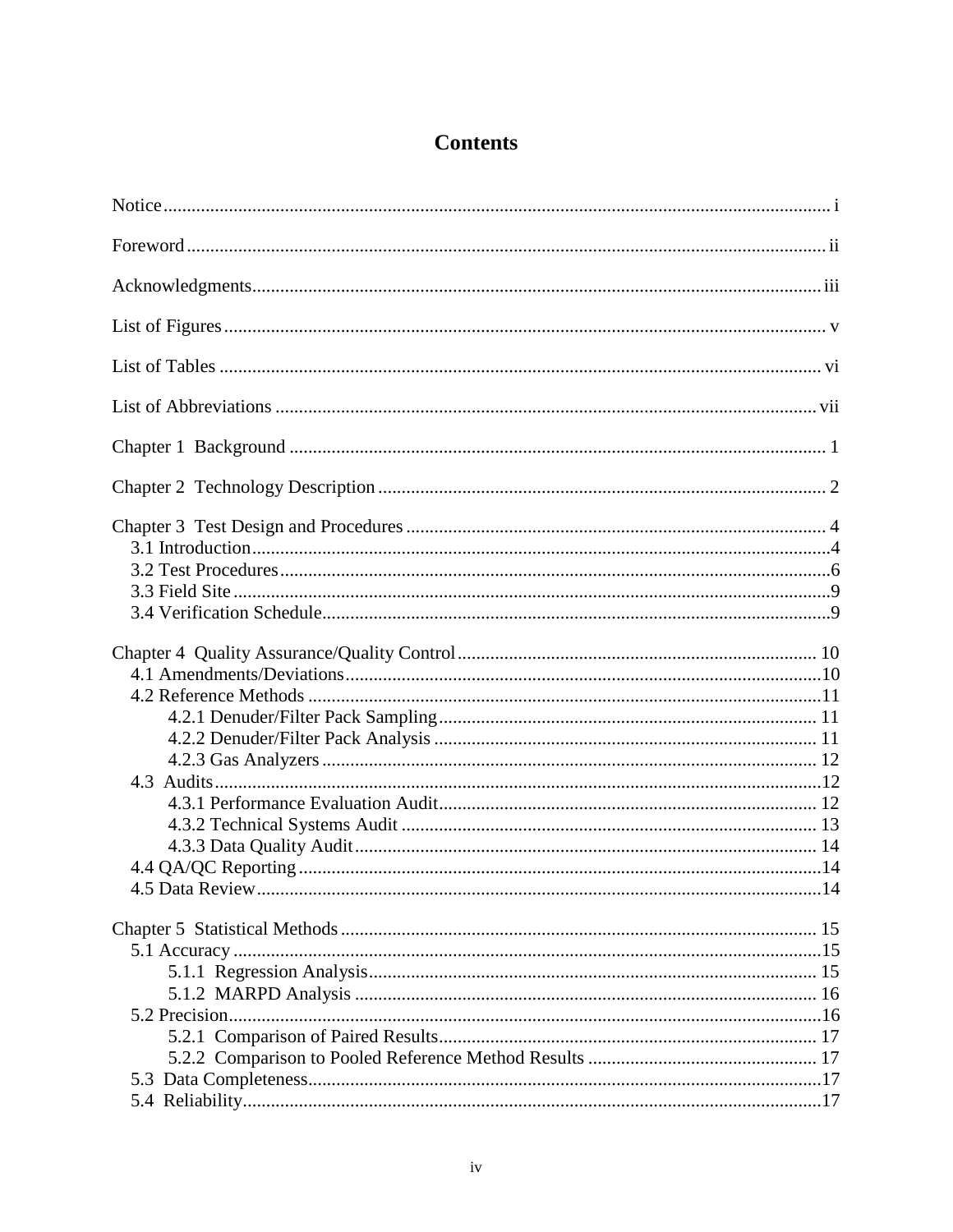| Appendix A: Performance Objectives for CASTNET Semi-Continuous Ambient Air |  |
|----------------------------------------------------------------------------|--|

| Appendix A: Performance Objectives for CASTNET Semi-Continuous Ambient Air |  |
|----------------------------------------------------------------------------|--|
|                                                                            |  |

# **List of Figures**

<span id="page-6-0"></span>

| Figure 6-1. Time sequence plot of $SO_2$ measurement results from duplicate MARGA and       |     |
|---------------------------------------------------------------------------------------------|-----|
|                                                                                             |     |
| Figure 6-2. Time sequence plot of HNO <sub>3</sub> measurement results from duplicate MARGA |     |
|                                                                                             |     |
| Figure 6-3. Time sequence plot of $NH_3$ measurement results from duplicate MARGA           |     |
|                                                                                             |     |
| Figure 6-4. Time sequence plot of $SO_4^2$ measurement results from duplicate MARGA         |     |
|                                                                                             |     |
| Figure 6-5. Time sequence plot of $NO_3^-$ measurement results from duplicate MARGA         |     |
| and mean denuder/filter pack reference method measurements                                  | .21 |
| Figure 6-6. Time sequence plot of $NH_4^+$ measurement results from duplicate MARGA         |     |
|                                                                                             | .22 |
| Figure 6-7. Time sequence plot of hourly $SO2$ measurement results from duplicate           |     |
|                                                                                             | .22 |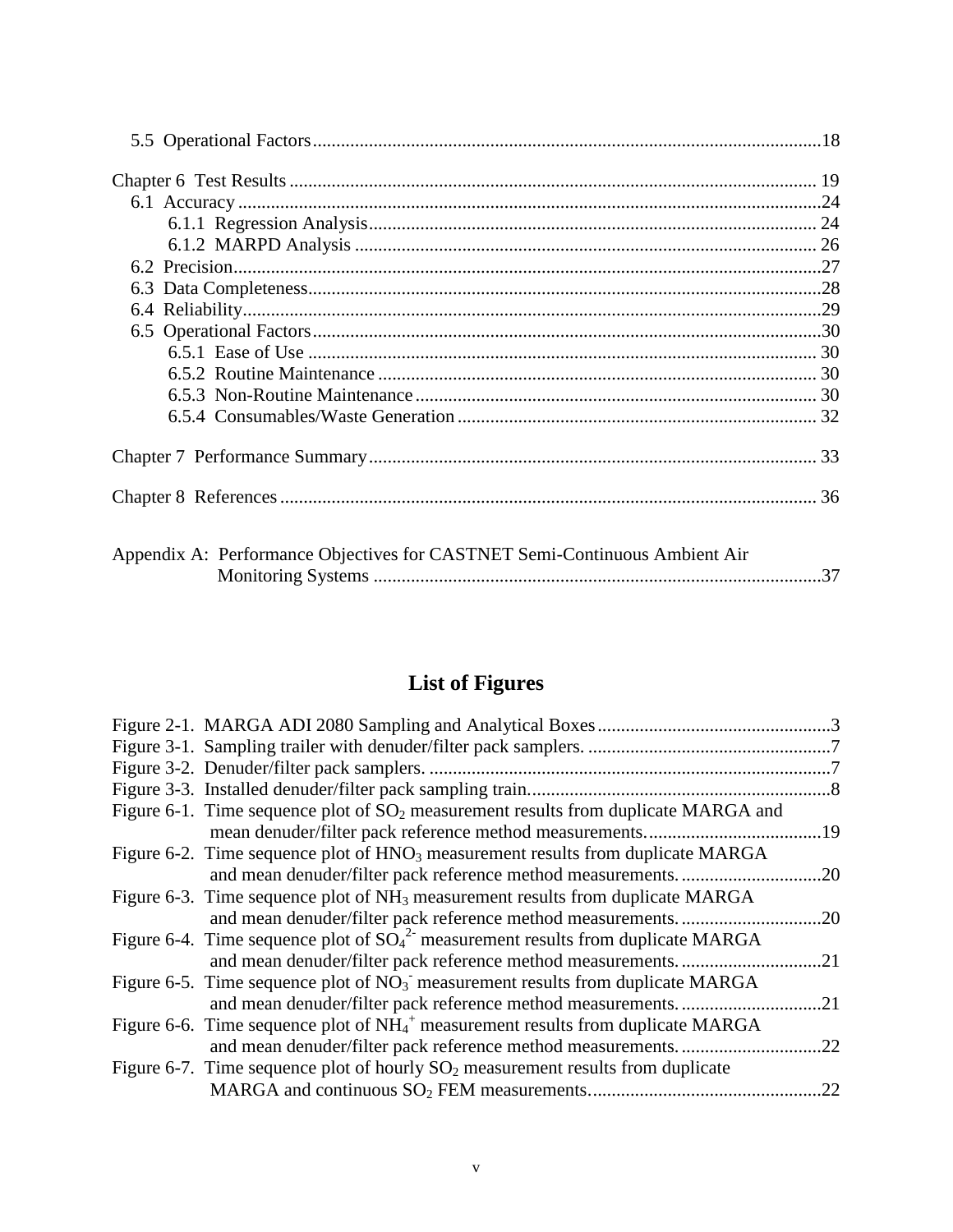| Figure 6-8. Regression Plots of Data from Duplicate Reference Method Sampling Trains             |  |
|--------------------------------------------------------------------------------------------------|--|
|                                                                                                  |  |
| Figure 6-9. Regression plots of MARGA data versus mean denuder/filter reference                  |  |
|                                                                                                  |  |
| Figure 6-10. Regression plots of hourly MARGA data versus hourly FEM data for SO <sub>2</sub> 26 |  |

# **List of Tables**

<span id="page-7-0"></span>

| Table 4-2. Results of Duplicate Analyses of Denuder/Filter Pack Reference Samples  12 |  |
|---------------------------------------------------------------------------------------|--|
|                                                                                       |  |
|                                                                                       |  |
| Table 6-1. Summary of Regression Analysis Results for the MARGA Units 24              |  |
| Table 6-2. MARGA Regression Analysis Results versus CASTNET Performance Goals 26      |  |
| Table 6-3. Calculated MARPD Results for Reference Data and MARGA Units.  27           |  |
| Table 6-4. Summary of Calculated MARPD Results for Duplicate MARGA Units.  28         |  |
| Table 6-5. Comparison of MARPD of 12-Hour Average MARGA Measurements with 95th        |  |
| Percentile of Pooled RPD Results of Duplicate Reference Measurements.  28             |  |
|                                                                                       |  |
|                                                                                       |  |
| Table 6-8. Summary of Non-Routine Maintenance Activities and Malfunctions for MARGA   |  |
|                                                                                       |  |
|                                                                                       |  |
|                                                                                       |  |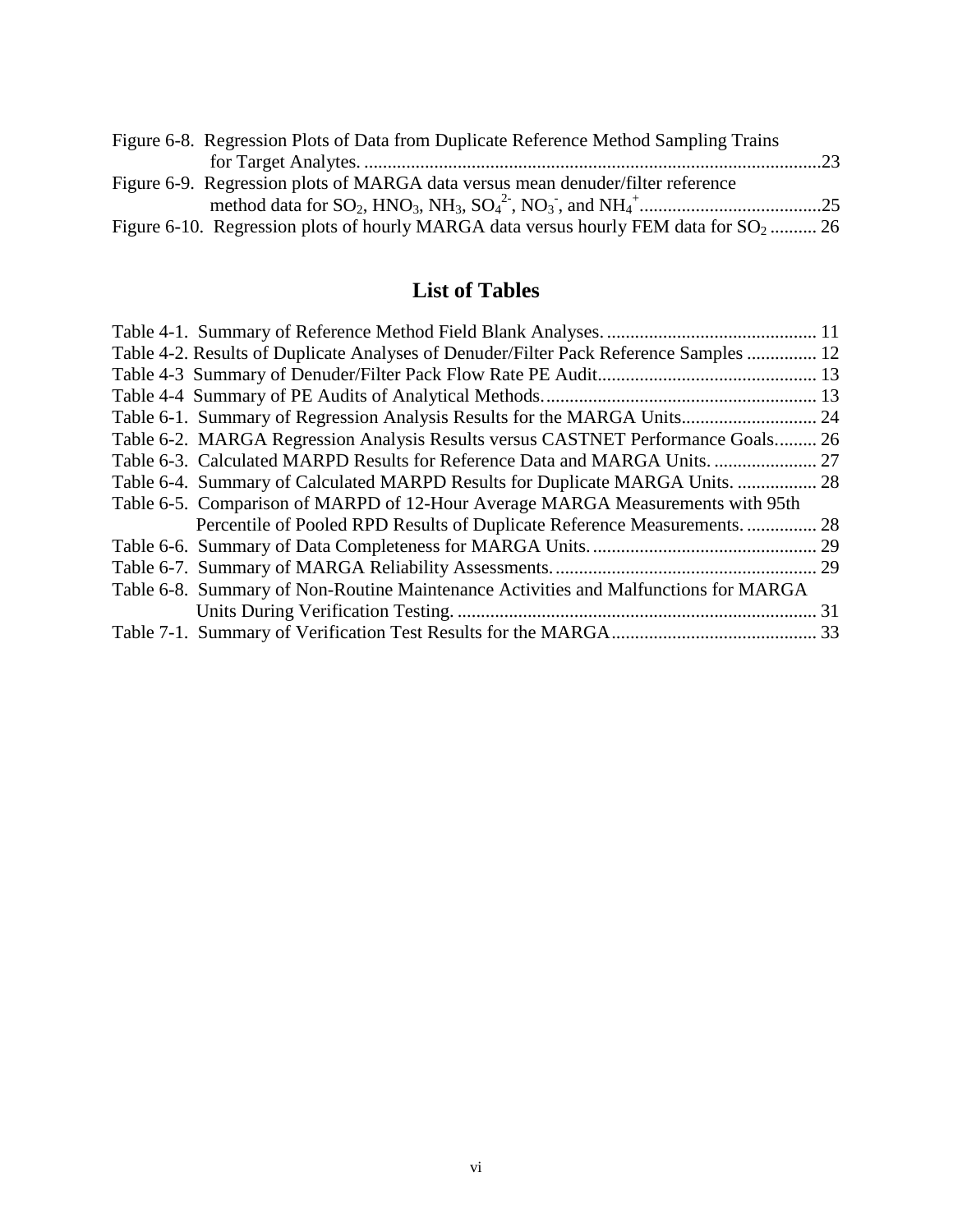# **List of Abbreviations**

<span id="page-8-0"></span>

| AC             | automated colorimetry                                                     |
|----------------|---------------------------------------------------------------------------|
| <b>ADS</b>     | annular denuder system                                                    |
| <b>AMS</b>     | <b>Advanced Monitoring Systems Center</b>                                 |
| <b>ARPD</b>    | absolute relative percent difference                                      |
| <b>CAMD</b>    | Clean Air Markets Division (U.S. EPA)                                     |
| <b>CASTNET</b> | <b>Clean Air Status and Trends Network</b>                                |
| <b>CV</b>      | coefficient of variation                                                  |
| DL             | detection limit                                                           |
| <b>DQO</b>     | data quality objective                                                    |
| EPA            | U.S. Environmental Protection Agency                                      |
| <b>ETV</b>     | <b>Environmental Technology Verification</b>                              |
| <b>FEM</b>     | <b>Federal Equivalent Method</b>                                          |
| IC             | ion chromatography                                                        |
| <b>ICP-AES</b> | inductively coupled plasma atomic emission spectroscopy                   |
| <b>IPC</b>     | <b>Industrial PC</b>                                                      |
| <b>MARGA</b>   | Monitor for Aerosols and Gases in Ambient Air                             |
| <b>MARPD</b>   | median absolute relative percent difference                               |
| <b>NIST</b>    | National Institute of Science and Technology                              |
| <b>PE</b>      | performance evaluation                                                    |
| ppby           | parts per billion (by volume in air)                                      |
| QA             | quality assurance                                                         |
| QC             | quality control                                                           |
| <b>QMP</b>     | quality management plan                                                   |
| <b>RPD</b>     | relative percent difference                                               |
| $RPD_{95}$     | 95 <sup>th</sup> percentile of pooled relative percent difference results |
| <b>RTP</b>     | <b>Research Triangle Park</b>                                             |
| <b>SJAC</b>    | steam jet aerosol collector                                               |
| <b>TSA</b>     | technical systems audit                                                   |
| <b>WRD</b>     | wet rotating denuder                                                      |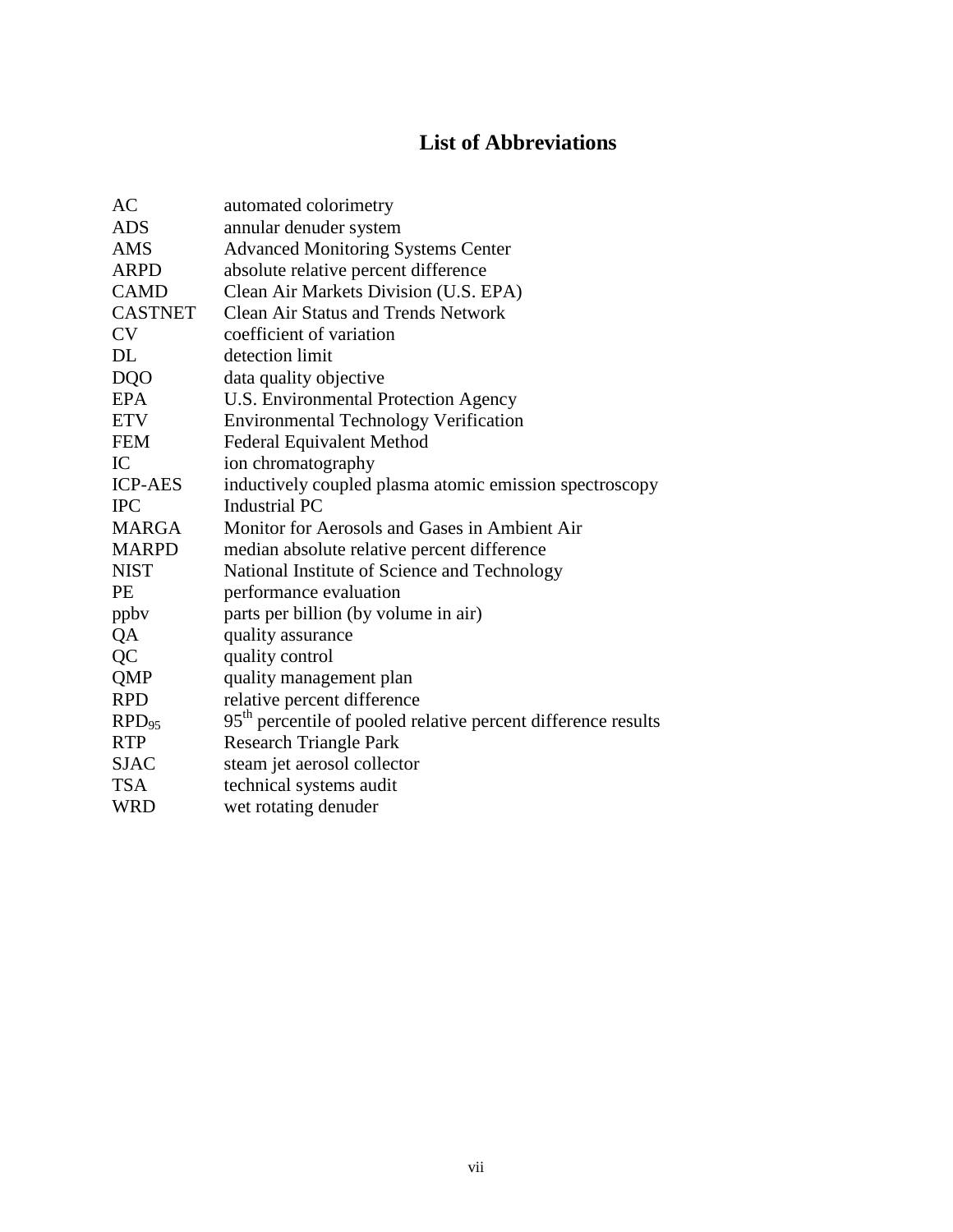## **Chapter 1 Background**

<span id="page-9-0"></span>The U.S. Environmental Protection Agency (EPA) supports the Environmental Technology Verification (ETV) Program to facilitate the deployment of innovative environmental technologies through performance verification and dissemination of information. The goal of the ETV Program is to further environmental protection by accelerating the acceptance and use of improved and cost-effective technologies. ETV seeks to achieve this goal by providing high-quality, peer-reviewed data on technology performance to those involved in the design, distribution, financing, permitting, purchase, and use of environmental technologies.

ETV works in partnership with recognized testing organizations; with stakeholder groups consisting of buyers, vendor organizations, and permitters; and with the full participation of individual technology developers. The program evaluates the performance of innovative technologies by developing test plans that are responsive to the needs of stakeholders, conducting field or laboratory tests (as appropriate), collecting and analyzing data, and preparing peer-reviewed reports. All evaluations are conducted in accordance with rigorous quality assurance and quality control (QA/QC) protocols to ensure that data of known and adequate quality are generated and that the results are defensible.

The EPA's National Risk Management Research Laboratory and its verification organization partner, Battelle, operate the Advanced Monitoring Systems (AMS) Center under ETV. The AMS Center recently evaluated the performance of the Applikon Analytical BV (Applikon) Monitor for Aerosols and Gases in Ambient Air ADI 2080 (MARGA) semi-continuous ambient air monitoring system at an EPA ambient air quality monitoring site in Research Triangle Park (RTP), North Carolina. Semi-continuous ambient air monitoring systems were identified as a priority technology category for verification through the AMS Center stakeholder process.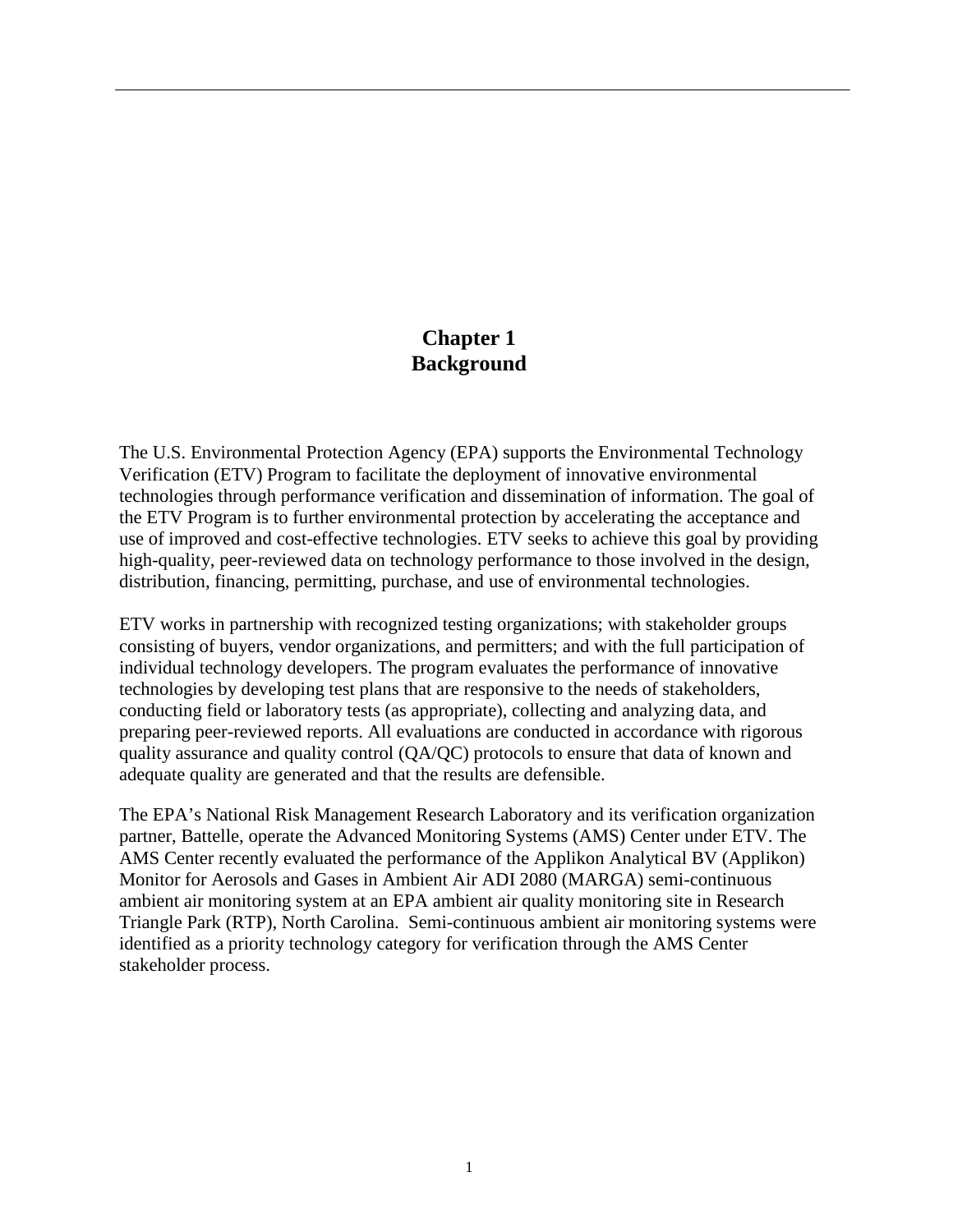# **Chapter 2 Technology Description**

<span id="page-10-0"></span>The objective of the ETV AMS Center is to verify the performance characteristics of environmental monitoring technologies for air, water, and soil. This report provides results for the verification testing of Applikon BV's MARGA semi-continuous ambient air monitoring system. The following is a description of the MARGA, based on information provided by the vendor. The information provided below was not verified in this test.

The MARGA ADI 2080 is an on-line analyzer for semi-continuous measurement of gases and soluble ions in aerosols. The MARGA utilizes a Wet Rotating Denuder (WRD) to collect acid gases and ammonia by diffusion into an aqueous film. Particles pass through the WRD and are collected in a Steam Jet Aerosol Collector (SJAC). Within the SJAC, a supersaturated environment is created which grows particles by a process known as deliquescence, allowing them subsequently to be collected by inertial separation. As cooling takes place, steam condenses and washes the collected particles into an aqueous sample stream. The aqueous solutions from the WRD and SJAC are subsequently analyzed by ion chromatography (IC) for soluble anions and cations. Software integrated within the MARGA calculates atmospheric concentrations based on air sample flow rate and the ion concentrations in the collected solutions.

The MARGA ADI 2080 consists of:

- Sampling box,
- Analytical box,
- Industrial PC (IPC) with keyboard/mouse and screen,
- ADI 2080 ambient air monitor software.
- Programmable logic control input/output modules, and software,
- Applikon pump modules and stainless steel analyzer cabinet,
- Polypropylene rack with steel inner body,
- Uninterruptable power supply,
- Air pump with mass flow controller.

The MARGA ADI 2080 is constructed with the sampling box located above the analytical box. Air is drawn through the sampling system in the upper box where inorganic gases and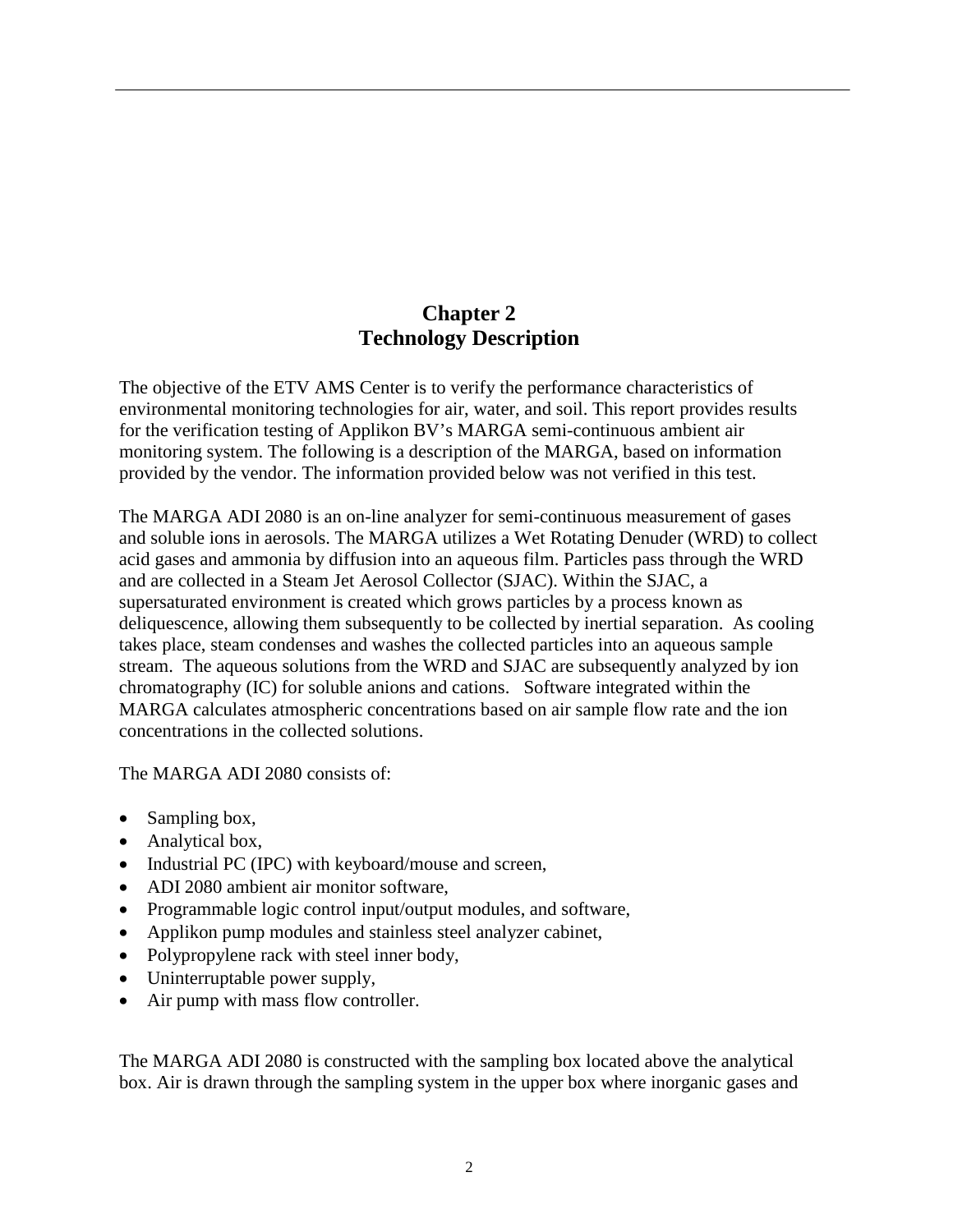aerosols are absorbed and collected into separate aqueous solutions. In the analytical box, the inorganic compounds in the gases and aerosols are determined by IC.

The analytical box also contains an IPC running instrument software that controls all elements of the sampling and analysis. The IPC is equipped with a fold-up liquid crystal display as well as a keyboard with mouse. The MARGA software running on the IPC controls the instrument and provides a user interface. In addition, the analyzer can be checked and controlled remotely via an internet or modem connection. Figure 2-1 shows pictures of the sampling and analytical boxes of the MARGA ADI 2080.



<span id="page-11-0"></span>**Figure 2-1. MARGA ADI 2080 Sampling and Analytical Boxes**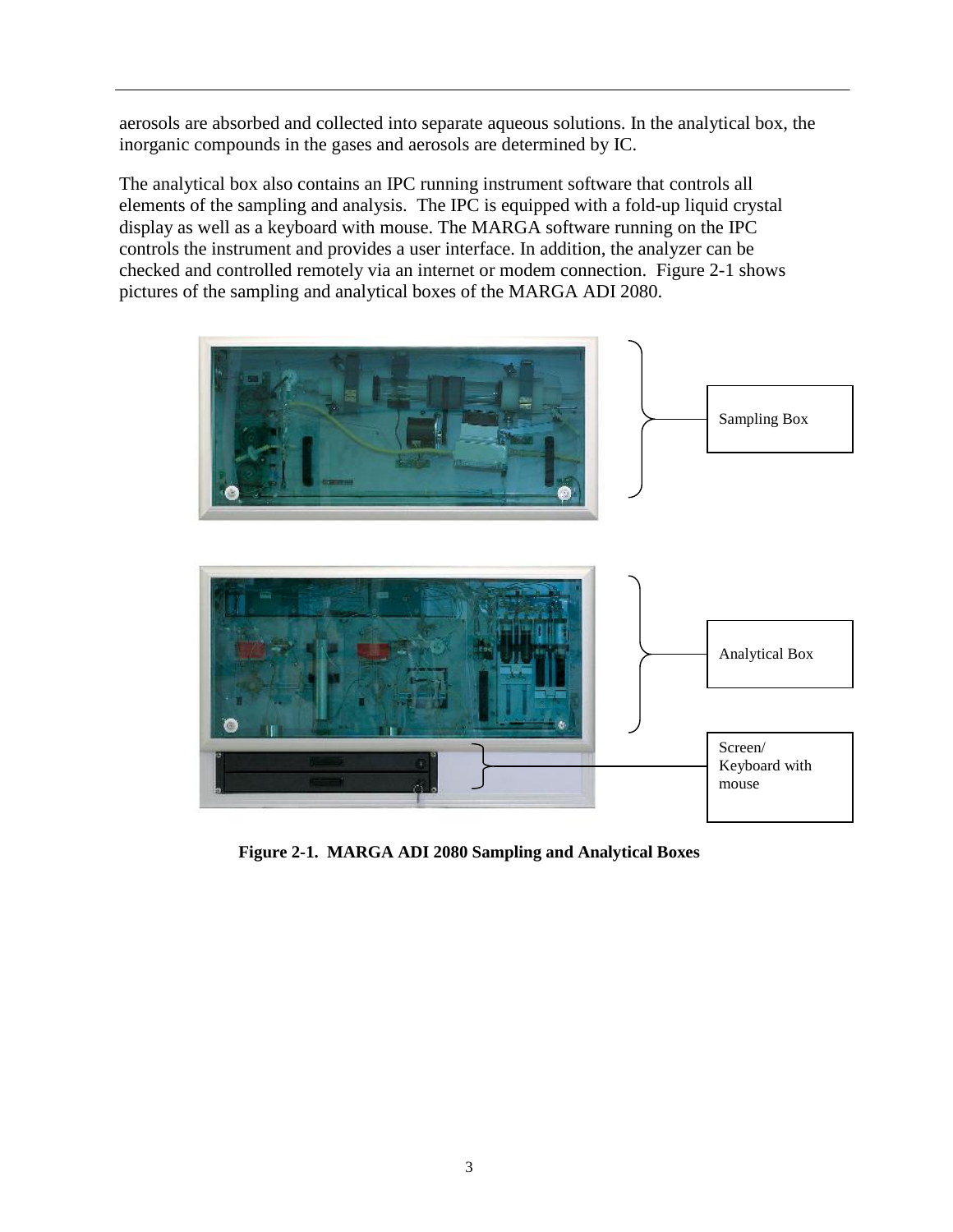# **Chapter 3 Test Design and Procedures**

#### <span id="page-12-1"></span><span id="page-12-0"></span>**3.1 Introduction**

EPA's Clean Air Status and Trends Network (CASTNET) is a regional long-term environmental monitoring program, established in 1991 under the Clean Air Act Amendments, which is administered and operated by EPA's Clean Air Markets Division (CAMD). Currently 86 operational CASTNET sites are located in or near rural areas and sensitive ecosystems, to collect data on ambient levels of pollutants where urban influences are minimal. As part of an interagency agreement, the National Park Service sponsors 27 sites which are located in national parks and other Class-I areas designated as deserving special protection from air pollution.

Throughout CASTNET, measurements are made to characterize the ambient concentrations of the following species:

- Sulfur dioxide  $(SO<sub>2</sub>)$
- Particulate sulfate  $(SO_4^2)$
- Nitric acid  $(HNO<sub>3</sub>)$
- Particulate nitrate  $(NO^{-3})$
- Particulate ammonium  $(NH_4^+)$
- Particulate calcium  $(Ca^{2+})$
- Particulate sodium  $(Na^+)$
- Particulate magnesium  $(Mg^{2+})$
- Particulate potassium  $(K^+)$
- Particulate chloride (Cl<sup>-</sup>)
- Ozone  $(O_3)$

For all but ozone, ambient air sampling of particles and selected gases is performed by drawing air at a controlled flow rate through open face, three-stage filter packs that use four sequential filters (Teflon<sup>®</sup>, Nylon<sup>®</sup>, and dual Whatman<sup>®</sup> filters impregnated with potassium carbonate). The filter packs are located at 10 meters above the ground surface and accessed using a tilt-down aluminum tower. The filter packs are exchanged every week by a site operator and the exposed filter packs are shipped to a central analytical laboratory for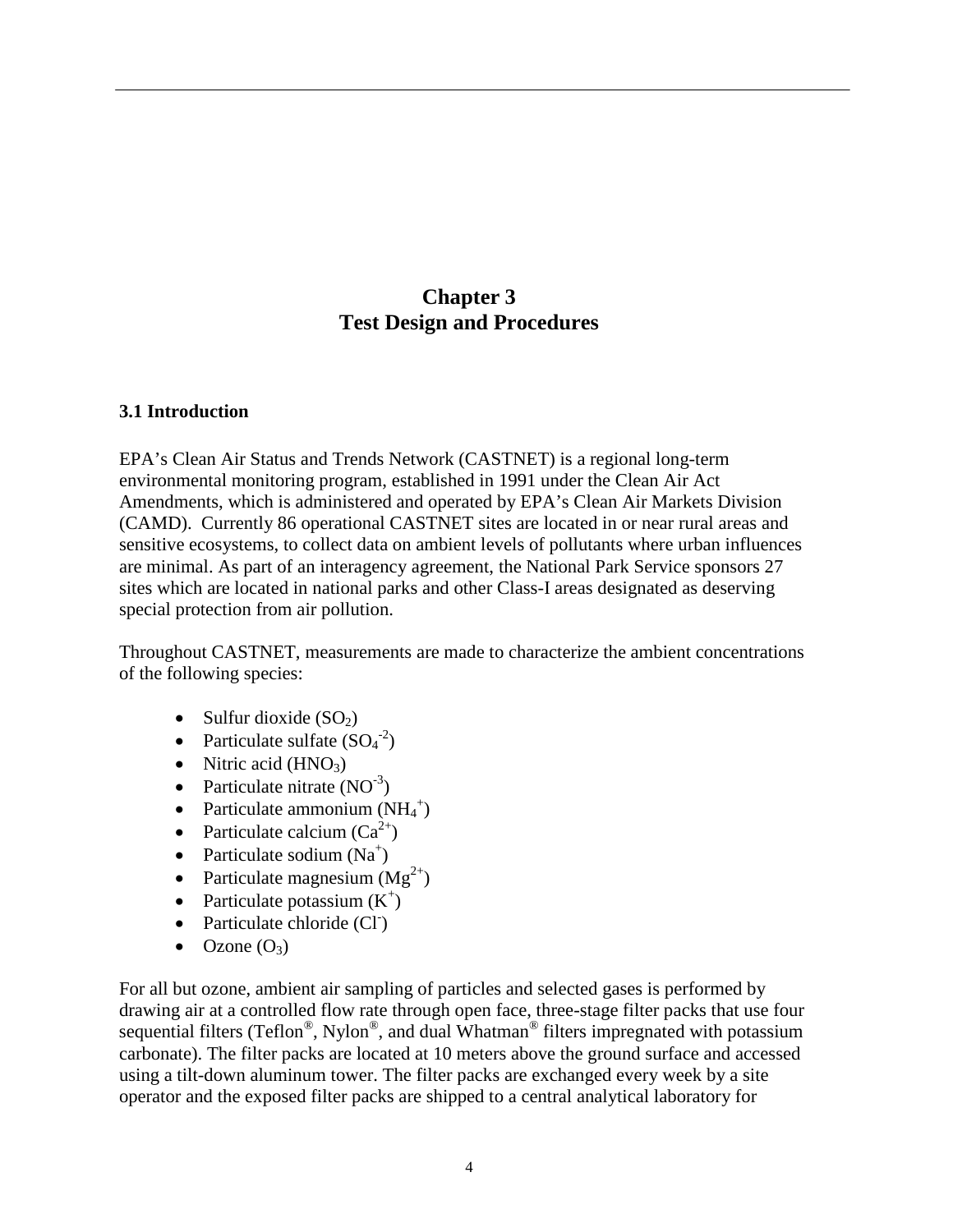analysis. Although the filter pack approach is simple to use, reliable, inexpensive, and provides sensitive measurements, it suffers from long sampling duration (7-day integrated average) and is subject to bias and uncertainties in species of interest such as gaseous  $HNO<sub>3</sub>$ and particle nitrate  $(NO_3^-)$  due to reactivity and volatilization issues.<sup>1-3</sup> In addition, due to the time required for chemical analysis and reporting, preliminary concentration data from a CASTNET site are typically not available until 4-6 months after the sample collection date.

Recent advancements in ambient air monitoring instrumentation now provide the capability to observe operating status remotely and to allow real-time or near real-time (within 24 hours) access to monitoring data. The advantages of routine operation of such systems include a more timely data stream and improved air quality assessment capability. Real-time, multi-pollutant monitoring in rural areas will help the EPA better characterize the extent of regional transport of pollutants (i.e., particulate matter and gaseous precursors), provide improved regional dry deposition estimates, and help in both the development and validation of air quality models.

This verification test was conducted according to amended procedures specified in the ETV *Test/QA Plan for Verification of Semi-Continuous Ambient Air Monitoring Systems.*<sup>4</sup> Amendments to this test/QA plan are described in Section 4.1 of this report. The purpose of this verification test was to generate performance data on semi-continuous ambient air monitoring technologies so organizations and users interested in installing and operating these systems can make informed decisions about their potential benefit. The test was conducted over a period of 30 days and involved the continuous operation of duplicate MARGA units at an existing ambient air monitoring site located on the EPA campus in RTP. The accuracy of the MARGA was determined through comparisons to modified EPA reference methods for individual gaseous and particulate species. Modifications to the reference methods primarily involved increasing the sampling flow rate to reduce overall sampling times and help minimize measurement bias and uncertainties, while still meeting the data quality objectives of this verification test. The precision of the MARGA was determined from comparisons of paired data from the duplicate units, and through comparisons to pooled results of the reference methods. Other performance parameters such as data completeness, maintenance requirements, ease of use, and operational costs were assessed from observations by the Battelle or EPA field testing staff. This test was not intended to simulate long-term (e.g., multi-year) performance of semi-continuous monitoring technologies at a monitoring site. As such, performance and maintenance issues associated with long-term use of the MARGA are not addressed in this report.

The MARGA was verified by evaluating the following parameters:

- Accuracy as compared to reference measurements
- Precision between duplicate units
- Data completeness
- Reliability
- Operational factors such as ease of use, maintenance and data output needs, power and other consumables use, and operational costs.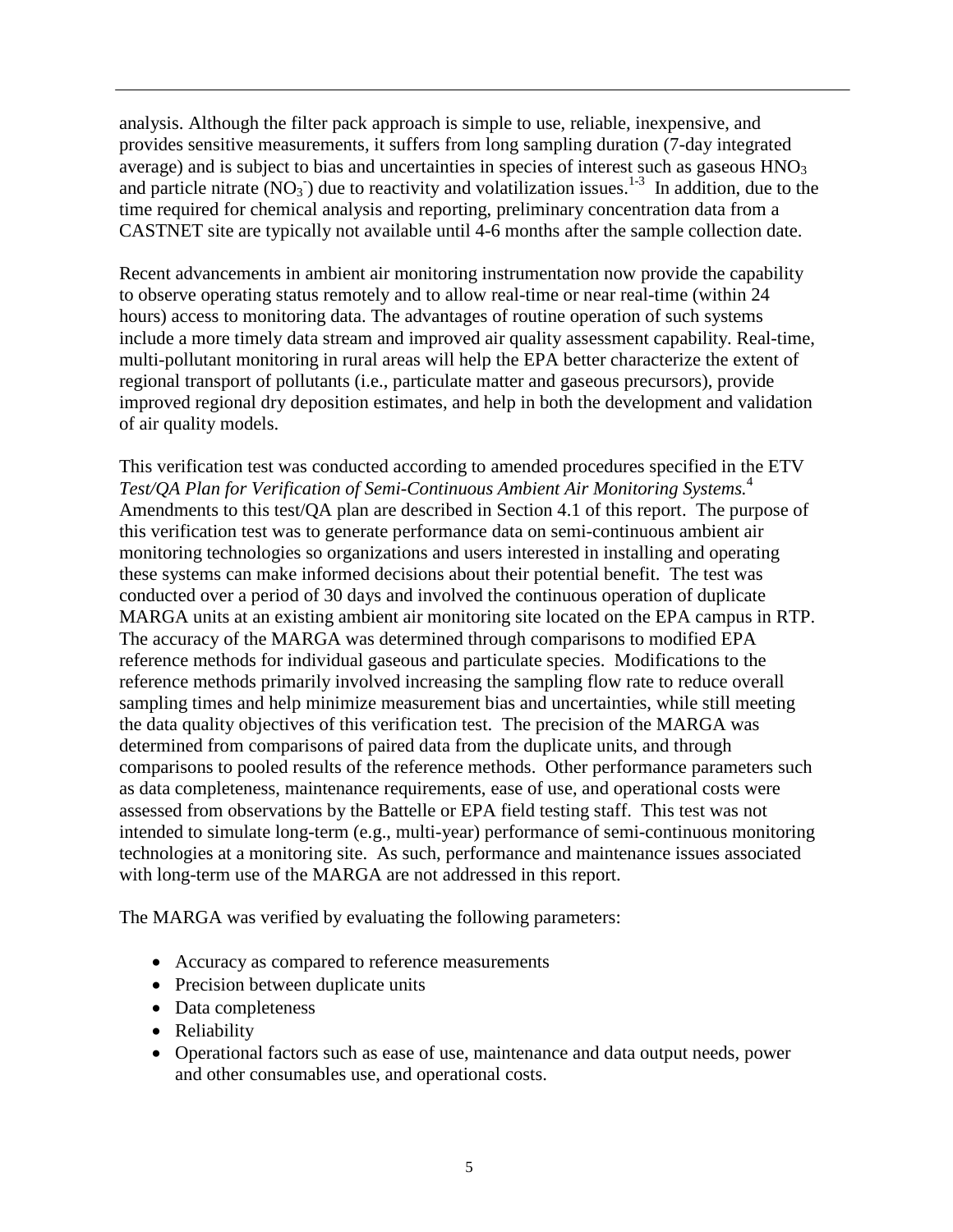The MARGA was previously verified in a separate test conducted at the Burdens Creek Air Monitoring Site in RTP, NC from October 1 to 31, 2008. The results of that verification test are available at [http://www.epa.gov/nrmrl/std/etv/p](http://www.epa.gov/nrmrl/std/etv/)ubs/600r09083.pdf. The subject of this report is a second field test of the MARGA that was conducted in the autumn of 2010 at an ambient air monitoring site on EPA's campus in RTP, NC. That site is located within approximately 200 m of the Burdens Creek site used for the 2008 test. In contrast to the first field test in which the monitoring systems were operated and maintained by the vendor throughout the field period, during this field test two MARGA units were operated by EPA staff.

Consistent with the CASTNET performance requirements specified in the test/QA plan<sup>4</sup> and listed in Appendix A of this report, MARGA performance was verified for measurement of SO<sub>2</sub>, HNO<sub>3</sub>, and NH<sub>3</sub> in the gas phase and NO<sub>3</sub>, SO<sub>4</sub><sup>2</sup>, and NH<sub>4</sub><sup>+</sup> in the particle phase, and data completeness was also evaluated for Cl,  $Ca^{2+}$ , and Na<sup>+</sup> in the particle phase.

#### <span id="page-14-0"></span>**3.2 Test Procedures**

During testing, duplicate MARGA units were installed inside an environmentally controlled instrument trailer at the EPA ambient air monitoring site. The two MARGA units operated continuously over the 30-day testing period, and were operated and maintained by EPA staff after training by the vendor. Maintenance performed on the MARGA units was conducted and documented by EPA staff, and is reported in Section 6.5 of this report. Hourly measurements for all analytes were reported by the two MARGA units, stored by the MARGA software, and subsequently provided to Battelle.

Annular Denuder Systems (ADS) based on Compendium Method IO-4.2<sup>5</sup> were used as the reference comparison method and consisted of a sodium carbonate  $(Na_2CO_3)$  coated denuder and phosphorous acid  $(H_3PO_3)$  coated denuder in series for the collection of acid and base gases, respectively, followed by a Teflon filter for the collection of particulate matter, a nylon filter for the collection of volatilized particulate nitrate, and a citric acid coated cellulose filter for the collection of volatilized particulate ammonium. The denuder/filter pack samplers were installed on the roof of the trailer housing the MARGA units being tested and collected ambient air samples at a flow rate of 10 liters per minute (L/min). Figure 3-1 shows the sampling trailer with denuders and filter pack samplers set up on the roof. Figure 3-2 shows a closer view of the duplicate denuder/filter pack samplers installed on the trailer roof, and Figure 3-3 shows a denuder/filter pack train installed inside one of the samplers. During operation, ambient air entered through an inlet cyclone with a 2.5 micron cut point and was drawn upward through the denuder/filter pack train. Heaters and a circulating fan were used to provide a small degree of temperature regulation inside each sampler housing to avoid extreme temperature conditions.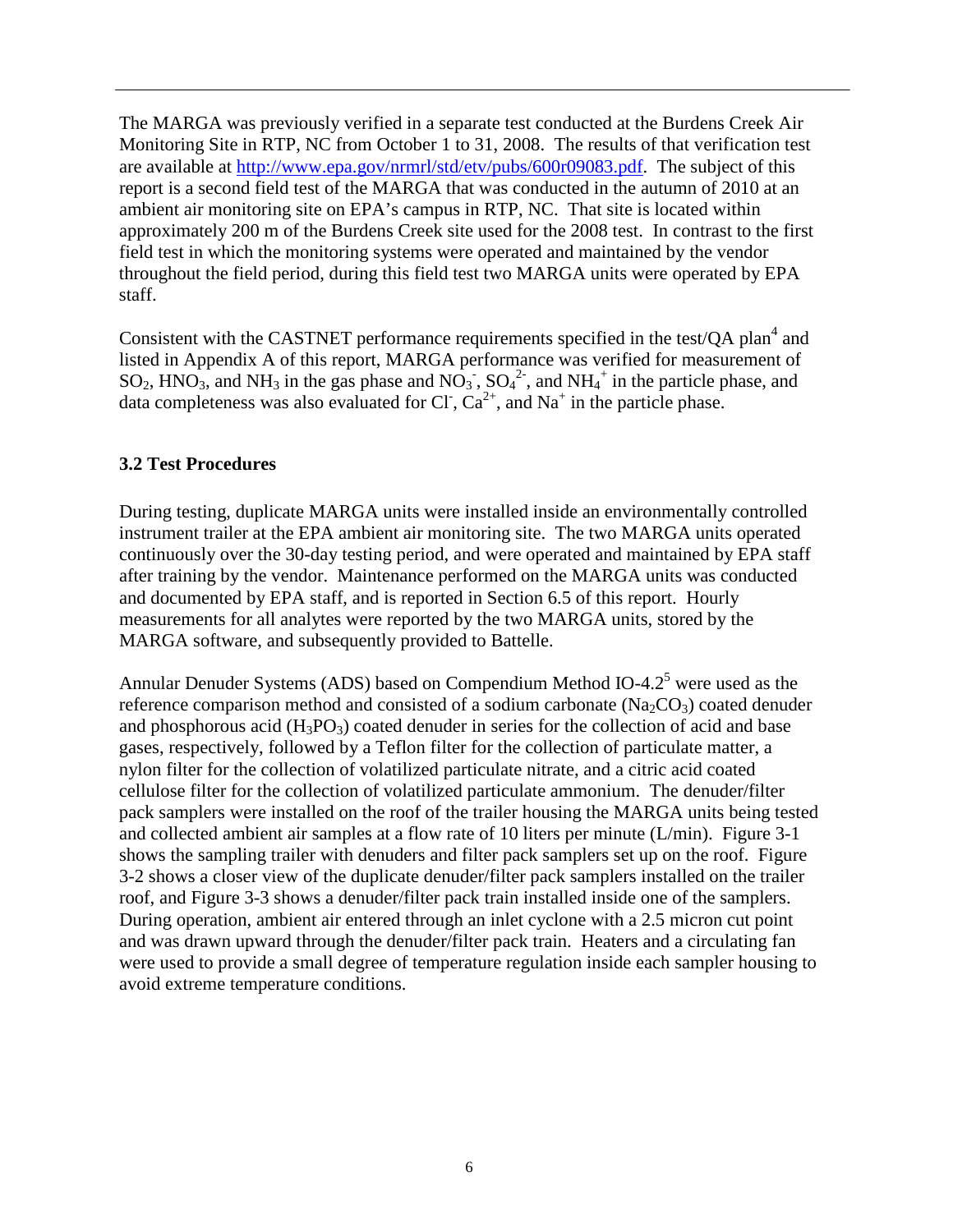

**Figure 3-1. Sampling trailer with denuder/filter pack samplers.**

<span id="page-15-1"></span><span id="page-15-0"></span>

**Figure 3-2. Denuder/filter pack samplers.**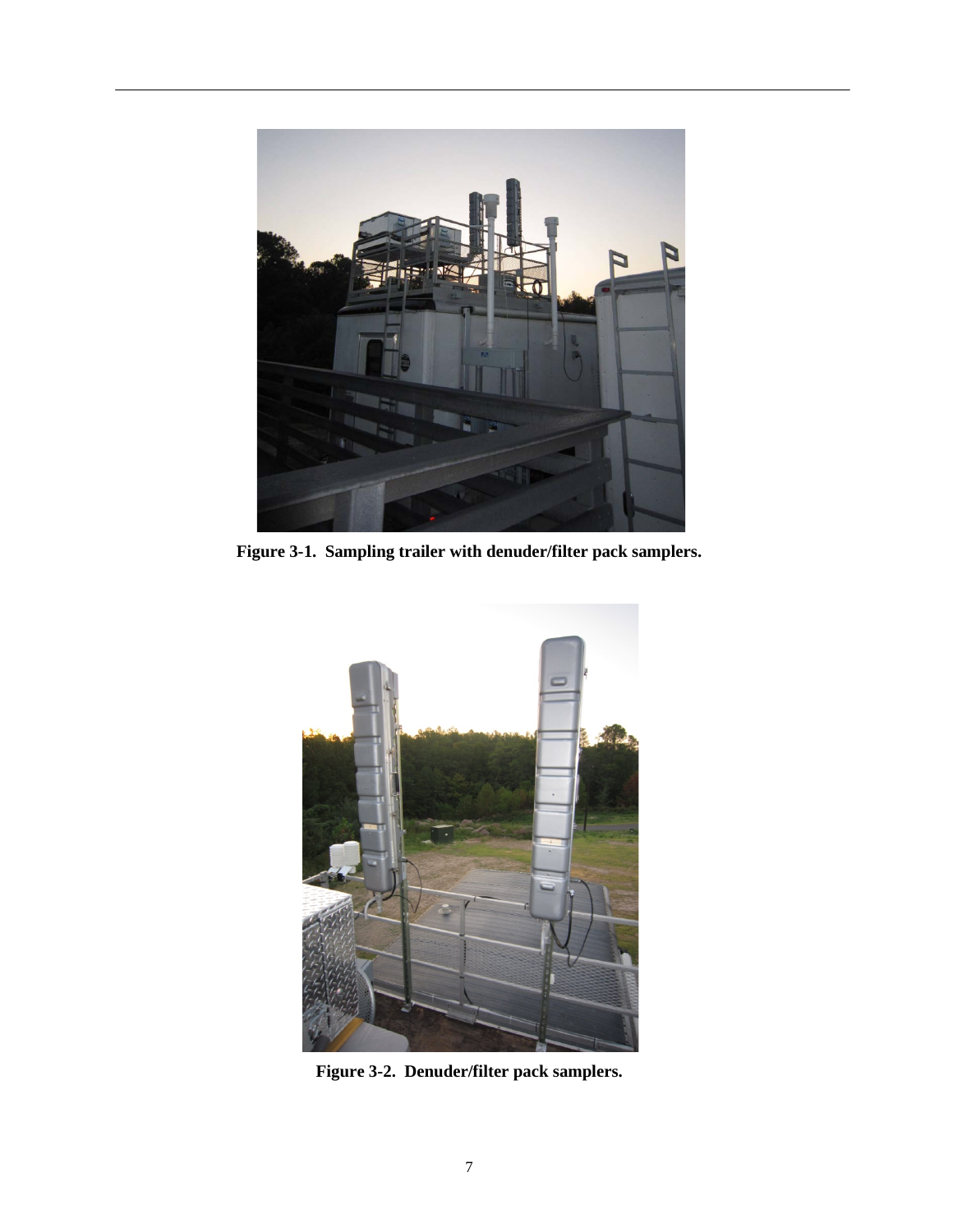

**Figure 3-3. Installed denuder/filter pack sampling train.**

<span id="page-16-0"></span>The denuders and filter packs, including field blanks, were prepared by MACTEC Engineering and Consulting (MACTEC) in their Gainesville, FL facilities and shipped by MACTEC to a Battelle staff member in RTP. At the field site, the sampling media were stored at room temperature in their original shipping containers until used for sampling. Prior to use, the denuders and assembled filter packs were sealed or capped, to prevent contamination. Specific sample handling procedures were implemented to avoid contamination of the denuder/filter pack components during assembly of the sampling trains and changeout of sampling media. Clean lint-free gloves were used when handling the denuder/filter pack components. Special care was taken to avoid breathing on components of the denuder/filter pack reference samples, to minimize ammonia contamination.

All denuder/filter pack samples were collected by Battelle staff, who were trained in assembly and sampling of the denuder/filter pack trains by MACTEC staff. After sampling, the denuder/filter pack trains were retrieved, disassembled on-site, sealed, and stored under refrigeration until return express shipment to MACTEC's analytical laboratory for extraction and analysis. Each shipping container held enough sampling media for approximately two days of sampling, so three to four overnight return sample shipments to MACTEC were made each week. Collected samples were not shipped over the weekend, to avoid delays. Freezer packs were included in the return shipments to maintain all collected sampling media cold until receipt at the analytical laboratory.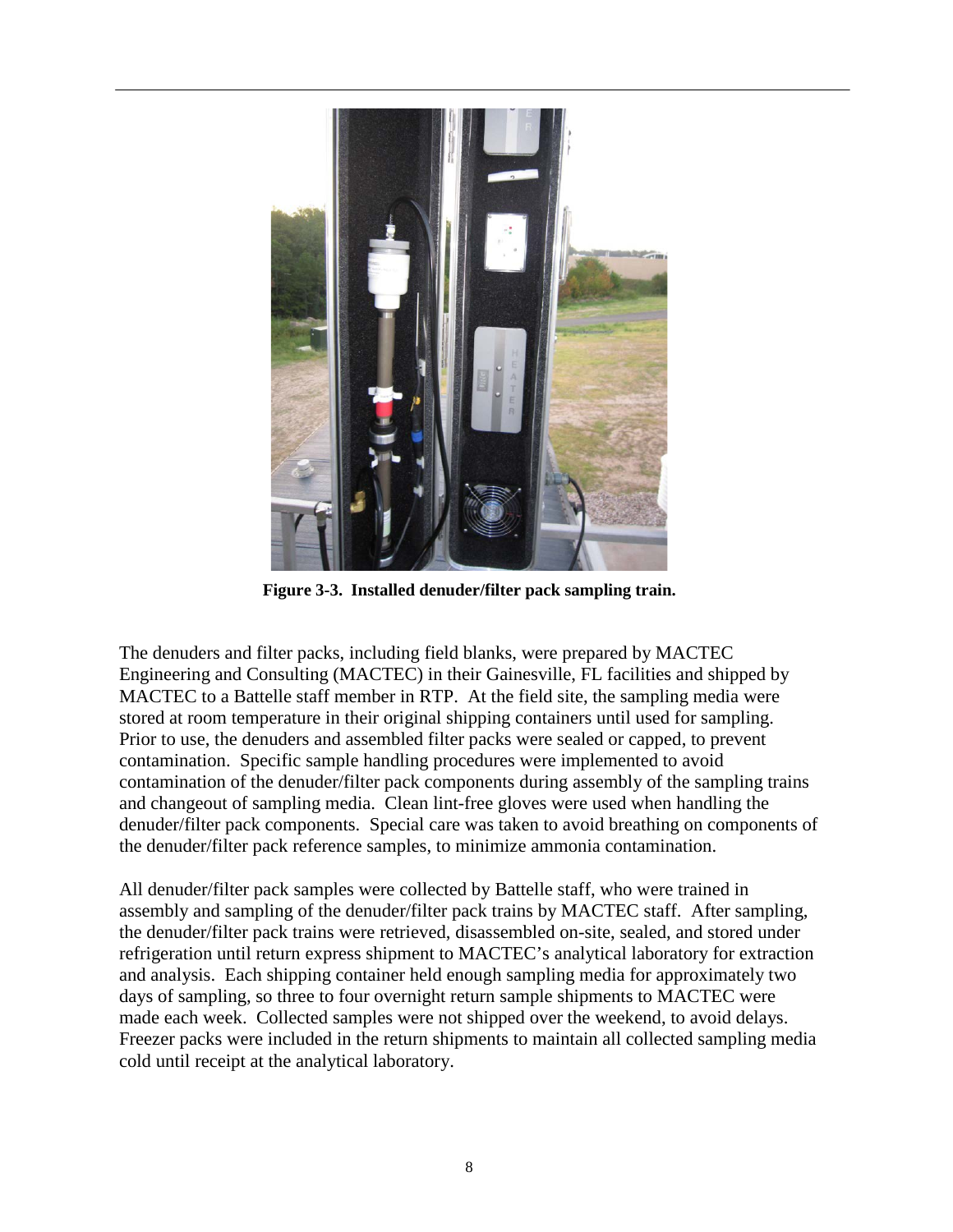At MACTEC's analytical laboratory, the filters and denuders were extracted using deionized water and analyzed for target analytes. Denuder extracts were analyzed for  $SO_2$  (as  $SO_4^2$ ), HNO<sub>3</sub> (as NO<sub>3</sub><sup>-</sup>), and NH<sub>3</sub> (as NH<sub>4</sub><sup>+</sup>). The Teflon filter extracts were analyzed for SO<sub>4</sub><sup>2</sup><sup>-</sup>, NO<sub>3</sub>, NH<sub>4</sub><sup>+</sup>, Cl<sup>-</sup>, Ca<sup>2+</sup>, Mg<sup>2+</sup>, Na<sup>+</sup>, and K<sup>+</sup>. The nylon filter extracts were analyzed for NO<sub>3</sub>, and the backup cellulose filter extracts were analyzed for  $NH_4^+$ . The analyte results from these filters were summed with those from the corresponding Teflon filter to determine the total particulate  $NO_3^-$  and  $NH_4^+$ , respectively. Analysis for most of the target analytes was performed by IC based on the procedures described in EPA Method  $300.0$ <sup>6</sup> Additional analysis for  $NH_4^+$  was performed by automated colorimetry (AC) based on the procedures described in EPA Method  $350.1$ .<sup>7</sup> The particulate metals were determined by inductively coupled plasma atomic emission spectrometry (ICP-AES) according to EPA Method 6010B.<sup>8</sup> Additionally, the MARGA units were collocated with a Federal Equivalent Method (FEM) continuous pulsed fluorescence analyzer for  $SO<sub>2</sub>$ , which was operated and maintained by EPA staff, who provided the resulting  $SO<sub>2</sub>$  data from the testing period.

#### <span id="page-17-0"></span>**3.3 Field Site**

The EPA ambient air monitoring site is located on the EPA campus in RTP and is maintained by EPA staff. The site consists of several instrument trailers and a 10-m meteorological tower installed in an open area within surrounding forested land, and is subject to restricted access at all times. A variety of routine measurements are performed at this site and it is periodically used for special studies. The MARGA units evaluated during this verification were housed in an environmentally controlled trailer, located at least 200 meters away from the nearest building. The denuder/filter pack reference method samplers were located on a platform on the roof of the trailer. Pumps for the denuder/filter packs were located in weatherproof boxes adjacent to the denuder/filter pack samplers on the trailer roof. Continuous  $SO_2$  measurements were made by EPA using a pulsed fluorescence FEM analyzer located in a separate trailer approximately 30 meters from the trailer housing the MARGA units.

#### <span id="page-17-1"></span>**3.4 Verification Schedule**

The MARGA verification field test took place from September 8 through October 8, 2010. Duplicate denuder/filter pack reference samples were collected over 12-hour sampling intervals throughout the 30-day testing period, from 7:00 am to 7:00 pm and from 7:00 pm to 7:00 am daily. Denuder/filter pack reference measurements began on September 8 at 7:00 pm and concluded on October 8 at 7:00 pm.

Duplicate MARGA units were installed by the vendor and had been operating at the site for several weeks prior to the start of the verification test. The vendor performed routine and non-routine maintenance on both units to prepare them for the start of the verification test. The continuous FEM  $SO_2$  analyzer used to provide additional reference  $SO_2$  measurements was also installed and operating at the site long before the start of the MARGA evaluation.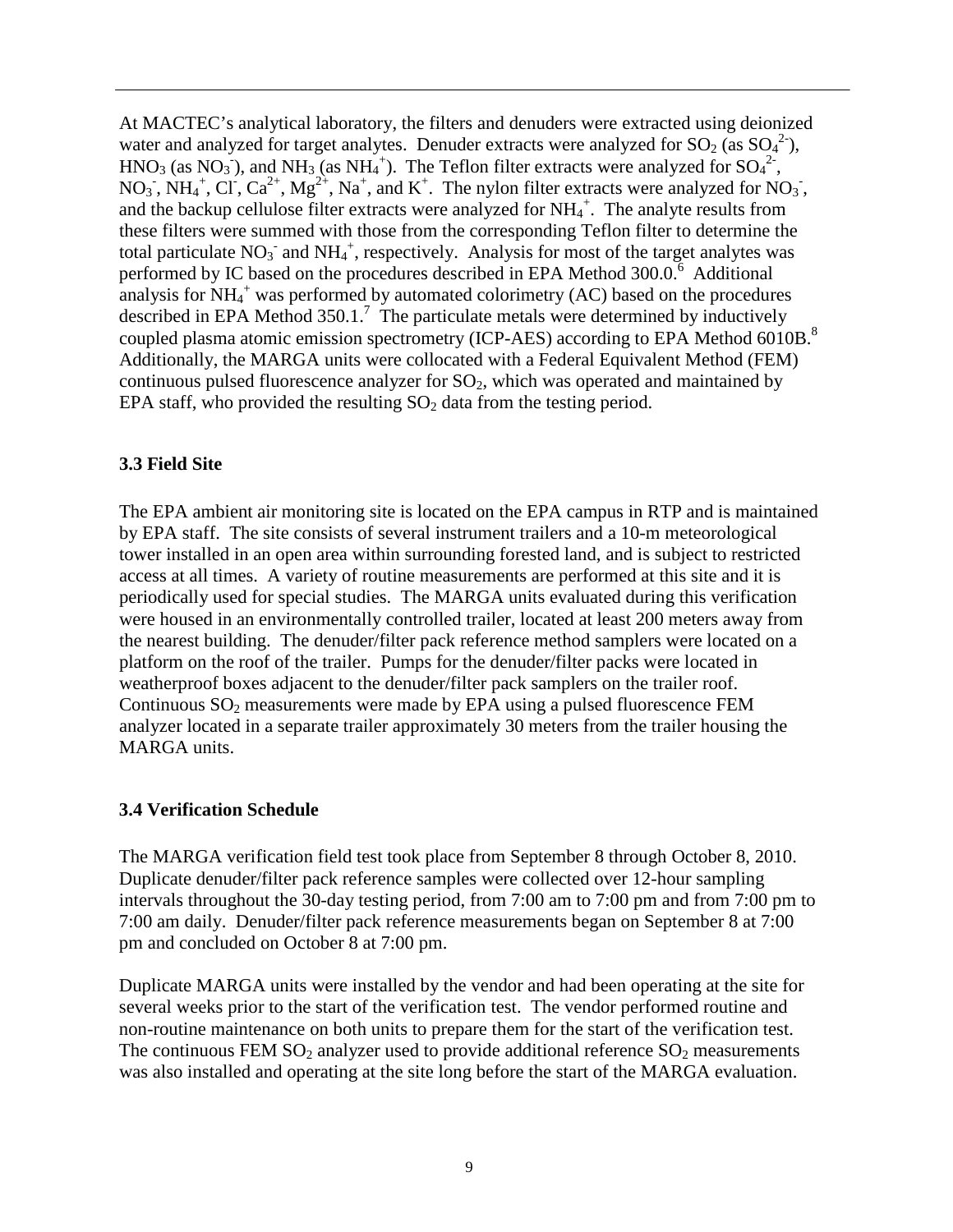# **Chapter 4 Quality Assurance/Quality Control**

<span id="page-18-0"></span>QA/QC procedures and all verification testing were performed in accordance with test/QA plan for this verification test<sup>4</sup> and the quality management plan (QMP) for the AMS Center<sup>9</sup> except where noted below. QA/QC procedures and results are described below.

### <span id="page-18-1"></span>**4.1 Amendments/Deviations**

An amendment to the existing test/OA plan<sup>4</sup> for MARGA verification was established and approved prior to the verification field test. That amendment<sup>10</sup> updated the test/QA plan by revising the schedule, procedures, and description of roles and responsibilities to accurately present the verification effort described in this report. That amendment was distributed to all Battelle, EPA, and MACTEC personnel involved in the verification, and to Applikon, the vendor of the MARGA.

Four deviations to the test/QA plan were prepared, approved, and retained in the test documentation. Those deviations established the following modifications and corrections to the test/QA plan and the test procedures:

- Setting the reference method sampling intervals as 7:00 am to 7:00 pm and 7:00 pm to 7:00 am, rather than 6:00 am to 6:00 pm and 6:00 pm to 6:00 am, to more closely match local diurnal variations in pollutant concentrations.
- Relaxing the tolerance on the temperature of the refrigerator used to store collected reference samples in the field from the 4  $(\pm 2)$  °C tolerance stated in the test/OA plan, which is appropriate for a full-size laboratory-grade refrigerator but unnecessary for the sample storage in question. A storage temperature range of less than 10  $\degree$ C was acceptable.
- Correcting an erroneous reference in the test/QA plan to a phosphorous acid coated denuder, instead of the cellulose final filter actually used in the reference sampler.
- Requiring documentation in the test records of training of the field testing staff. Appropriate forms were used to document training by Applikon of EPA personnel in operation of the MARGA, and training by MACTEC of Battelle personnel in operation of the reference method samplers.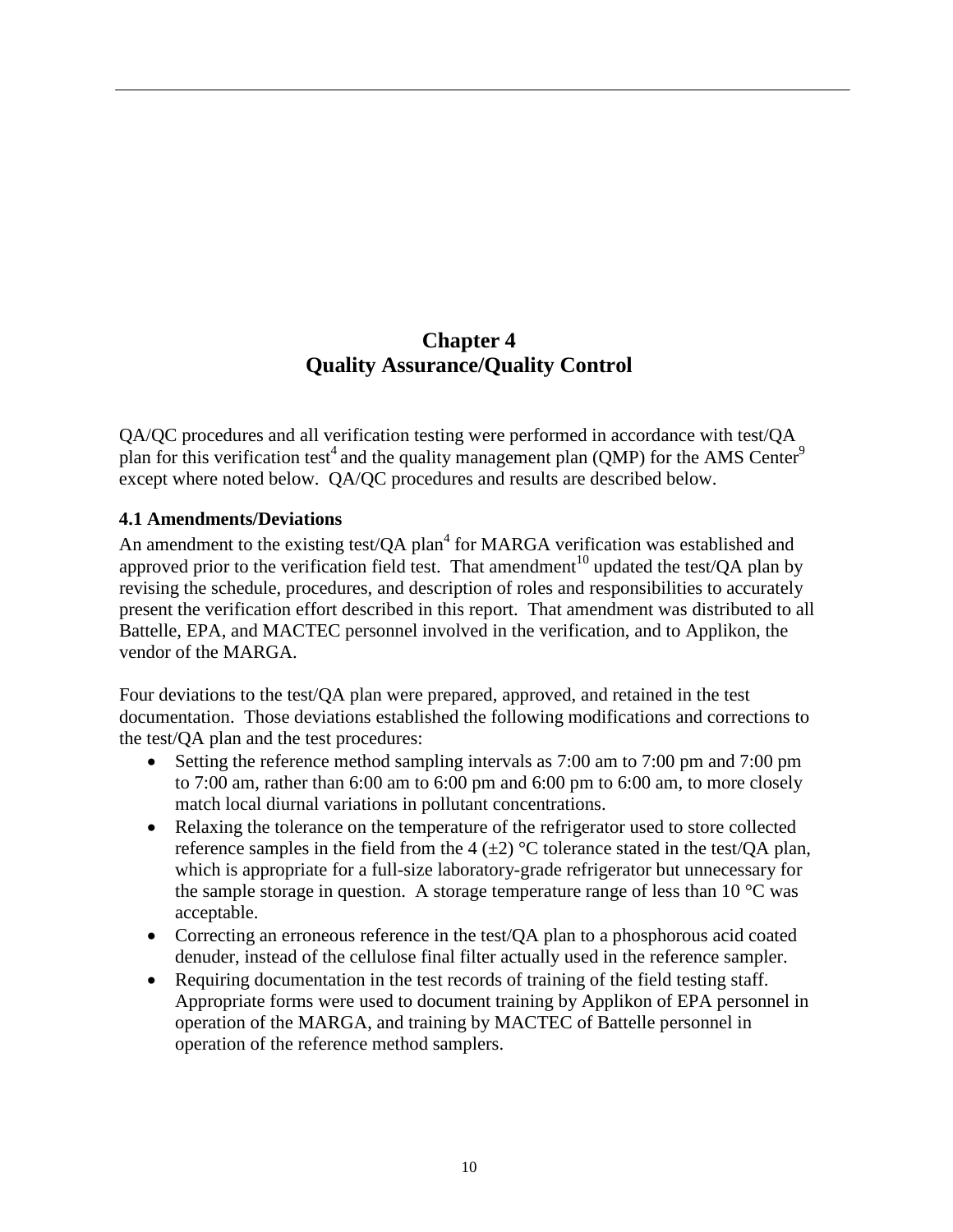#### <span id="page-19-0"></span>**4.2 Reference Methods**

The following sections describe the QA/QC procedures employed in the collection and analysis of reference samples.

#### <span id="page-19-1"></span>*4.2.1 Denuder/Filter Pack Sampling*

This verification test included a comparison of MARGA results to those of the denuder/filter pack reference measurements. During each week of sample collection one set of reference sampling media were reserved as field blank samples. The field blanks remained in the shipping containers and were not handled in the field, but were extracted and analyzed like normal samples in the laboratory. Table 4-1 presents a summary of the denuder/filter pack field blank analyses. With the exception of the  $H_3PO_3$  denuder, few of the field blanks exhibited analyte levels above the detection limit, and none of the field blanks exhibited analyte levels above twice the detection limit. In the case of the  $H_3PO_3$  denuder, all five of the field blanks were above the detection limit and four of the five field blanks exhibited levels of NH<sub>3</sub> above twice the detection limit. The cause of this apparent contamination was not determined, however, the average of the measured  $NH<sub>3</sub>$  blank values (i.e., 1.1 μg) was subtracted from all  $H_3PO_3$  denuder results to account for the apparent contamination. This blank value was corrected by subtracting  $0.15 \mu g/m^3$  from the results.

<span id="page-19-3"></span>

| <b>Medium</b>     | Analyte                      | Det. Limit<br>$(\mu g)$ | # of Blank<br><b>Samples</b> | # above<br>D.L.             | Average $(\mu g)$<br>(St. Dev.) <sup>a</sup> |
|-------------------|------------------------------|-------------------------|------------------------------|-----------------------------|----------------------------------------------|
|                   | $NH_4^+$                     | 0.5                     |                              |                             |                                              |
| Teflon filter     | NO <sub>3</sub>              | 0.2                     |                              |                             |                                              |
|                   | SO <sub>4</sub> <sup>2</sup> |                         | 5                            |                             |                                              |
| Nylon filter      | NO <sub>3</sub>              | $0.2^{\circ}$           |                              |                             |                                              |
|                   | SO <sub>4</sub> <sup>2</sup> |                         |                              | $\mathcal{D}_{\mathcal{A}}$ | 1.1(0.1)                                     |
| Cellulose filter  | $NH_4^+$                     | 0.5                     | 5                            | 2                           | 0.8(0.3)                                     |
|                   | NO <sub>3</sub>              | 0.16                    | 5                            |                             |                                              |
| $Na2CO3$ denuder  | SO <sub>4</sub> <sup>2</sup> | 0.8                     |                              |                             | 1.2                                          |
| $H_3PO_3$ denuder | NH <sub>3</sub>              | 0.4                     |                              |                             | 1.1(0.4)                                     |

**Table 4-1. Summary of Reference Method Field Blank Analyses**

<sup>a</sup> Average of the results above the detection limit.

#### <span id="page-19-2"></span>*4.2.2 Denuder/Filter Pack Analysis*

The analyses of the denuder/filter pack samples were conducted by IC based on EPA Method 300.0, by AC based on EPA Method 350.1, and by ICP-AES based on Method 6010B.

Analyses of these samples were subject to the data quality criteria of the respective methods, which included duplicate analysis of individual samples, as well as blanks and calibration check standards with every batch of samples analyzed. For each duplicate analysis the absolute relative percent difference (ARPD) between the measured results was calculated.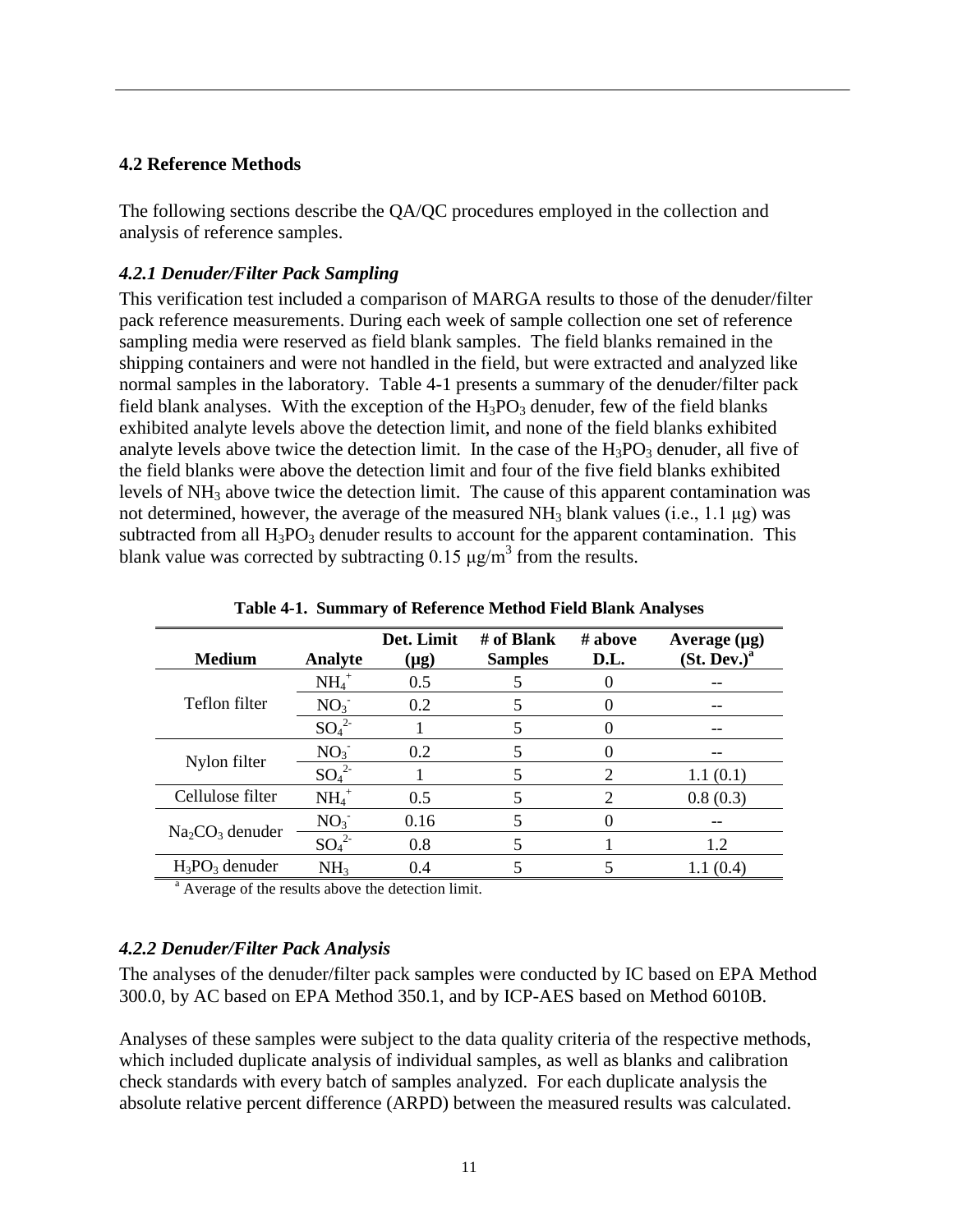Table 4-2 summarizes the results of the duplicate analysis of samples for the collected components of denuder/filter pack reference samples. For these analytes, for all the sampling media, the mean and maximum ARPD values were well below the 20% acceptance criterion stated in the test/QA plan for this verification test.

<span id="page-20-3"></span>

| <b>Medium</b>     | Analyte                      | $#$ of<br><b>Samples</b> | <b>Mean</b><br><b>ARPD</b> | Max.<br><b>ARPD</b> |
|-------------------|------------------------------|--------------------------|----------------------------|---------------------|
|                   | $NH4+$                       |                          | 1.4%                       | 6.6%                |
| Teflon filter     | NO <sub>3</sub>              | 6                        | 1.6%                       | 6.7%                |
|                   | SO <sub>4</sub> <sup>2</sup> | 6                        | 0.2%                       | 0.6%                |
|                   | NO <sub>3</sub>              | 6                        | 2.9%                       | 7.4%                |
| Nylon filter      | SO <sub>4</sub> <sup>2</sup> | 6                        | 7.3%                       | 12.5%               |
| Cellulose filter  | $NH4+$                       | 11                       | 2.8%                       | 10.0%               |
|                   | NO <sub>3</sub>              | $13(3)^{a}$              | 1.2%                       | 2.8%                |
| $Na2CO3$ denuder  | $SO_4^2$                     | $13(2)^{a}$              | 1.1%                       | 4.3%                |
| $H_3PO_3$ denuder | NH <sub>3</sub>              | 10                       | 0.7%                       | 2.2%                |

**Table 4-2. Results of Duplicate Analyses of Denuder/Filter Pack Reference Samples**

<sup>a</sup> Number of duplicate pairs below detection limit.

#### <span id="page-20-0"></span>*4.2.3 Gas Analyzers*

The  $SO<sub>2</sub>$  continuous FEM analyzer used for this verification test was already in operation at the test site and was included in EPA's routine QC activities at the site. Quality control activities associated with the  $SO<sub>2</sub>$  continuous FEM analyzer included multipoint calibrations of the analyzer, routine zero/span checks, and biweekly precision checks. No additional QC activities were implemented specifically for this verification test although documentation of the QC activities performed during testing was provided to Battelle by EPA.

#### <span id="page-20-1"></span>**4.3 Audits**

Three types of audits were performed during the verification test: a performance evaluation (PE) audit of the denuder/filter pack reference method sampling and analysis, a technical systems audit (TSA) of the verification test performance, and a data quality audit. Audit procedures are described further below.

#### <span id="page-20-2"></span>*4.3.1 Performance Evaluation Audit*

A PE audit of the denuder/filter pack reference method sampling procedures was performed by measuring the sample flow rate through each of the denuder/filter pack sampling systems during sampling. The flow rate was measured using a NIST-traceable flow transfer standard (BIOS DryCal, Serial No. 103777). The results of those checks are summarized in Table 4- 3, and indicated that the sampler flow rates were within the target  $\pm 5\%$  tolerance of the nominal 10 L/min flow rate.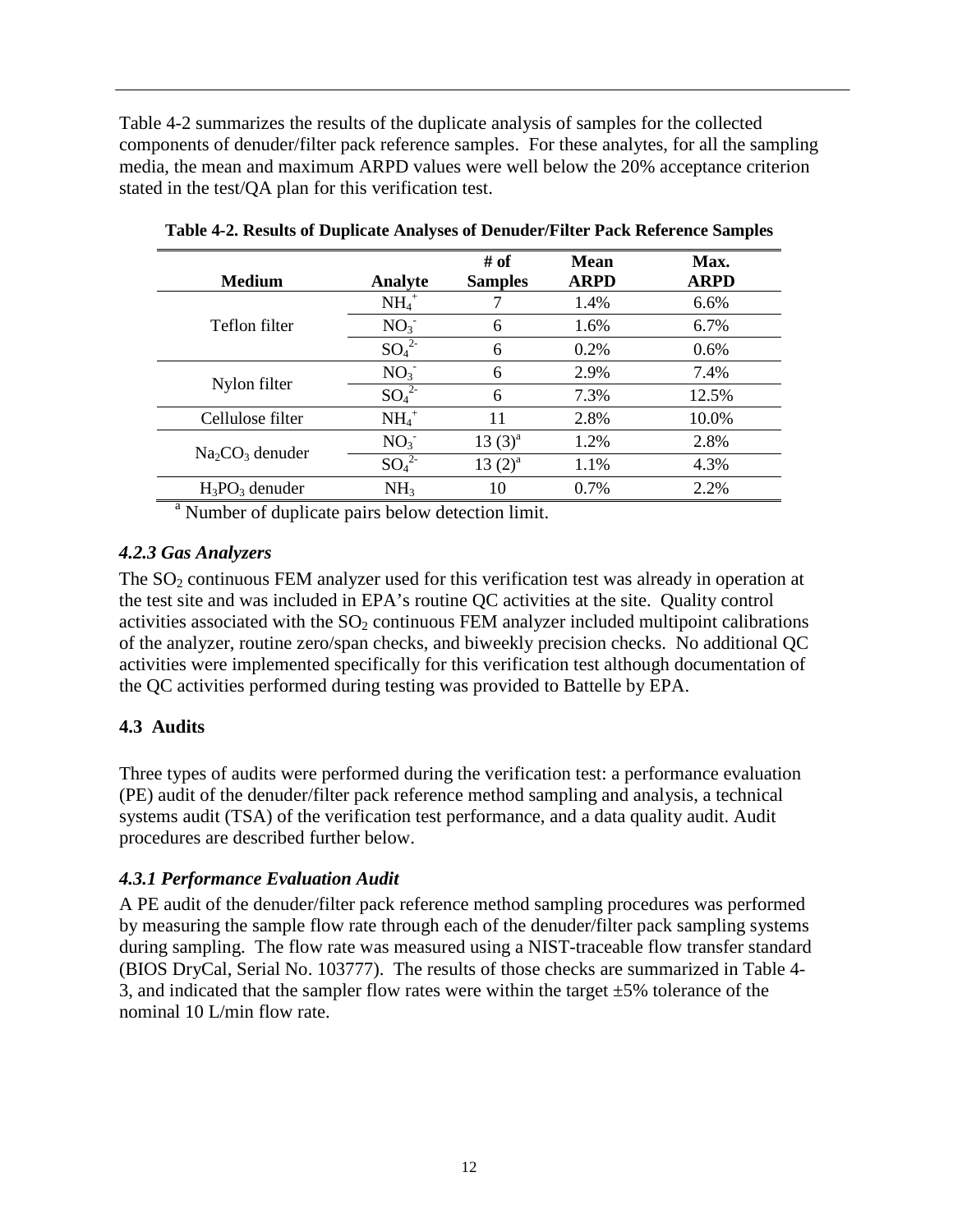|        |                  | <b>Measured</b> |                   |
|--------|------------------|-----------------|-------------------|
|        | <b>Reference</b> | Flow            | <b>Difference</b> |
| Date   | <b>Sampler</b>   | (L/min)         | from Nominal      |
| 9/9/10 | #1               | 9.85            | $-1.5\%$          |
| 9/9/10 | #2               | 9.72            | $-2.8\%$          |

<span id="page-21-1"></span>**Table 4-3. Summary of Denuder/Filter Pack Flow Rate PE Audit**

Additionally, a PE audit of the analytical methods was performed by supplying the analytical laboratory with samples prepared from independent NIST-traceable standard solutions. Those PE samples were prepared to be within the concentration range of sample extracts resulting from the reference method field sampling. The PE samples, along with blank solutions also supplied by Battelle, were analyzed and the results are summarized in Table 4- 4. The target acceptance criteria for the PE audit results were ±5% for the IC and ICP-AES results and  $\pm 10\%$  for the AC results. In all cases, the results of the PE audit met the stated acceptance criteria.

<span id="page-21-2"></span>

|                     |                   | <b>Standard</b>      | <b>Measured</b>      |                   |
|---------------------|-------------------|----------------------|----------------------|-------------------|
|                     | <b>Analytical</b> | <b>Concentration</b> | <b>Concentration</b> | <b>Percent</b>    |
| Analyte             | <b>Method</b>     | $(\mu g/mL)$         | $(\mu g/mL)$         | <b>Difference</b> |
| $NH_4^+$            | AC                | 0.80                 | 0.801                | 0.1%              |
| $NH_4$ <sup>+</sup> | AC                | $\overline{0}$       | 0.02                 |                   |
| $Na+$               | <b>ICP-AES</b>    | 0.50                 | 0.516                | 3.3%              |
| $Na+$               | <b>ICP-AES</b>    | $\overline{0}$       | 0.005                |                   |
| $\mbox{K}^+$        | <b>ICP-AES</b>    | 0.50                 | 0.523                | 4.5%              |
| $K_{+}$             | <b>ICP-AES</b>    | $\overline{0}$       | 0.005                |                   |
| $Ca2+$              | <b>ICP-AES</b>    | 0.50                 | 0.525                | 5.0%              |
| $Ca2+$              | <b>ICP-AES</b>    | $\overline{0}$       | 0.003                |                   |
| $Mg_2^+$            | <b>ICP-AES</b>    | 0.50                 | 0.523                | 4.6%              |
| $Mg_2^+$            | <b>ICP-AES</b>    | $\overline{0}$       | 0.003                |                   |
| NO <sub>3</sub>     | IC                | 1.50                 | 1.509                | 0.6%              |
| NO <sub>3</sub>     | IC                | $\boldsymbol{0}$     | 0.008                |                   |
| $SO_4^2$            | IC                | 1.50                 | 1.506                | 0.4%              |
| $SO_4^2$            | IC                | $\boldsymbol{0}$     | 0.04                 |                   |
| $CI-$               | IC                | 1.50                 | 1.502                | 0.1%              |
| CI <sub>1</sub>     | IC                | $\boldsymbol{0}$     | 0.02                 |                   |

**Table 4-4. Summary of PE Audits of Analytical Methods**

#### <span id="page-21-0"></span>*4.3.2 Technical Systems Audit*

A Battelle QA Officer performed two TSAs as part of this verification test. The first TSA was performed at the MACTEC facilities in Gainesville, FL in a reference method validation effort conducted prior to the beginning of the verification test. That TSA focused on observation of the reference method sampling and analytical laboratory QA/QC procedures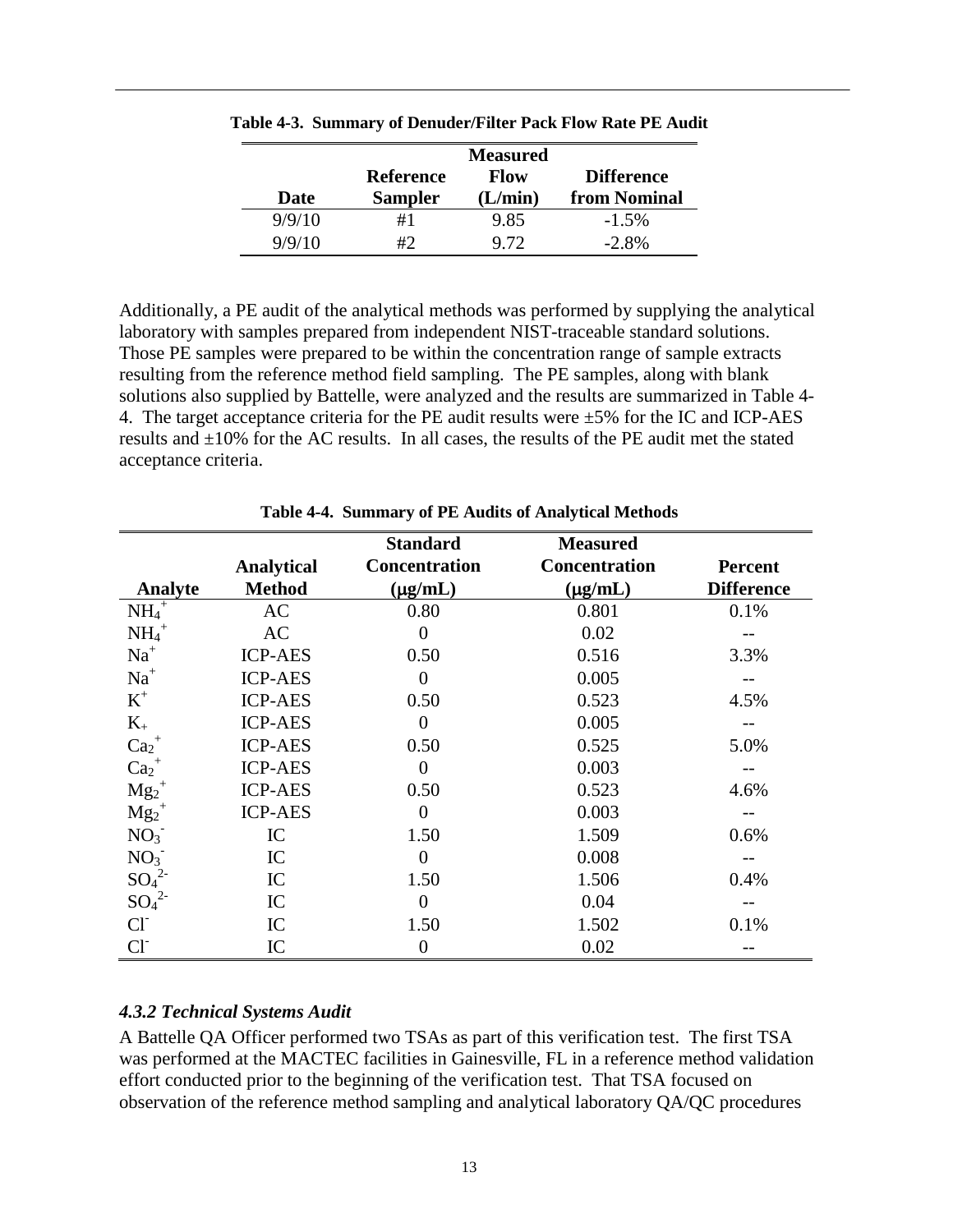in preparation for the field test. The second TSA was performed during the first week of the verification field test and focused on the sampling material handling, sample collection, and field data recording procedures. The purpose of these audits was to ensure that the verification test was being performed in accordance with the AMS Center QMP,<sup>8</sup> the amended test/QA plan for this verification test,  $4.9$  published reference methods,  $5-7$  and any SOPs used by the analytical laboratory. In these audits, the Battelle QA Officer observed the reference method sampling and sample recovery, compared the actual test procedures being performed to those specified or referenced the test/QA plan, reviewed data acquisition and handling procedures, inspected documentation of reference sample chain of custody; and reviewed test record books. He also conferred with the EPA and MACTEC testing staff.

As noted in Section 4.1, the test/QA plan was amended to cover changes from the first round of testing that were implemented in the second round of testing. Also as noted in Section 4.1, four deviations from the test/QA plan were identified and documented.

#### <span id="page-22-0"></span>*4.3.3 Data Quality Audit*

At least 10% of the data acquired during the verification test were audited. Battelle's Quality Manager, or designee, traced the data from the acquisition, through reduction and statistical analysis, to final reporting, to ensure the integrity of the reported results. All calculations performed on the data undergoing the audit were checked. Only minor data issues were noted in the data quality audit, with no effect on the overall quality of the verification results.

#### <span id="page-22-1"></span>**4.4 QA/QC Reporting**

Each audit was documented in accordance with Sections 3.3.4 and 3.3.5 of the QMP for the ETV AMS Center. The results of the audits were submitted to the EPA.

#### <span id="page-22-2"></span>**4.5 Data Review**

All data received from EPA for the two MARGA units and the  $SO_2$  analyzer, and from MACTEC for the denuder/filter pack reference measurements, underwent 100% review and validation by Battelle technical staff before being used for any statistical calculations. Based on review of MARGA data files and operator logs, a small number of hourly MARGA measurements were excluded from the data analysis because of instrument malfunction or interference from maintenance activities. Those data are detailed in Section 6.5.1. All denuder/filter pack and continuous  $SO_2$  reference data were found to be valid and were included in the data analysis.

Records generated in the verification test received a one-over-one review before these records were used to calculate, evaluate, or report verification results. Data were reviewed by a Battelle technical staff member involved in the verification test. The person performing the review added his/her initials and the date to a hard copy of the record being reviewed.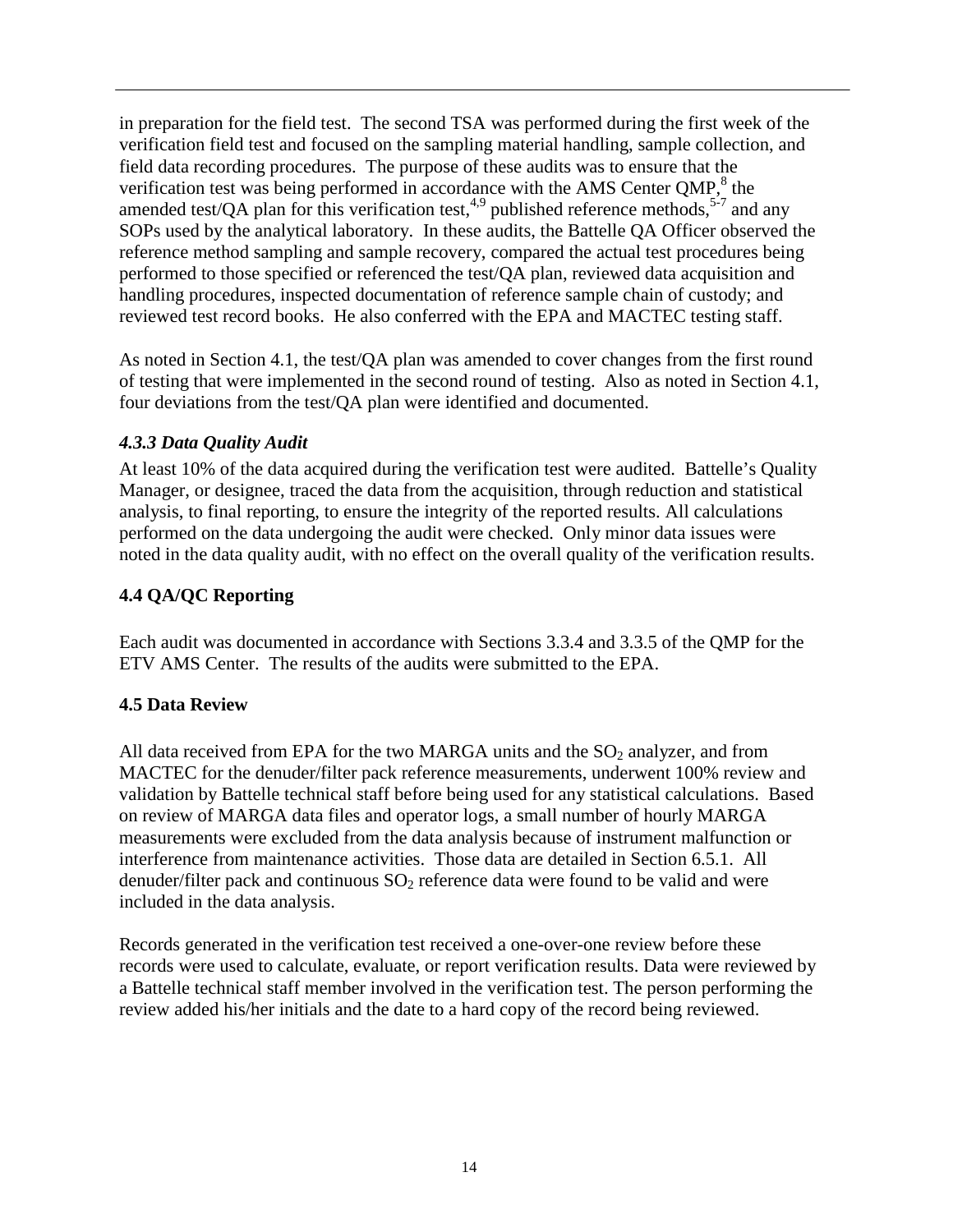## **Chapter 5 Statistical Methods**

<span id="page-23-0"></span>The statistical methods used to evaluate the quantitative performance factors listed in Section 3.1 are presented in this chapter. Consistent with the test/QA plan<sup>4</sup> and the CASTNET performance requirements (Appendix A), before any statistical comparisons were made the MARGA detection limit for each analyte was estimated based on instrument operating conditions and review of QC data. The MARGA detection limits for the target analytes (in  $\mu$ g/m<sup>3</sup>) were SO<sub>2</sub>, 0.04; HNO<sub>3</sub>, 0.10; NH<sub>3</sub>, 0.05; SO<sub>4</sub><sup>2</sup>, 0.06; NO<sub>3</sub>, 0.10; and NH<sub>4</sub><sup>+</sup>, 0.05. In some cases the MARGA reported a zero value for a target analyte when no peak was reported for the analyte in the IC analysis. When a zero value had an associated validation indicator of V (valid) or U (uncertain, indicating the internal standard was  $> 5\%$  out of expected range), the zero value was replaced with one-half of the respective detection limit. In the few cases when a zero value had an associated validation indicator of I (invalid) the data point was excluded from the data analysis.

For comparison of hourly data between the two MARGA units (Section 5.2), individual hourly MARGA values below twice the analyte detection limit were excluded before data comparison. However, in calculating 12-hour MARGA averages for comparison to the denuder/filter pack reference method results, all hourly MARGA data (including halfdetection-limit values assigned as described above) were included in the MARGA averages. There were usually 12 hours, and always at least seven hours, of MARGA data for any analyte in any 12-hour averaging period.

#### <span id="page-23-1"></span>**5.1 Accuracy**

The accuracy of the MARGA units was evaluated in two ways (i.e., linear regression, and calculation of the median ARPD (MARPD) relative to the reference data) for each of the target analytes  $(SO_2, HNO_3, NH_3, SO_4^{2}^2, NO_3, and NH_4^+).$ 

#### <span id="page-23-2"></span>*5.1.1 Regression Analysis*

Accuracy was determined from a linear least squares regression analysis of the measured concentrations of the target analytes determined from the MARGA units and the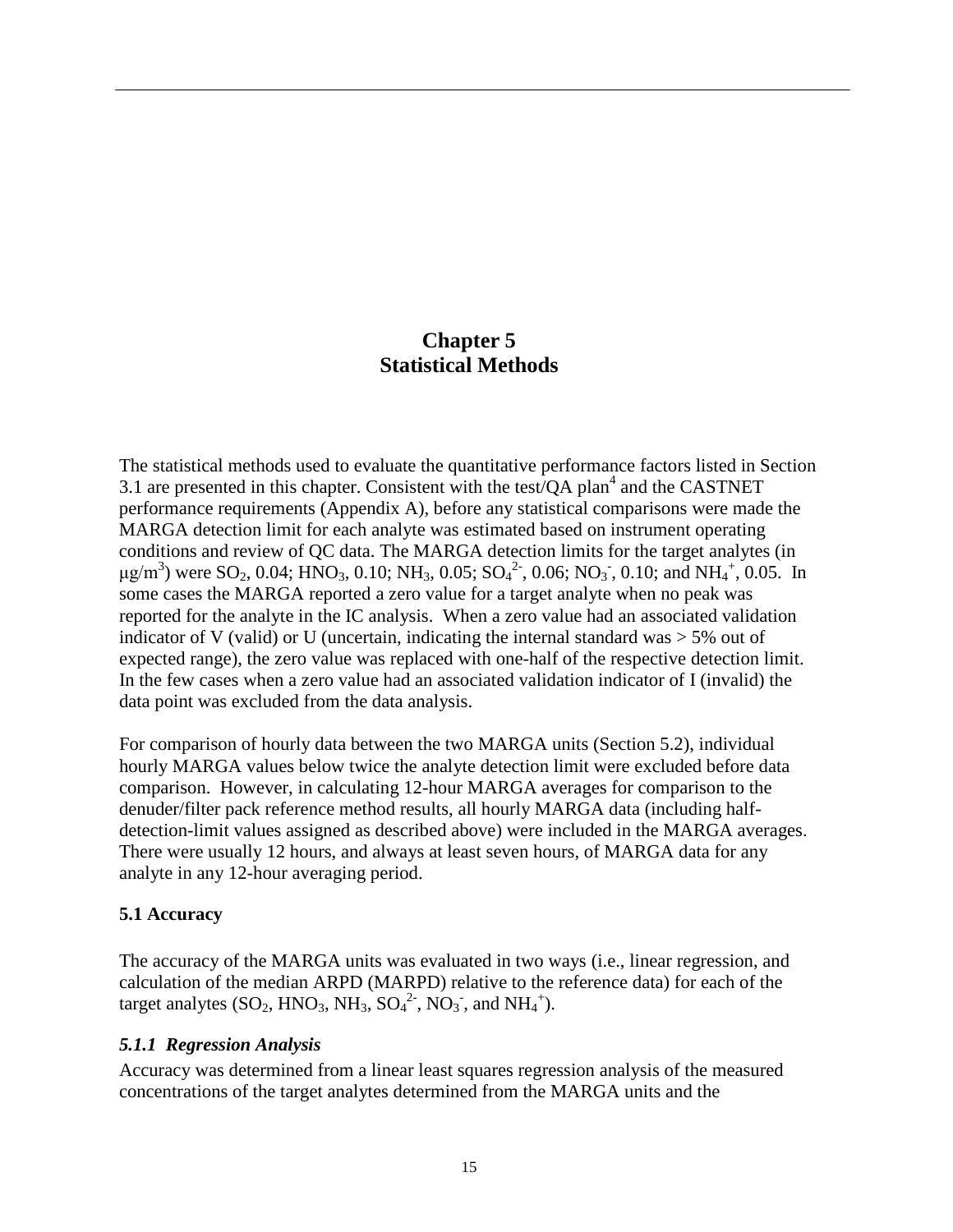corresponding reference methods. For comparison to the denuder/filter pack reference samples, average concentrations from each of the two MARGA units were determined separately for each of the 12-hour sampling periods during the testing period, by averaging the 1-hour MARGA results over the corresponding sampling periods. For each of the two MARGA units, these averages were plotted separately against the mean of the corresponding duplicate reference method measurements. The slope and intercept of these plots were determined from a linear regression analysis and are reported independently for each of the two units, and for each target analyte. For comparison to the continuous reference measurements of  $SO_2$ , 1-hour average concentration readings from each MARGA unit were plotted against the corresponding 1-hour average reference measurements. Again, the slope and intercept of these plots were determined from a linear regression analysis and are reported independently for each of the duplicate monitoring systems. Consistent with CASTNET requirements (Appendix A), for both regression analyses (i.e., with 12-hour denuder/filter pack and 1-hour continuous  $SO_2$  reference data), any reference values below twice the respective MARGA detection limit were excluded from the analysis.

#### <span id="page-24-0"></span>*5.1.2 MARPD Analysis*

The accuracy of each MARGA unit relative to the denuder/filter reference method was calculated as the MARPD of the results determined using Equation 1:

$$
ARPD = \left| \frac{C_i - \overline{C(\text{ref})_i}}{\overline{C(\text{ref})_i}} \right| \cdot 100 \tag{1}
$$

where  $C_i$  and  $\overline{C(ref)}$  are the average target analyte concentration measured by a MARGA unit and the mean of the analyte concentrations measured by the duplicate reference method samples, respectively, for the *i*<sup>th</sup> reference sampling period. The same equation was used to determine the MARPD for the comparison of MARGA and reference hourly  $SO_2$  data, with the hourly reference SO<sub>2</sub> value taking the place of the  $\overline{C(ref)}$ , value.

The MARPD analysis of the MARGA units was based on the same data sets used for the regression analysis (Section 5.1.1.), i.e., including all sampling periods for which concentrations determined by the relevant reference method were greater than twice the MARGA detection limit.

#### <span id="page-24-1"></span>**5.2 Precision**

The precision of the MARGA units was evaluated in two ways (i.e., as the MARPD of paired hourly results from the duplicate MARGA units, and by comparison of the MARPD of paired 12-hour average MARGA results to the MARPD of the paired denuder/filter reference method results) for each of the target analytes  $(SO_2, HNO_3, NH_3, SO_4^{2}$ ,  $NO_3$ , and  $NH_4^+$ ). Consistent with CASTNET requirements (Appendix A), for this comparison any data below twice the respective MARGA detection limit were excluded from the analysis.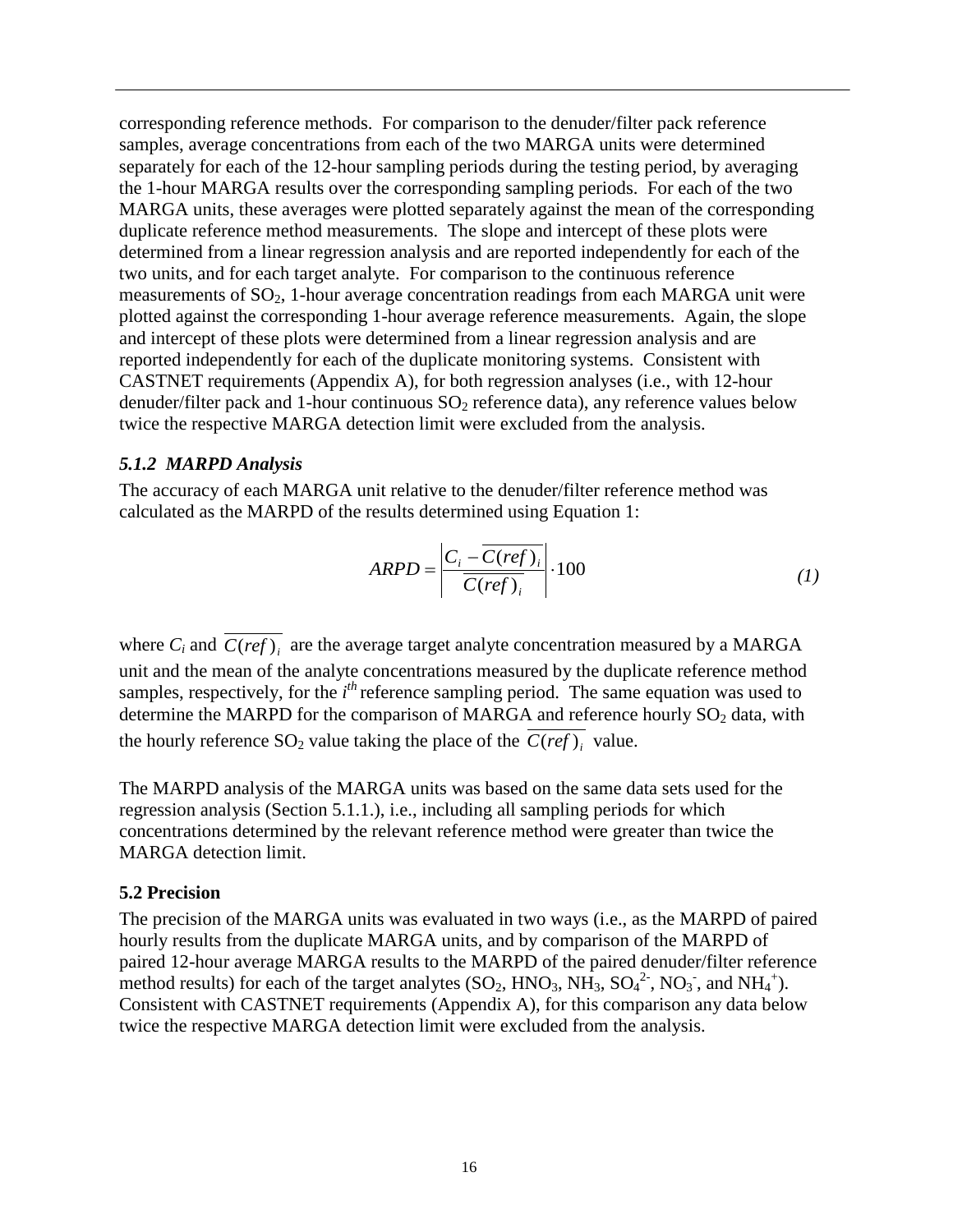#### <span id="page-25-0"></span>*5.2.1 Comparison of Paired Results*

The MARPD between the paired measurements from the duplicate MARGA units was calculated as the median value of the ARPD values determined using Equation 2:

$$
ARPD = \frac{|C(1)_i - C(2)_i|}{[C(1)_i + C(2)_i]/2} \cdot 100
$$
 (2)

where  $C(1)$ *i* and  $C(2)$ *i* are the target analyte concentration measured by the first and second of the two MARGA units. This equation was used to calculate MARPD for both the paired MARGA hourly data and the paired MARGA 12-hour average data. Precision was assessed independently for each target analyte.

#### <span id="page-25-1"></span>*5.2.2 Comparison to Pooled Reference Method Results*

Precision was also assessed through comparisons of the MARGA MARPD determined by Equation 2 to the  $95<sup>th</sup>$  percentile of the pooled relative percent difference of the duplicate reference method measurements. Precision was assessed independently for each target analyte.

#### <span id="page-25-2"></span>**5.3 Data Completeness**

Data completeness was assessed in two ways, based on the overall data return achieved by each MARGA unit during the testing period. For each of the duplicate MARGA units, this calculation used the total hours of data reported as valid by the unit and available within 24 hours, divided by the total possible hours of data in the entire 30-day field period (i.e., 720 hours). Also, data completeness was assessed based on the number of hours of data reported as valid by the unit within each 12-hour reference method sampling period. The performance goals for both of these measures of data completeness were  $\geq 80\%$ . The causes of any substantial incompleteness of data return were established from operator observations and MARGA diagnostics, and noted in the discussion of data completeness results.

### <span id="page-25-3"></span>**5.4 Reliability**

Instrument reliability was assessed in two ways. Firstly, reliability was assessed in terms of the percentage of time that each MARGA unit operated in measurement mode over the duration of the test period. This assessment is reported independently for the two duplicate MARGA units. Additionally, reliability was assessed in terms of the ability of the MARGA to perform a controlled shutdown in the case of a power failure, followed by an automated return to measurement mode within 4 hours after power has been restored. For this assessment, the testing staff imposed an abrupt power outage at the test site and monitored the performance of one of the MARGA units during and after the power outage. That shutdown test was conducted on October 28, i.e., after completion of the 30-day period of reference method sampling, to avoid jeopardizing MARGA performance during the test.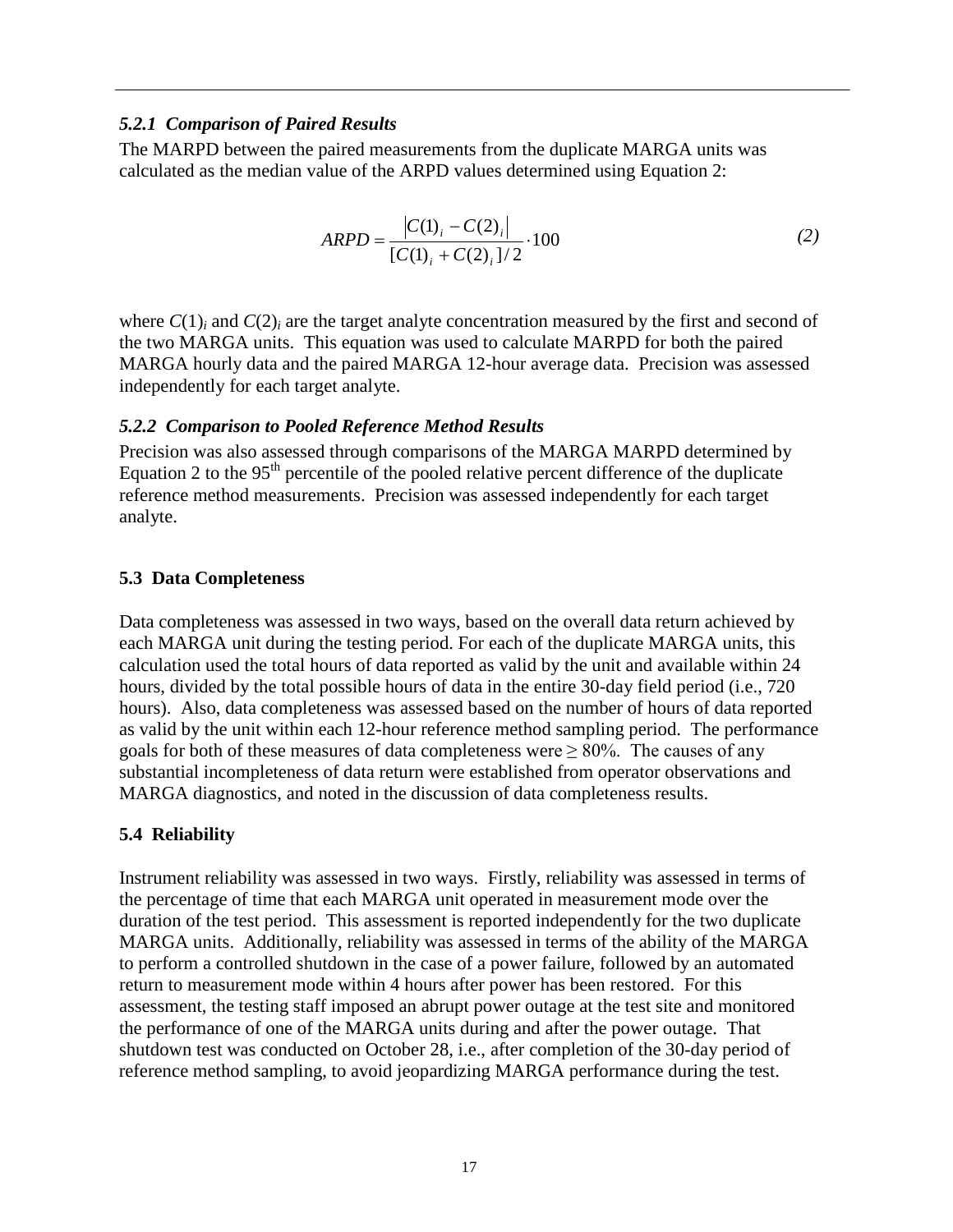#### <span id="page-26-0"></span>**5.5 Operational Factors**

Operational factors including ease of installation, ease of use, extent of operator attention, routine and non-routine maintenance, data output, consumables use, and waste generation were evaluated based on observations recorded by the EPA operators of the MARGA units, and explained by the vendor as needed. Both a laboratory record book and an electronic log were maintained at the test site, and were used to enter daily observations on these factors. Examples of information recorded in the record book include the daily status of diagnostic indicators for the MARGAs; use or replacement of any consumables; the effort or cost associated with maintenance, inlet cleaning, or repair; the duration and causes of any down time or data acquisition failure; and observations about ease of use of the MARGA units.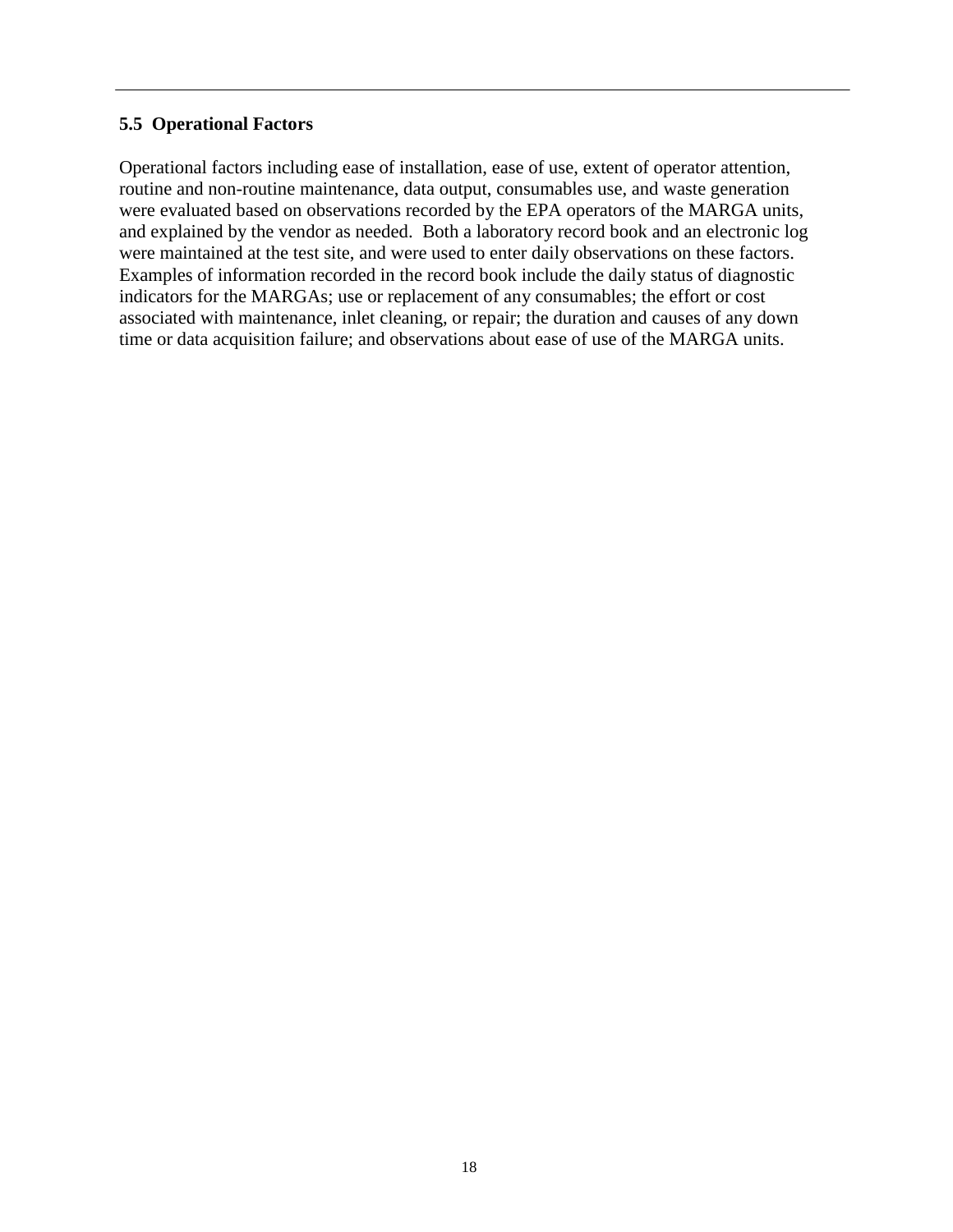# **Chapter 6 Test Results**

<span id="page-27-0"></span>Figures 6-1 through 6-6 show time sequence plots of the duplicate MARGA data recorded during the verification testing period for  $SO_2$ ,  $HNO_3$ ,  $NH_3$ ,  $SO_4^2$ ,  $NO_3$ , and  $NH_4^+$ , respectively. For comparison the mean denuder/filter pack reference method results for the respective sampling periods are also presented in these figures. Note that the reference method results for NH<sub>3</sub> have been corrected by subtraction of the 0.15  $\mu$ g/m<sup>3</sup> blank value noted in Section 4.2.1. Figure 6-7 shows the  $SO<sub>2</sub>$  data from the two MARGA units along with the  $SO_2$  data from the continuous FEM analyzer at the field site.



<span id="page-27-1"></span>Figure 6-1. Time sequence plot of SO<sub>2</sub> measurement results from duplicate MARGA and mean **denuder/filter pack reference method measurements.**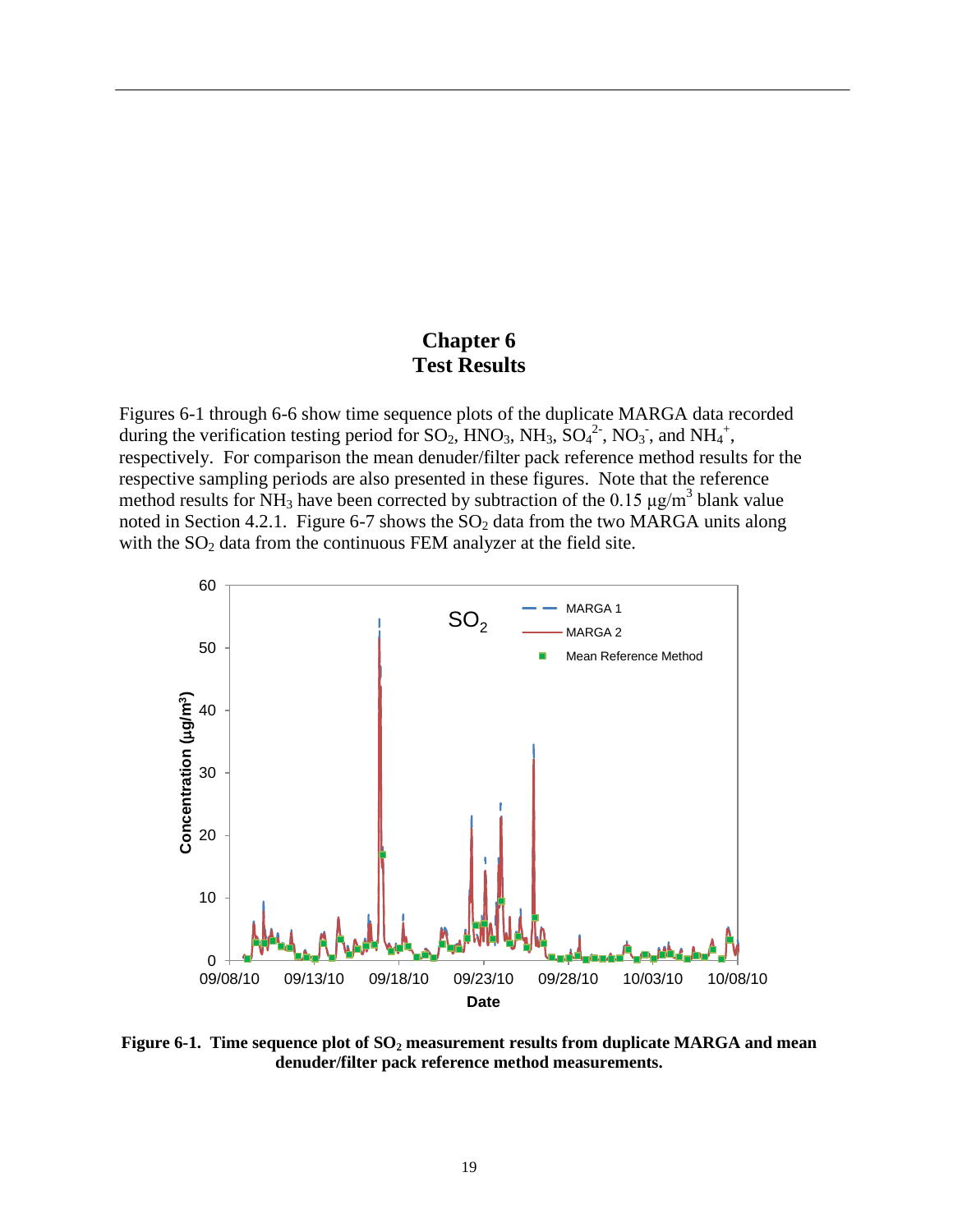

<span id="page-28-0"></span>Figure 6-2. Time sequence plot of HNO<sub>3</sub> measurement results from duplicate MARGA and **mean denuder/filter pack reference method measurements.**



<span id="page-28-1"></span>Figure 6-3. Time sequence plot of NH<sub>3</sub> measurement results from duplicate MARGA and mean **denuder/filter pack reference method measurements.**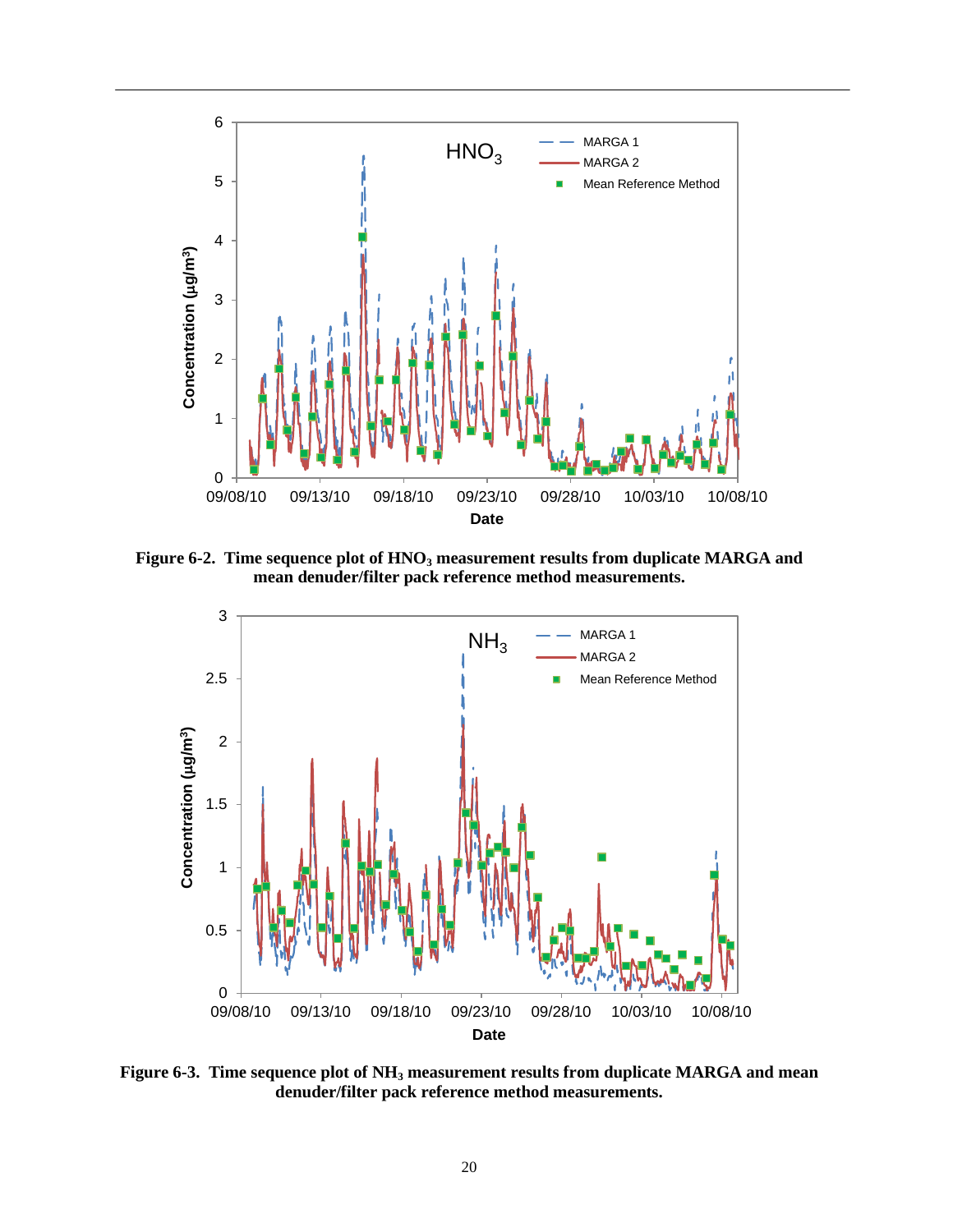

<span id="page-29-0"></span>Figure 6-4. Time sequence plot of SO<sub>4</sub><sup>2</sup> measurement results from duplicate MARGA and **mean denuder/filter pack reference method measurements.**



<span id="page-29-1"></span>Figure 6-5. Time sequence plot of NO<sub>3</sub> measurement results from duplicate MARGA and **mean denuder/filter pack reference method measurements.**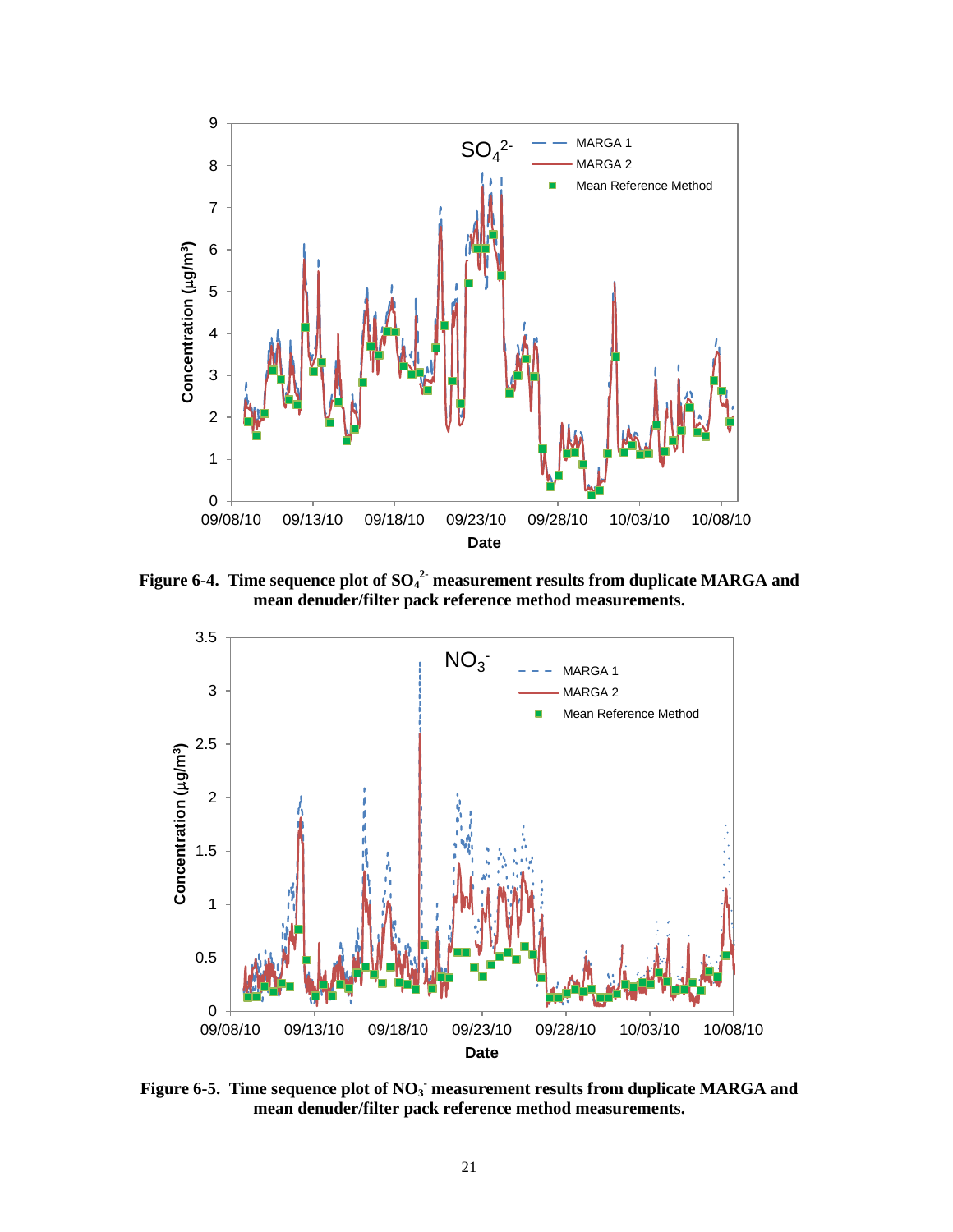

<span id="page-30-0"></span>Figure 6-6. Time sequence plot of NH<sub>4</sub><sup>+</sup> measurement results from duplicate MARGA and **mean denuder/filter pack reference method measurements.**



<span id="page-30-1"></span>Figure 6-7. Time sequence plot of hourly SO<sub>2</sub> measurement results from duplicate MARGA **and continuous SO2 FEM measurements.**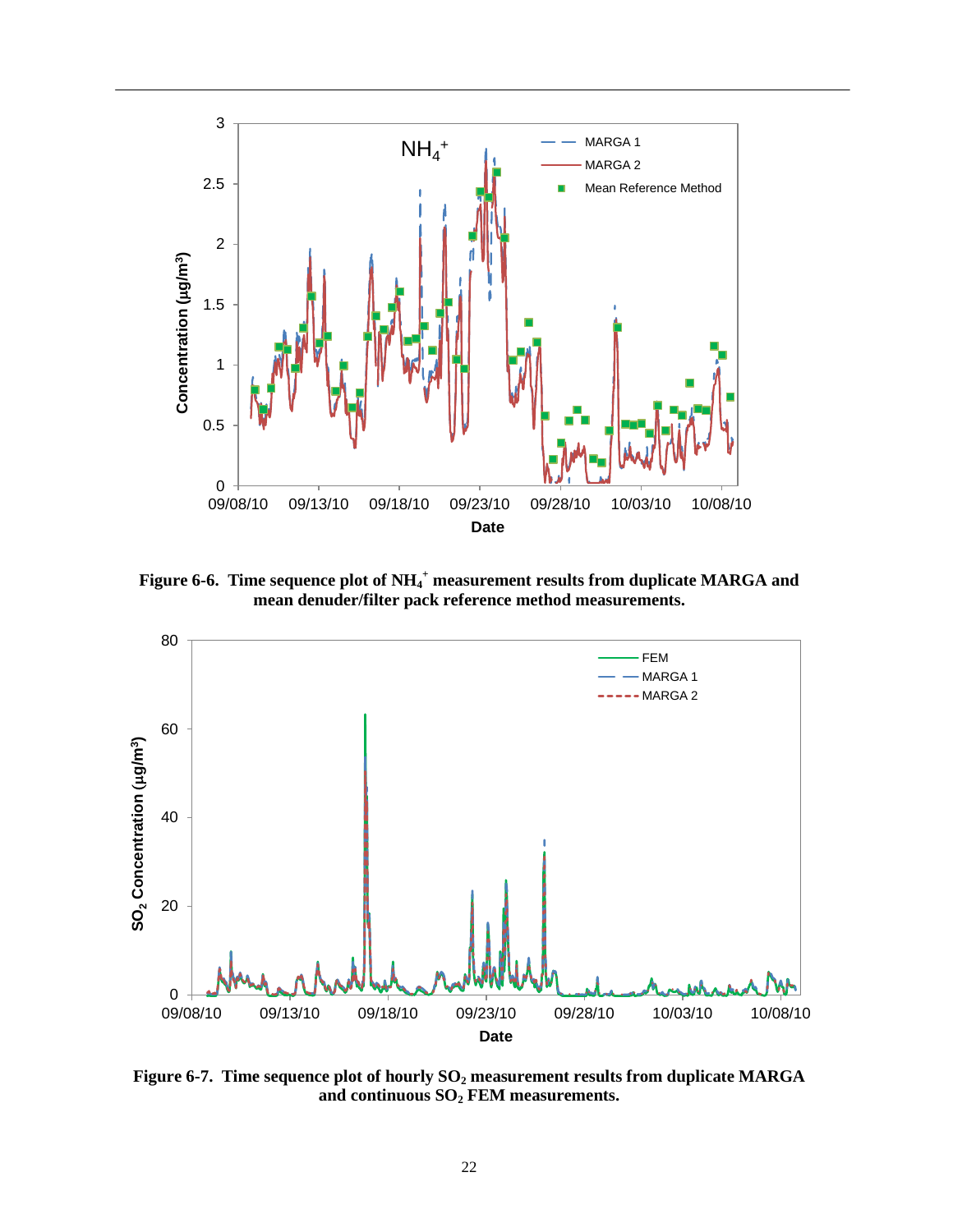Figure 6-8 shows linear regression plots comparing the duplicate denuder/filter pack reference results for each of the target analytes. Close agreement of the results from the duplicate reference method sampling trains for all analytes is evident from Figure 6-8.The results of the verification tests of the MARGA semi-continuous ambient air monitoring system are presented below for each of the performance parameters.



<span id="page-31-0"></span>**Figure 6-8. Regression Plots of Data from Duplicate Reference Method Sampling Trains for Target Analytes.**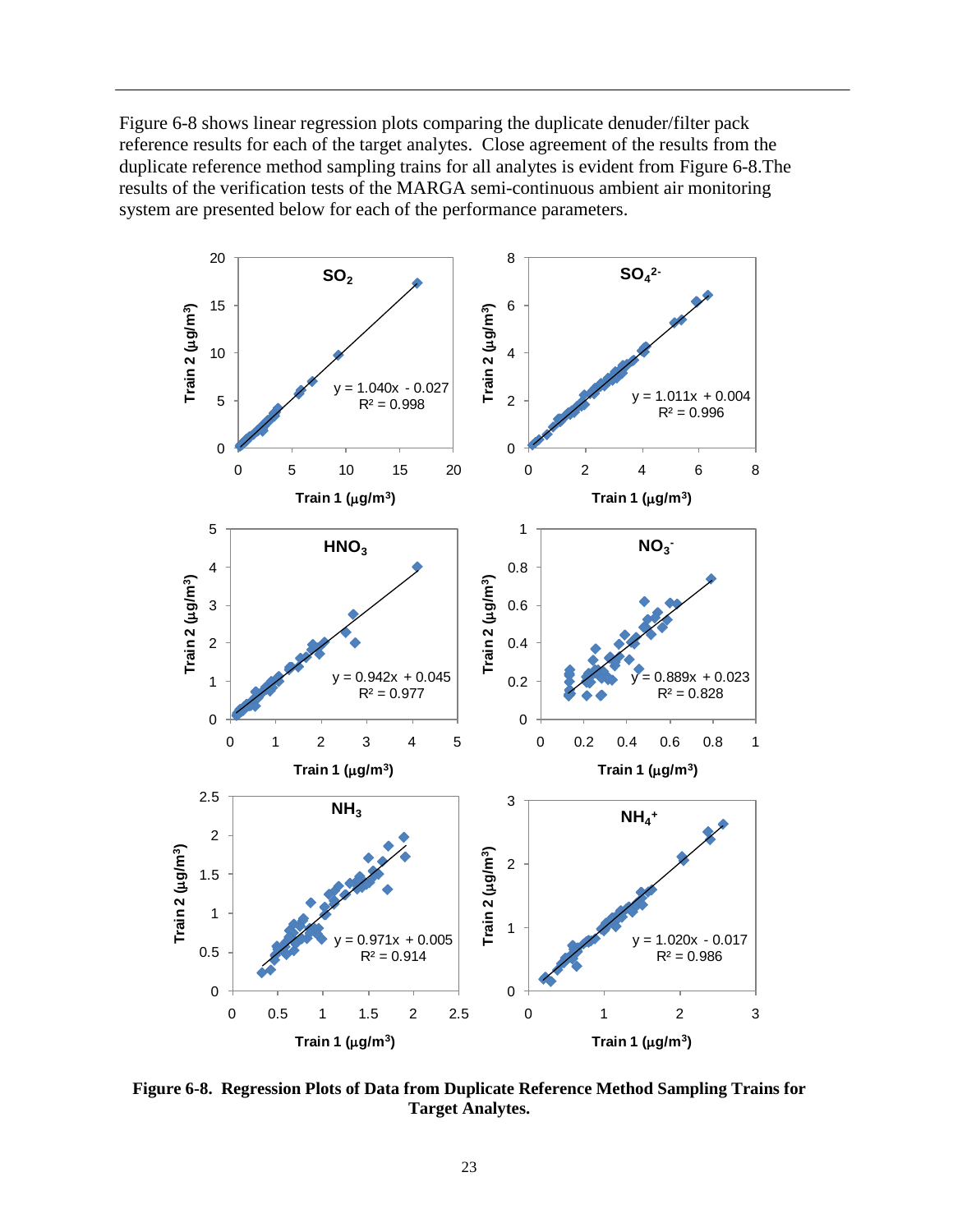#### <span id="page-32-0"></span>**6.1 Accuracy**

The accuracy of the MARGA units was determined in two ways. Firstly, accuracy was determined from a linear least squares regression analysis of the measured concentrations of the target analytes determined by the MARGA units and by the corresponding reference methods as described in Section 5.1.1. Also, accuracy was determined from the MARPD of the differences between the MARGA data and the mean of the reference method data, as described in Section 5.1.2. The results of these analyses are presented below.

#### <span id="page-32-1"></span>*6.1.1 Regression Analysis*

Figure 6-9 shows regression plots of the results from the duplicate MARGA units versus the mean denuder/filter pack reference results for each of the target analytes. Figure 6-10 shows a corresponding regression plot of the hourly MARGA  $SO<sub>2</sub>$  results against the continuous FEM  $SO<sub>2</sub>$  results.

Table 6-1 presents a summary of the linear regression analysis of these data for each target analyte. The CASTNET performance goals for semi-continuous ambient air monitoring systems (Appendix A) include that the slope of the regression analysis be between 0.80 and 1.20, and that the intercept be between -10 ppb and + 10 ppb for each analyte. Table 6-2 summarizes the performance of the duplicate MARGA units relative to these goals for each target analyte (each check mark indicating a goal was met). (Note that the intercept values in Table 6-1 were converted to ppb from  $\mu$ g/m<sup>3</sup> for comparison to the CASTNET intercept performance goal.) Tables 6-1 and 6-2 show that the CASTNET regression goals were met except for the  $HNO<sub>3</sub>$  and  $NO<sub>3</sub>$  slopes with both MARGA units. The  $HNO<sub>3</sub>$  slopes were below 0.8 with both units, and the  $NO<sub>3</sub>$  slopes were above 1.2 with both units.

<span id="page-32-2"></span>

|                          | <b>MARGA1</b> |                                            |       | <b>MARGA 2</b> |                                            |       |
|--------------------------|---------------|--------------------------------------------|-------|----------------|--------------------------------------------|-------|
| <b>Target</b><br>Analyte | <b>Slope</b>  | <b>Intercept</b><br>$\mu$ g/m <sup>3</sup> | $r^2$ | <b>Slope</b>   | <b>Intercept</b><br>$\mu$ g/m <sup>3</sup> | $r^2$ |
| SO <sub>2</sub>          | 1.16          | 0.16                                       | 0.994 | 1.08           | 0.13                                       | 0.990 |
| HNO <sub>3</sub>         | 0.780         | 0.35                                       | 0.884 | 0.596          | 0.28                                       | 0.883 |
| NH <sub>3</sub>          | 0.930         | $-0.14$                                    | 0.732 | 0.987          | $-0.08$                                    | 0.803 |
| $SO_4^2$                 | 1.02          | 0.30                                       | 0.995 | 0.986          | 0.22                                       | 0.994 |
| NO <sub>3</sub>          | 2.48          | $-0.15$                                    | 0.774 | 1.73           | $-0.05$                                    | 0.786 |
| $NH4+$                   | 1.02          | $-0.23$                                    | 0.959 | 0.993          | $-0.25$                                    | 0.958 |
| ${SO_2}^a$               | 0.962         | 0.50                                       | 0.979 | 0.890          | 0.44                                       | 0.982 |

**Table 6-1. Summary of Regression Analysis Results for the MARGA Units**

<sup>a</sup> Comparison to continuous FEM analyzer (1-hr data), all other comparisons relative to 12-hr denuder/filter pack.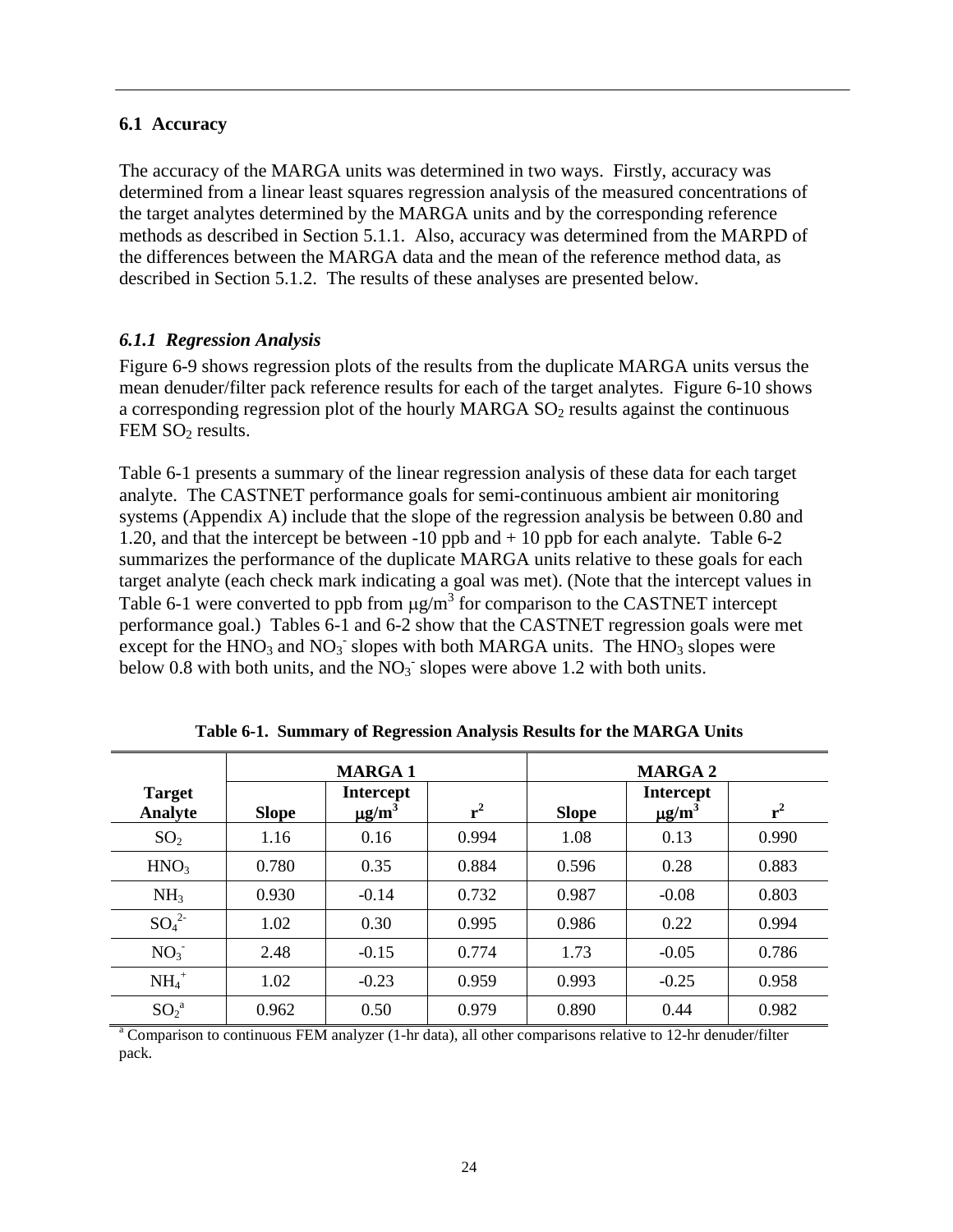

**Figure 6-9. Regression plots of MARGA data versus mean denuder/filter reference**   $\mathbf{m}$ ethod data for  $\mathbf{SO}_2$ ,  $\mathbf{HNO}_3$ ,  $\mathbf{NH}_3$ ,  $\mathbf{SO_4}^2$ ,  $\mathbf{NO_3}$ , and  $\mathbf{NH_4}^+$ .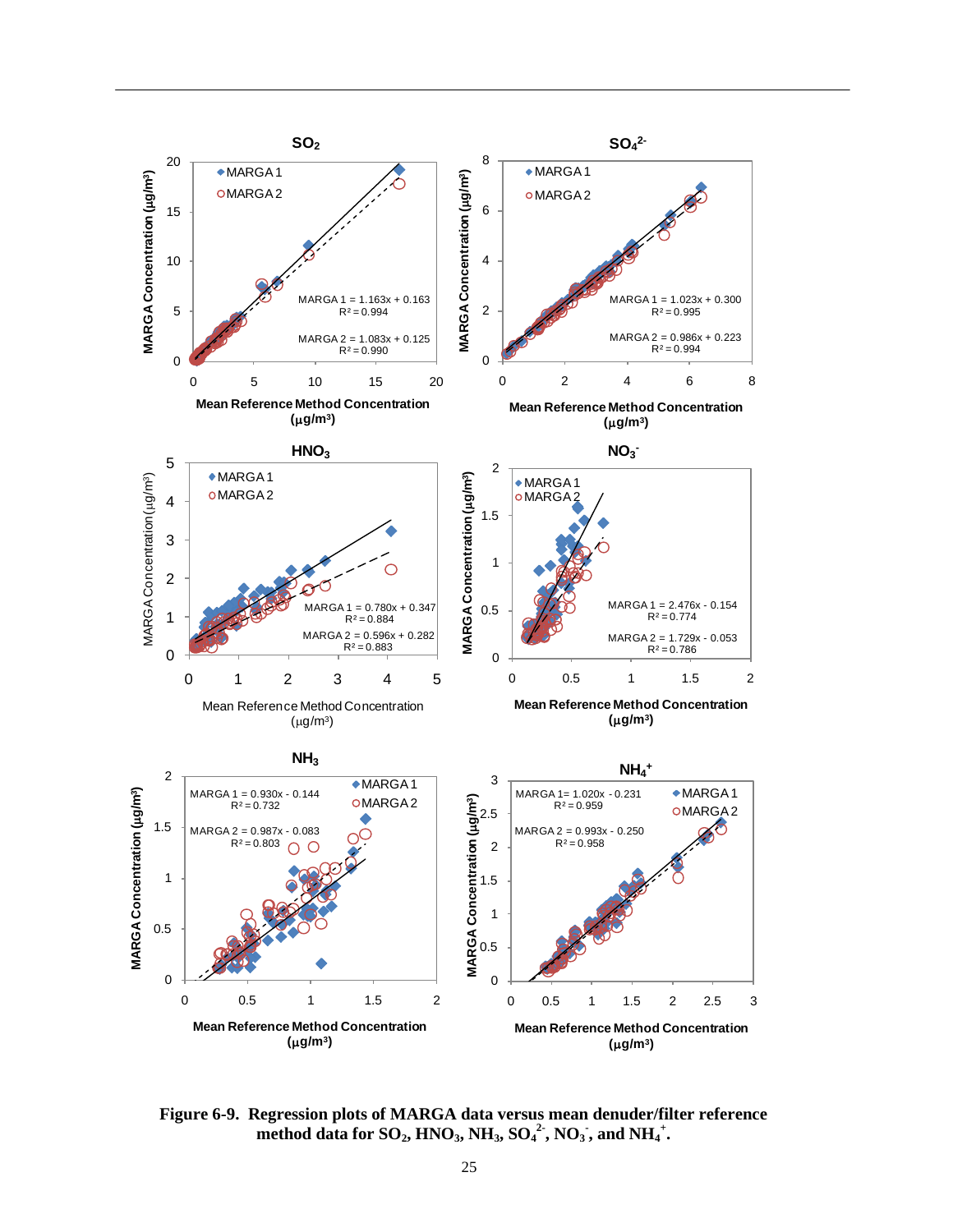

<span id="page-34-1"></span>**Figure 6-10. Regression plots of hourly MARGA data versus hourly FEM data for SO<sub>2</sub>** 

| <b>Target</b>    |              | <b>MARGA1</b>    | <b>MARGA 2</b> |           |  |
|------------------|--------------|------------------|----------------|-----------|--|
| Analyte          | <b>Slope</b> | <b>Intercept</b> | <b>Slope</b>   | Intercept |  |
| SO <sub>2</sub>  |              |                  |                |           |  |
| HNO <sub>3</sub> |              |                  |                |           |  |
| NH <sub>3</sub>  |              |                  |                |           |  |
| $SO_4^2$         |              |                  |                |           |  |
| NO <sub>3</sub>  |              |                  |                |           |  |
| $NH4+$           |              |                  |                |           |  |
| ${SO_2}^a$       |              |                  |                |           |  |

<span id="page-34-2"></span>**Table 6-2. MARGA Regression Analysis Results versus CASTNET Performance Goals**

<sup>a</sup> Comparison to continuous FEM analyzer (1-hr data), all other comparisons relative to 12-hr denuder/filter pack.

#### <span id="page-34-0"></span>*6.1.2 MARPD Analysis*

Table 6-3 presents a summary of the calculated MARPD results and indicates whether the results meet the CASTNET performance goals for each target analyte for each of the duplicate MARGA units. The MARPD results of the paired denuder/filter pack reference data for each analyte are also included in Table 6-3 to show the precision of the reference data. In all cases, the duplicate reference method measurements easily met the CASTNET precision goal of MARPD  $\leq$  25%, confirming that the reference measurements provide a sound basis for comparison to the MARPD of the MARGA units. Both MARGA units met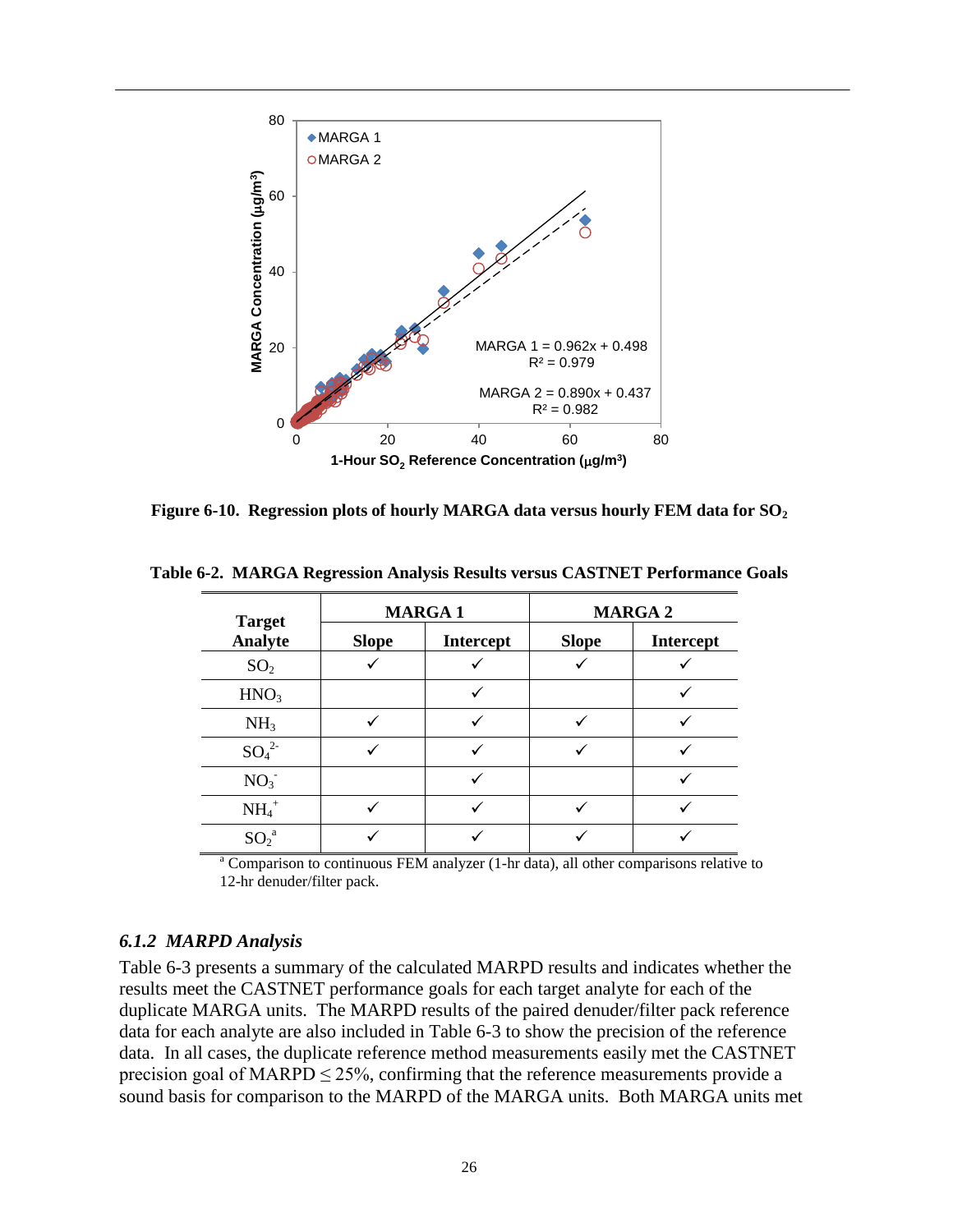<span id="page-35-1"></span>the CASTNET accuracy goal of  $\leq 40\%$  MARPD for SO<sub>2</sub>, HNO<sub>3</sub>, NH<sub>3</sub>, SO<sub>4</sub><sup>2-</sup>, and NH<sub>4</sub><sup>+</sup>, but not for  $NO_3$ .

|                       | <b>Reference</b> | <b>MARGA1</b> |                |              | <b>MARGA 2</b> |
|-----------------------|------------------|---------------|----------------|--------------|----------------|
|                       | <b>Method</b>    |               | <b>CASTNET</b> |              | <b>CASTNET</b> |
| <b>Target Analyte</b> | <b>MARPD</b>     | <b>MARPD</b>  | Goal           | <b>MARPD</b> | Goal           |
| SO <sub>2</sub>       | 4.8%             | 31.2%         |                | 18.9%        |                |
| HNO <sub>3</sub>      | 7.2%             | 34.1%         |                | 25.8%        |                |
| NH <sub>3</sub>       | 10.0%            | 33.1%         |                | 18.2%        |                |
| $SO_4^2$              | 2.8%             | 17.3%         |                | 9.1%         |                |
| NO <sub>3</sub>       | 9.3%             | 86.9%         |                | 58.7%        |                |
| $NH4+$                | 3.2%             | 19.2%         |                | 25.3%        |                |
| $SO_2^a$              | NA               | 19.8%         |                | 14.1%        |                |

**Table 6-3. Calculated MARPD Results for Reference Data and MARGA Units**

 $a$  Comparison to continuous FEM analyzer (1-hr data), all other comparisons relative to 12-hr denuder/filter pack.

NA: Not applicable.

To assess if the MARGA's failure to meet the CASTNET goals for  $NO<sub>3</sub>$  was the result of expected measurement error, a Wilcoxon matched pair test was performed. For this analysis, the NO<sub>3</sub> values from each MARGA for each valid reference method measurement period were paired with the corresponding mean reference method value. The differences in the paired values were ranked and the Wilcoxon rank sum statistic was determined. This value was then used to determine if the observed differences were likely to be random (e.g., large p-value), or the result of actual differences between the data sets (e.g., small p-value) based on a two-tailed distribution. For each MARGA unit, the Wilcoxon statistic indicated an actual difference between the MARGA and reference data sets ( $p < 0.001$ ).

Although not evaluated as part of the ETV performance test, it is noteworthy that the sum of  $HNO<sub>3</sub> + NO<sub>3</sub>$  from MARGA measurements showed regression slopes relative to the corresponding sum from reference measurements that were closer to 1.0 (i.e., slopes of 1.06 and 0.83 for MARGA units 1 and 2, respectively) than did the separate  $HNO<sub>3</sub>$  and  $NO<sub>3</sub>$ comparisons.

#### <span id="page-35-0"></span>**6.2 Precision**

Precision of MARGA measurements was assessed in two ways as described in Section 5.2. Firstly, the MARPD of paired hourly measurements from the duplicate MARGA units was calculated for each of the target analytes, when both measurements exceeded twice the detection limit for the respective analyte. Table 6-4 presents a summary of the MARPD results for the duplicate MARGAs. This table also presents a summary of the number of hourly data points for each analyte where both MARGA results exceeded twice the detection limit as well as the number of hourly data points below twice the detection limit for each MARGA. For all analytes except  $\overline{NO_3}$ , the duplicate MARGAs met the CASTNET precision goal of MARPD  $\leq$  25%.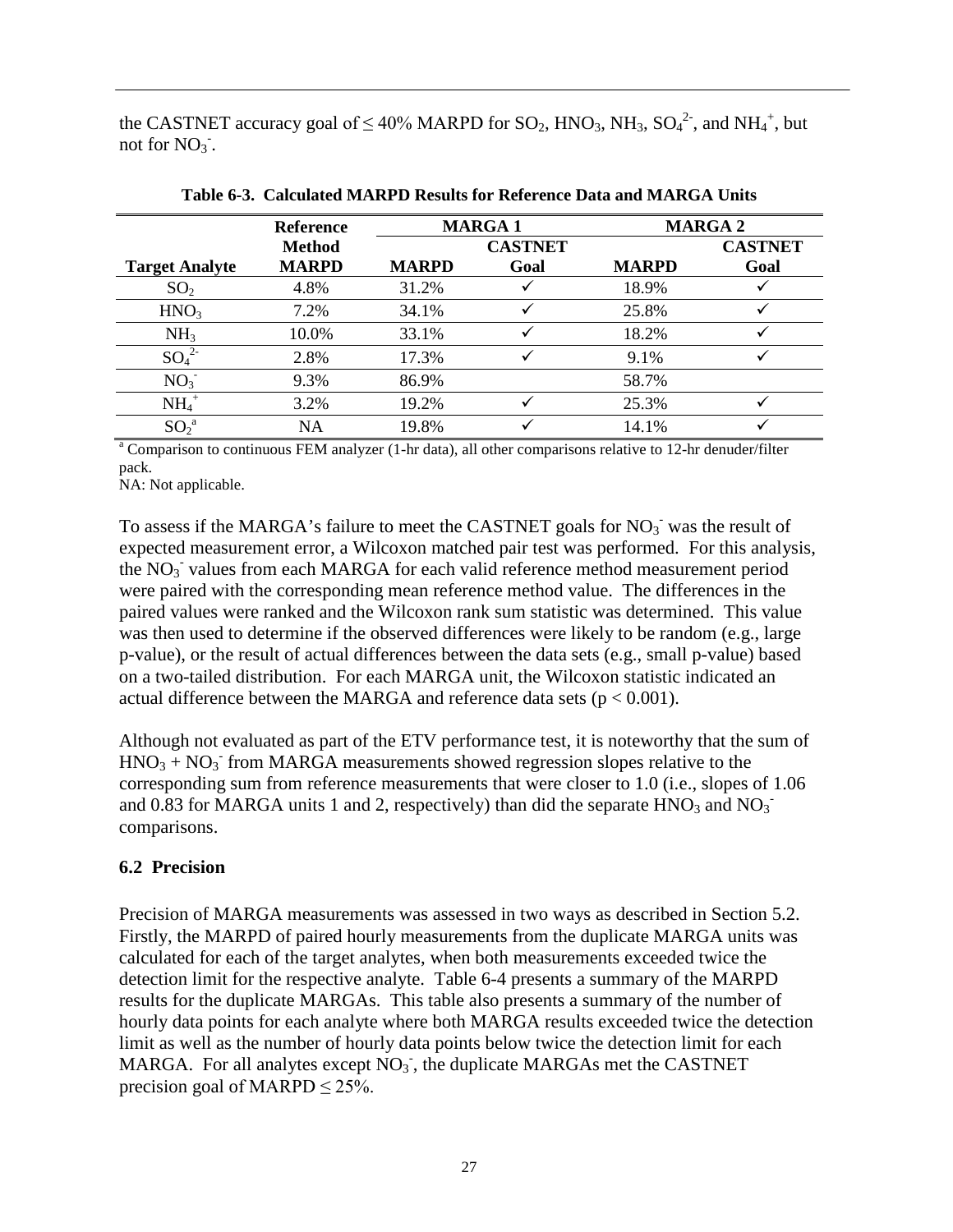Additionally, the MARPD of the duplicate MARGA results was calculated for each 12-hour reference sampling period and compared to the  $95<sup>th</sup>$  percentile of the pooled RPD results  $(RPD_{95})$  of the duplicate denuder/filter pack reference measurements (Table 6-5). The CASTNET performance goal for this measure of precision is for the MARPD of the MARGA units to be less than the corresponding  $95<sup>th</sup>$  percentile of the reference data. Table 6-5 shows that the MARGA units met this performance goal for all target analytes.

|                                 |              | <b>Number of Hourly Data</b><br>with Both Monitors above | Number of Hourly Data below 2 x DL |                |  |
|---------------------------------|--------------|----------------------------------------------------------|------------------------------------|----------------|--|
| <b>Target</b><br><b>Analyte</b> | <b>MARPD</b> | $2 \times DL$                                            | <b>MARGA1</b>                      | <b>MARGA 2</b> |  |
| SO <sub>2</sub>                 | 10.4%        | 691                                                      | 4                                  | 28             |  |
| HNO <sub>3</sub>                | 24.8%        | 582                                                      | 62                                 | 129            |  |
| NH <sub>3</sub>                 | 22.4%        | 561                                                      | 138                                | 103            |  |
| $SO_4^2$                        | 6.5%         | 666                                                      | 4                                  | 53             |  |
| NO <sub>3</sub>                 | 27.3%        | 520                                                      | 129                                | 157            |  |
| $NH4+$                          | 6.3%         | 636                                                      | 59                                 | 81             |  |

<span id="page-36-1"></span>**Table 6-4. Summary of Calculated MARPD Results for Duplicate MARGA Units**

<span id="page-36-2"></span>**Table 6-5. Comparison of MARPD of 12-Hour Average MARGA Measurements with 95th Percentile of Pooled RPD Results of Duplicate Reference Measurements**

|                       | <b>Reference</b> | <b>MARGA</b>  |                         |
|-----------------------|------------------|---------------|-------------------------|
| <b>Target Analyte</b> | $RPD_{95}$       | MARPD $(\% )$ | <b>Met CASTNET Goal</b> |
| SO <sub>2</sub>       | 20.5%            | 8.7%          |                         |
| HNO <sub>3</sub>      | 29.9%            | 26.5%         |                         |
| NH <sub>3</sub>       | 40.7%            | 18.8%         |                         |
| $SO_4^2$              | 11.4%            | 6.8%          |                         |
| NO <sub>3</sub>       | 59.9%            | 23.9%         |                         |
| $NH4+$                | 13.0%            | 6.5%          |                         |

#### <span id="page-36-0"></span>**6.3 Data Completeness**

The data completeness for the duplicate MARGA systems was calculated in two ways as described in Section 5.3. Data completeness was calculated both as the percentage of valid hourly data collected during the entire 30-day verification testing period and as the average number of hours and percentage of valid data collected during each 12-hour reference period when detectable levels were observed in both reference method samples. Completeness was calculated independently for each MARGA and for each target analyte. Table 6-6 summarizes the data completeness results and shows that the 80% completeness goals were easily met for all analytes on both MARGA units, with the exception of the average percentage of valid data collected during each reference period for Na<sup>+</sup>.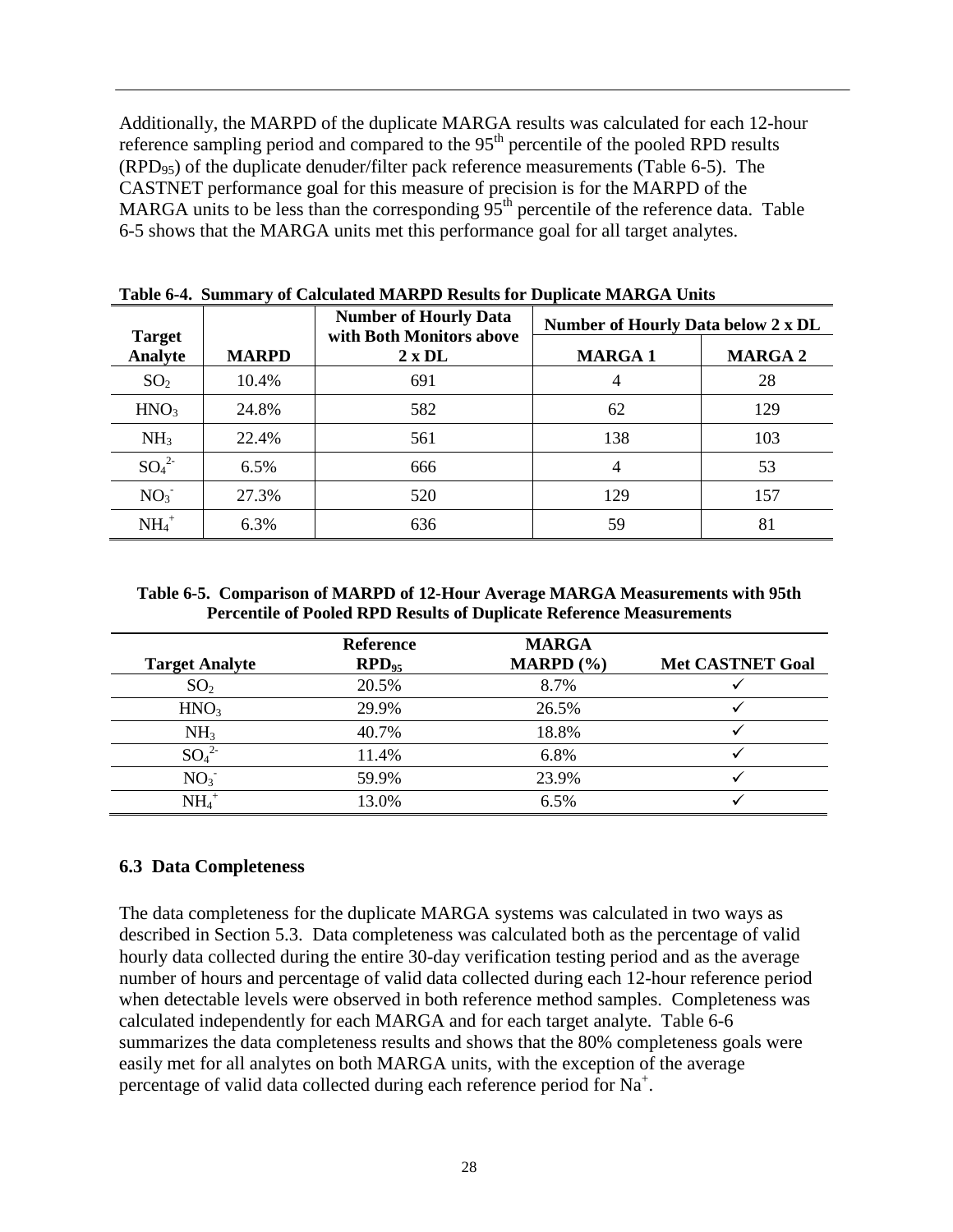<span id="page-37-1"></span>

| <b>Target Analyte</b> | % of Valid Data |                | Average Hours (%) of Valid Data<br>per Reference Sampling Period<br>(i.e., per 12 hours) |                |  |
|-----------------------|-----------------|----------------|------------------------------------------------------------------------------------------|----------------|--|
|                       | <b>MARGA1</b>   | <b>MARGA 2</b> | <b>MARGA1</b>                                                                            | <b>MARGA 2</b> |  |
| SO <sub>2</sub>       | 99.3%           | 96.3%          | 11.9 (99.4%)                                                                             | $11.6(96.3\%)$ |  |
| HNO <sub>3</sub>      | 99.3%           | 96.3%          | 11.9 (99.4%)                                                                             | $11.6(96.5\%)$ |  |
| NH <sub>3</sub>       | 99.3%           | 96.3%          | 11.9 (99.4%)                                                                             | $11.6(96.3\%)$ |  |
| $SO_4^{2-}$           | 99.3%           | 96.1%          | 11.9 (99.4%)                                                                             | $11.5(96.1\%)$ |  |
| NO <sub>3</sub>       | 99.3%           | 96.1%          | 11.9 (99.4%)                                                                             | $11.5(96.1\%)$ |  |
| $NH4+$                | 99.3%           | 96.3%          | 11.9 (99.4%)                                                                             | $11.6(96.3\%)$ |  |
| $Na+$                 | 99.3%           | 96.3%          | 11.9 (99.2%)                                                                             | 11.6(96.5%)    |  |
| $Ca^{2+}$             | 99.4%           | 96.3%          | 11.9 (99.2%)                                                                             | 11.5 (96.8%)   |  |
| $Cl^{\dagger}$        | 99.3%           | 96.1%          | NA.                                                                                      | <b>NA</b>      |  |

**Table 6-6. Summary of Data Completeness for MARGA Units**

NA – Not applicable, Cl was never detected in both reference method samples for a given sampling period.

#### <span id="page-37-0"></span>**6.4 Reliability**

MARGA reliability was assessed in three ways. Firstly, reliability was assessed in terms of the percentage of time that the monitoring systems operated in measurement mode over the duration of the test period, with a performance goal of at least 90%. Secondly, reliability was assessed in terms of the ability of the MARGA to perform a controlled shut-down in the case of a power failure, followed by an automated return to measurement mode within 4 hours after power had been restored. For this assessment, the testing staff imposed a temporary power outage at the test site and monitored the performance of one of the duplicate MARGA systems during and after the power outage. Finally, the number of operator site visits per week that were required to keep the MARGA units operating during the 30-day field period was recorded, with a goal of no more than 2 visits per week. Site visits were required only for routine maintenance of the MARGA units, as described in Section 6.5. These three assessments of reliability are reported independently for the duplicate MARGA units in Table 6-7.

**Table 6-7. Summary of MARGA Reliability Assessments**

<span id="page-37-2"></span>

| Unit           | % of Time in<br><b>Operating Mode</b> | Time to Start-up after<br><b>Power Interruption</b> | <b>Site Visits per Week</b>    |
|----------------|---------------------------------------|-----------------------------------------------------|--------------------------------|
| <b>MARGA1</b>  | 99.4%                                 | $< 1$ hour <sup>a</sup>                             | Approximately one <sup>b</sup> |
| <b>MARGA 2</b> | 96.8%                                 | Not tested                                          | Approximately one <sup>b</sup> |

<sup>a</sup> Power was turned off at 1:51 pm on October 28, 2010 and the MARGA completed a controlled shutdown at 2:08 pm. Power was restored at 2:13 pm and the MARGA restarted and returned to measurement mode at 2:31 pm.

 $<sup>5</sup>$  See Section 6.5.</sup>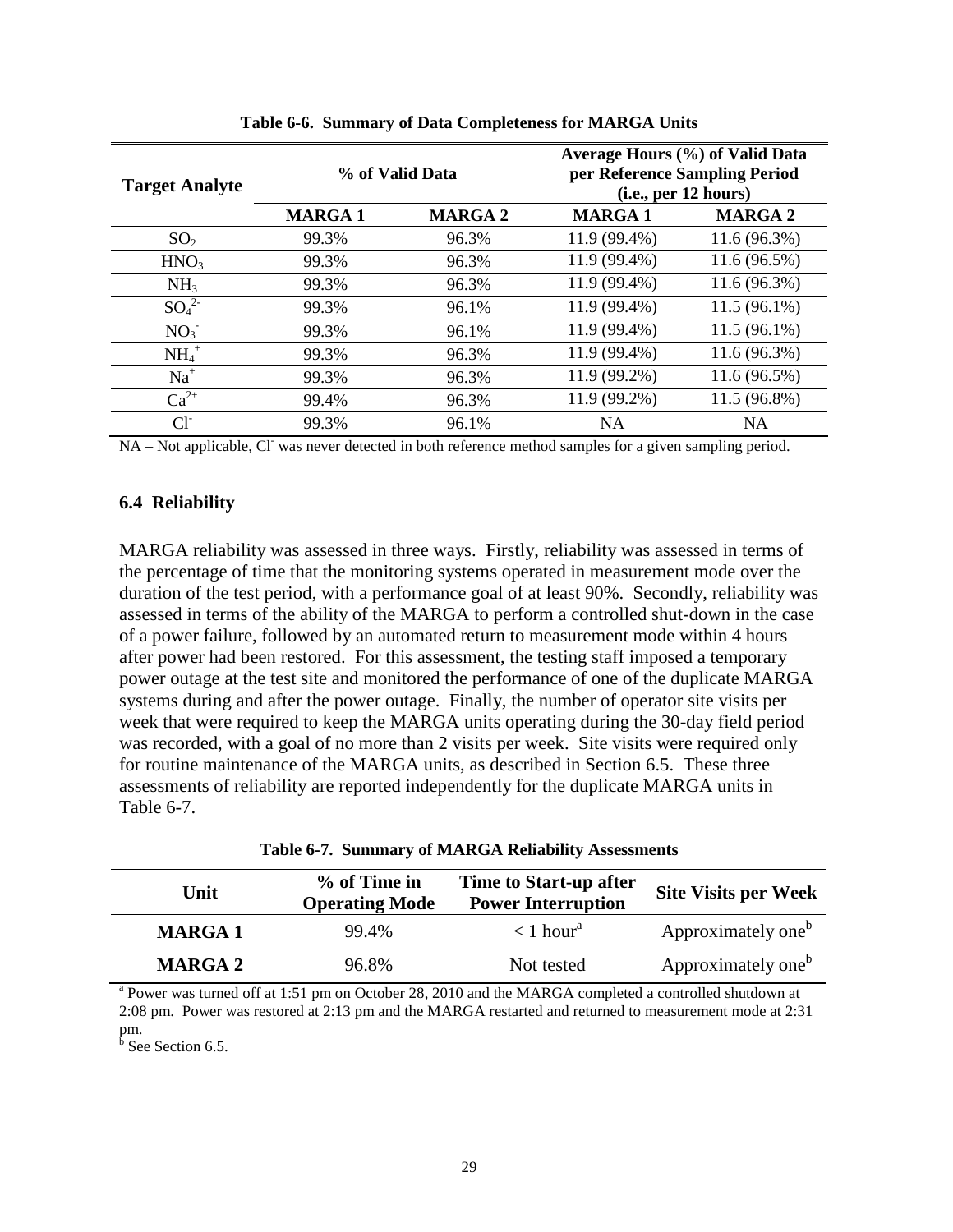### <span id="page-38-0"></span>**6.5 Operational Factors**

This section addresses the maintenance, consumables, waste generation, ease of use, and other factors relevant to automated field operation of the MARGA.

### <span id="page-38-1"></span>*6.5.1 Ease of Use*

The two MARGA units were installed at the field site by the two EPA operators with the assistance of a representative of Applikon. The physical installation was completed over a few days. However, extensive effort was needed over a few weeks to bring the two units to a state of readiness for the verification test, and that readiness was achieved with the assistance of an Applikon representative only a few days before the start of the field period. A primary issue affecting MARGA response was apparent bacterial contamination of unknown origin. Multiple approaches, including thorough cleaning of several MARGA components and addition of a third bacterial filter to the water purification system used for MARGA reagent preparation, were tried simultaneously and were ultimately successful. Final MARGA preparation efforts included replacement of a pump motor in MARGA unit 2 immediately before the start of reference method sampling on September 8, 2010.

During the 30-day field period the two MARGA units operated largely unattended and almost entirely without interruption. An EPA site operator visited the field site on 20 of the 30 test days, but on most of those days conducted only brief  $(< 0.5$  hour) performance inspections that were not required for operation of the MARGA units and that did not interrupt ambient monitoring. The MARGA operations and data were also monitored remotely on a daily basis by an Applikon representative. Routine maintenance (Section 6.5.2) did not cause any loss of MARGA monitoring data. Non-routine maintenance activities (Section 6.5.3) did result in some loss of MARGA data.

#### <span id="page-38-2"></span>*6.5.2 Routine Maintenance*

Routine maintenance consisted of preparation and change out of absorbing solution, cation and anion IC eluents, internal standard, and suppressor regenerant. The absorbing solution was refilled in each MARGA unit seven times during the 30-day field period. In a few cases the absorbing solution was refilled more frequently than needed, to avoid the necessity of visiting the site on a weekend. The eluents were refilled twice, and the internal standard and regenerant were each refilled once, during the field period. Additionally, inlet particle filters were changed twice during the field period. Refilling solutions took 10 minutes or less, and filter changes took five minutes or less, with no interruption of MARGA operation for these activities. The site operators made no effort to consistently refill all solutions and change particle filters on the same day, but those activities could have been combined in one site visit per week. Approximately six man-hours were needed per week for routine maintenance including solution preparation, laboratory cleanup after reagent preparation, refills, filter changes, and disposal of waste solutions.

#### <span id="page-38-3"></span>*6.5.3 Non-Routine Maintenance*

Non-routine maintenance of the MARGA units consisted of cleaning of the MARGA sample inlets, conducting air flow calibrations, and responding to occasional minor malfunctions with MARGA unit 2. These activities required approximately one hour per week. Both non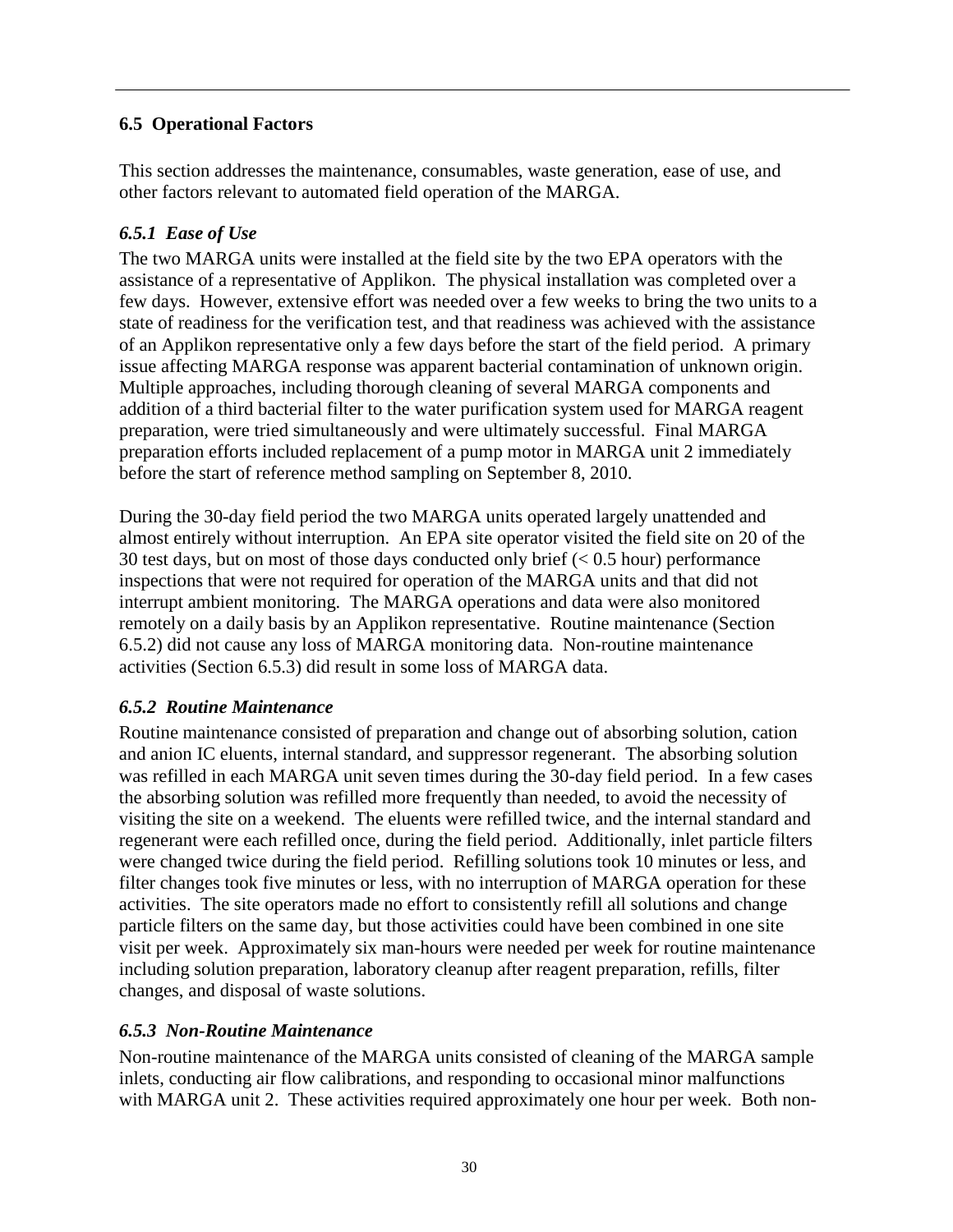routine maintenance and the minor malfunctions caused loss of monitoring data; these occurrences are summarized in Table 6-8. Also shown in that table is the number of hourly MARGA monitoring periods lost due to the activity or malfunction.

Table 6-8 shows four hours of data were lost in the 30-day field period for MARGA unit, whereas 27 total hours of data were lost for MARGA unit 2. In most cases data loss occurred for both gaseous and aerosol species with a given MARGA unit; the few exceptions are noted in Table 6-8. Four hours of data from MARGA unit 1, and six hours of data from MARGA unit 2, were lost due to inlet cleaning and flow calibration conducted on three test days. These activities were conducted to assure correct sampling and comparability with the two MARGA inlets, and do not indicate a fault with the MARGA units themselves. Of the remaining 21 hours of data lost for MARGA unit 2, 20 hours were lost due to incorrect syringe drive operation or stoppage of the MARGA operational cycle. MARGA operation was readily restored, or resumed on its own, after these occurrences, but the ultimate cause of these occurrences was not investigated as part of the test. One hour of aerosol data lost for MARGA unit 2 occurred in the very first hour of the field period, and was likely a result of the replacement of the pump motor immediately before the start of the field period.

| Date    | <b>Affected</b><br><b>MARGA Unit</b> | <b>Malfunction or Activity</b>                                                                            | Data Lost <sup>a</sup>                                   |
|---------|--------------------------------------|-----------------------------------------------------------------------------------------------------------|----------------------------------------------------------|
| 9/8/10  | $\overline{2}$                       | "SJAC fill open time short"; likely due to pump<br>motor replacement immediately before start of<br>test. | 19:00<br>(aerosol only)                                  |
| 9/16/10 | 1 and 2                              | Inlet cleaning and air flow calibration check.                                                            | 15:00, 16:00                                             |
| 9/19/10 | $\overline{2}$                       | Unit stopped due to software problem; "error in<br>setting the outputs (timeout)".                        | $10:00 - 13:00$                                          |
| 9/22/10 | 1 and $2$                            | Inlet cleaning and air flow calibration check.                                                            | 14:00<br>(MARGA unit 1)<br>13:00-15:00<br>(MARGA unit 2) |
| 9/23/10 | $\overline{2}$                       | Syringe problem.                                                                                          | $15:00 - 18:00$                                          |
| 9/27/10 | $\overline{2}$                       | Syringe too fast due to software problem.                                                                 | $13:00 - 16:00$<br>(gases)<br>13:00-17:00<br>(aerosol)   |
| 10/1/10 | 1 and 2                              | Inlet cleaning and air flow calibration check.                                                            | 11:00                                                    |
| 10/4/10 | $\overline{2}$                       | Syringe speed event due to communication error;<br>data quality uncertain.                                | $19:00 - 22:00$                                          |
| 10/6/10 | $\overline{2}$                       | Unit stopped and restarted; cause unknown.                                                                | $19:00 - 21:00$                                          |

<span id="page-39-0"></span>**Table 6-8. Summary of Non-Routine Maintenance Activities and Malfunctions for MARGA Units During Verification Testing**

a: Start times (local time) of affected MARGA hourly sampling periods.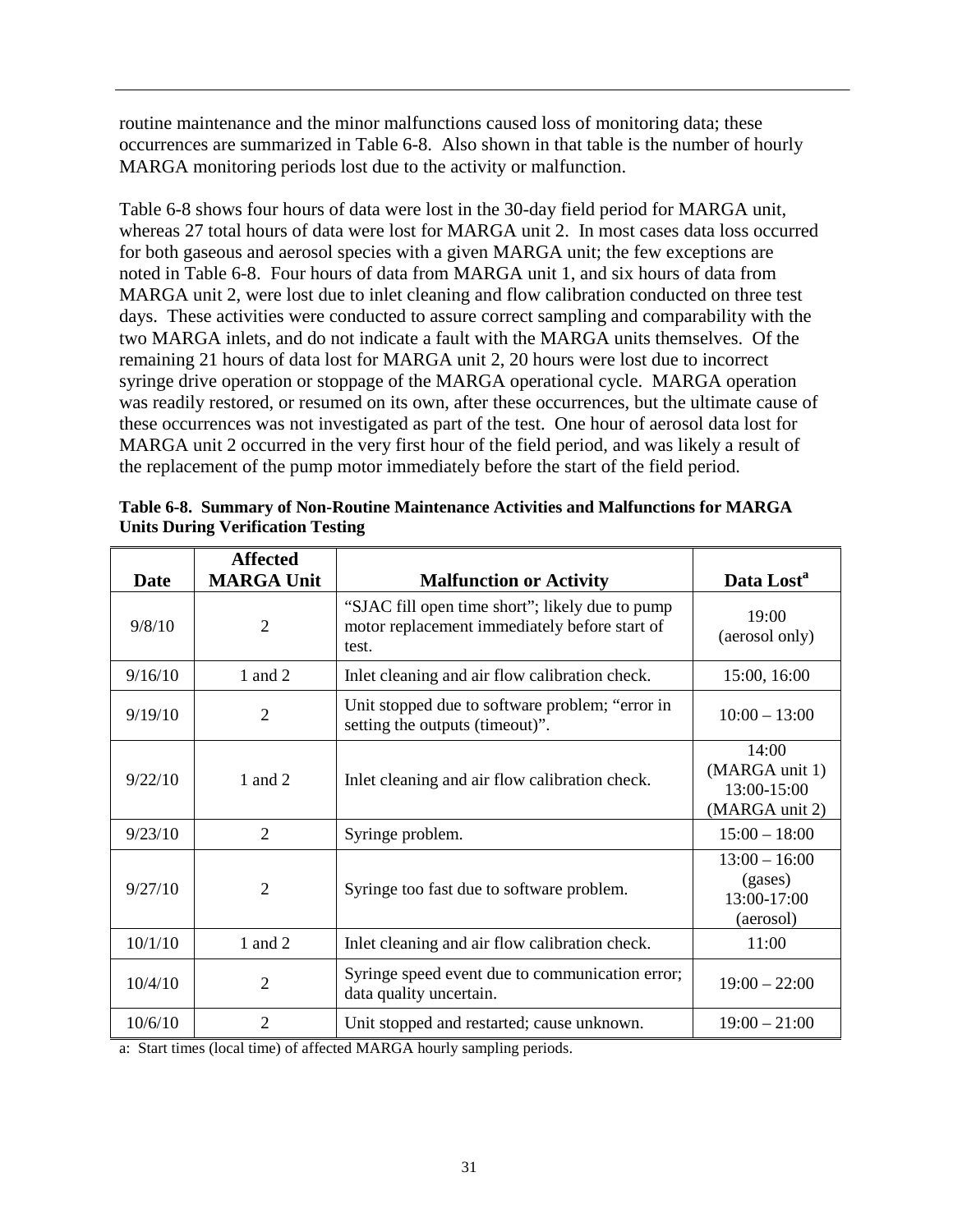#### <span id="page-40-0"></span>*6.5.4 Consumables/Waste Generation*

The consumables required by the two MARGA units included absorbing solution (deionized water containing 10 parts per million hydrogen peroxide  $(H_2O_2)$ ), cation eluent (nitric acid solution), anion eluent (sodium carbonate and sodium bicarbonate solution), an internal lithium bromide standard solution, suppressor regenerant (phosphoric acid solution), and inlet particle filters. Each MARGA unit consumed the absorbing solution at a rate of approximately 20 L per week, and the cation and anion eluents at a rate of approximately 5 L of each per week. Internal standard and suppressor regenerant were consumed at approximately 0.7 and 0.6 L per week, respectively, for each unit. Thus approximately 31.3 L of waste solutions was generated by each MARGA unit per week. All waste solutions are considered non-hazardous and do not require any special treatment for disposal. The particle filters were changed twice during the 30-day field period and are simply thrown away.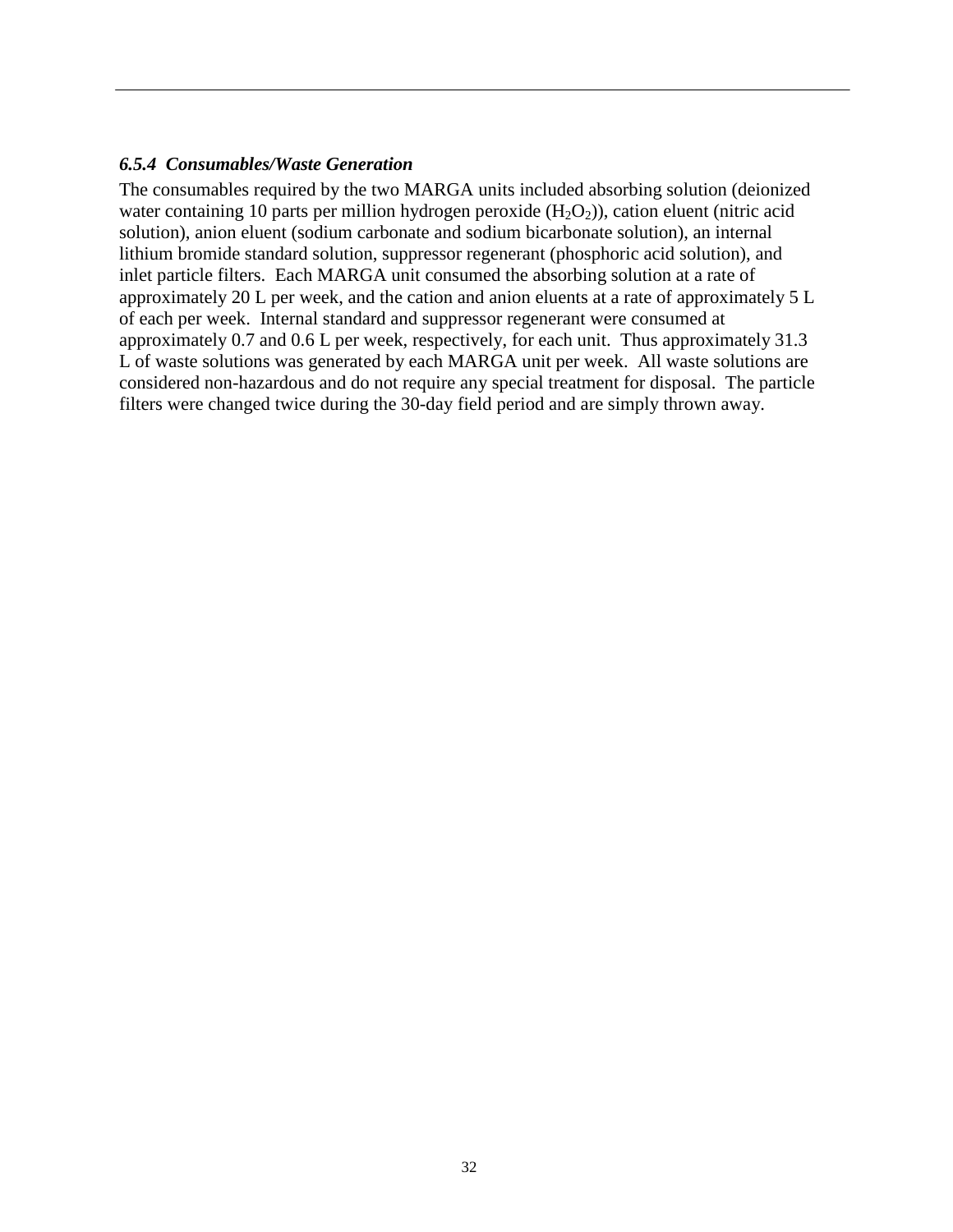# **Chapter 7 Performance Summary**

<span id="page-41-0"></span>Table 7-1 presents a summary of the results of the verification of the MARGA systems during this verification test. Bolded entries indicate that the CAMD performance goal specified in the test/QA plan<sup>4</sup> was met. Table 7-1 shows that the great majority of performance goals were met by both MARGA units, with the regression slopes for HNO<sub>3</sub> and  $NO<sub>3</sub>$ , and the MARPD accuracy for  $NO<sub>3</sub>$ , being the key exceptions.

<span id="page-41-1"></span>

| <b>Parameter</b><br><b>Evaluated</b> | <b>Method of</b><br><b>Evaluation</b> | <b>Results</b>   |                 |                            |              |                            |  |
|--------------------------------------|---------------------------------------|------------------|-----------------|----------------------------|--------------|----------------------------|--|
|                                      |                                       |                  | <b>MARGA1</b>   |                            |              | <b>MARGA 2</b>             |  |
|                                      |                                       | Analyte          | <b>Slope</b>    | Intercept<br>$(\mu g/m^3)$ | <b>Slope</b> | Intercept<br>$(\mu g/m^3)$ |  |
|                                      |                                       | SO <sub>2</sub>  | 1.16            | 0.16                       | 1.08         | 0.13                       |  |
|                                      | Regression analysis                   | HNO <sub>3</sub> | 0.780           | 0.35                       | 0.596        | 0.28                       |  |
| Accuracy                             | comparison to                         | NH <sub>3</sub>  | 0.930           | $-0.14$                    | 0.987        | $-0.08$                    |  |
|                                      | reference samples                     | $SO_4^2$         | 1.02            | 0.30                       | 0.986        | 0.22                       |  |
|                                      |                                       | NO <sub>3</sub>  | 2.48            | $-0.15$                    | 1.73         | $-0.05$                    |  |
|                                      |                                       | $NH4+$           | 1.02            | $-0.23$                    | 0.993        | $-0.25$                    |  |
|                                      |                                       | ${SO_2}^a$       | 0.962           | 0.50                       | 0.890        | 0.44                       |  |
|                                      |                                       | Analyte          |                 | <b>MARPD</b>               |              |                            |  |
|                                      |                                       |                  |                 | <b>MARGA1</b>              |              | <b>MARGA 2</b>             |  |
|                                      | Calculation of                        |                  | SO <sub>2</sub> | 31.2%                      |              | 18.9%                      |  |
|                                      | <b>MARPD</b> between                  | HNO <sub>3</sub> |                 | 34.1%                      |              | 25.8%                      |  |
| Accuracy                             | <b>MARGA</b> results                  |                  | NH <sub>3</sub> | 33.1%                      |              | 18.2%                      |  |
|                                      | and reference                         |                  | $SO_4^2$        | 17.3%                      |              | 9.1%                       |  |
|                                      | method results                        |                  | NO <sub>3</sub> | 86.9%                      |              | 58.7%                      |  |
|                                      |                                       |                  | $NH4+$          | 19.2%                      |              | 25.3%                      |  |
|                                      |                                       | ${SO_2}^a$       |                 | 19.8%                      |              | 14.1%                      |  |

#### **Table 7-1. Summary of Verification Test Results for the MARGA**

<sup>a</sup> Comparison to continuous FEM analyzer (1 hr data), all other comparisons relative to 12-hr denuder/filter pack.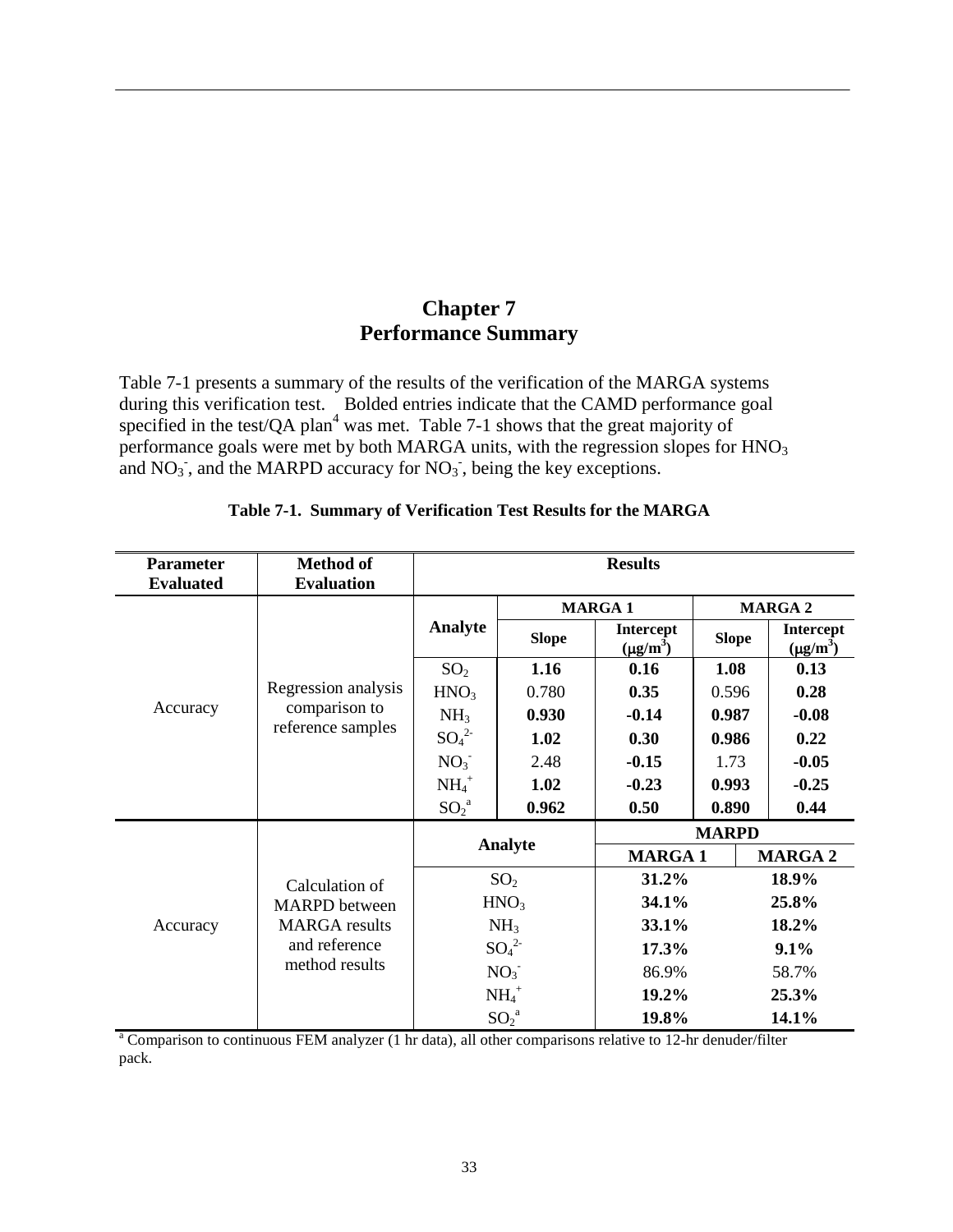| <b>Parameter</b><br><b>Evaluated</b> | <b>Method of</b><br><b>Evaluation</b>        | <b>Results</b>                                                         |                   |                 |                                  |                                                                                     |                   |
|--------------------------------------|----------------------------------------------|------------------------------------------------------------------------|-------------------|-----------------|----------------------------------|-------------------------------------------------------------------------------------|-------------------|
|                                      |                                              | <b>Analyte</b>                                                         |                   |                 |                                  | <b>1-Hour MARPD</b>                                                                 |                   |
|                                      |                                              |                                                                        | SO <sub>2</sub>   |                 |                                  | 10.4%                                                                               |                   |
|                                      | Comparison of results                        |                                                                        | HNO <sub>3</sub>  |                 |                                  | 24.8%                                                                               |                   |
| Precision                            | from duplicate                               |                                                                        | NH <sub>3</sub>   |                 |                                  |                                                                                     | 22.4%             |
|                                      | monitoring systems                           |                                                                        | $SO_4^2$          |                 |                                  | 6.5%                                                                                |                   |
|                                      |                                              |                                                                        | NO <sub>3</sub>   |                 |                                  | 27.3%                                                                               |                   |
|                                      |                                              |                                                                        | $NH4+$            |                 |                                  | 6.3%                                                                                |                   |
|                                      | Comparison of<br>MARPD of 12-hour            | Analyte                                                                |                   |                 | <b>Ref. Method</b><br>$RPD_{95}$ | <b>MARGA 12-Hour</b>                                                                | <b>MARPD</b>      |
|                                      | average MARGA data                           | SO <sub>2</sub>                                                        |                   |                 | 20.5%                            |                                                                                     | $8.7\%$           |
| Precision                            | and 95 <sup>th</sup> percentile of           | HNO <sub>3</sub>                                                       |                   |                 | 29.9%                            |                                                                                     | 26.5%             |
|                                      | pooled RPD results                           | NH <sub>3</sub>                                                        |                   |                 | 40.7%                            | 18.8%                                                                               |                   |
|                                      | from reference                               | $SO_4^2$                                                               |                   |                 | 11.4%                            |                                                                                     | 6.8%              |
|                                      | measurements<br>$(RPD_{95})$                 | NO <sub>3</sub>                                                        |                   |                 | 59.9%                            | 23.9%                                                                               |                   |
|                                      |                                              | $NH4+$                                                                 |                   |                 | 13.0%                            | 6.5%                                                                                |                   |
|                                      |                                              | Analyte                                                                |                   | % of Valid Data |                                  | Average % of Valid<br>Data per Reference<br>Sampling Period (e.g.,<br>per 12 hours) |                   |
|                                      | Ratio of number of                           |                                                                        | <b>MARGA</b><br>1 |                 | <b>MARGA</b><br>2                | <b>MARGA</b><br>1                                                                   | <b>MARGA</b><br>2 |
|                                      | hourly data points                           | SO <sub>2</sub>                                                        | 99.3%             |                 | 96.3%                            | 99.4%                                                                               | 96.3%             |
|                                      | successfully collected                       | HNO <sub>3</sub>                                                       | 99.3%             |                 | 96.3%                            | 99.4%                                                                               | 96.5%             |
| Data completeness                    | to number of potential                       | NH <sub>3</sub>                                                        | 99.3%             |                 | 96.3%                            | 99.4%                                                                               | 96.3%             |
|                                      | hourly data points that<br>could have been   | $SO_4^2$                                                               | 99.3%             |                 | 96.1%                            | 99.4%                                                                               | 96.1%             |
|                                      | collected                                    | NO <sub>3</sub>                                                        | 99.3%             |                 | 96.1%                            | 99.4%                                                                               | 96.1%             |
|                                      |                                              | $NH4+$                                                                 | 99.3%             |                 | 96.3%                            | 99.4%                                                                               | 96.3%             |
|                                      |                                              | $Na+$                                                                  | 99.3%             |                 | 96.3%                            | 99.2%                                                                               | 96.5%             |
|                                      |                                              | $Ca^{2+}$                                                              | 99.4%             |                 | 96.3%                            | 99.2%                                                                               | 96.8%             |
|                                      |                                              | $Cl-$                                                                  | 99.3%             |                 | 96.1%                            | NA                                                                                  | <b>NA</b>         |
| Reliability                          | Percentage of time in<br>operating mode      | <b>MARGA 1: 99.4%</b><br><b>MARGA 2: 96.8%</b>                         |                   |                 |                                  |                                                                                     |                   |
| Reliability                          | Time to start-up after<br>power interruption | MARGA $1:$ < 1 hour<br>MARGA 2: Not tested                             |                   |                 |                                  |                                                                                     |                   |
| Reliability                          | Number of site visits<br>per week            | <b>MARGA 1: Approximately one</b><br><b>MARGA 2: Approximately one</b> |                   |                 |                                  |                                                                                     |                   |

**Table 7-1. (Continued)**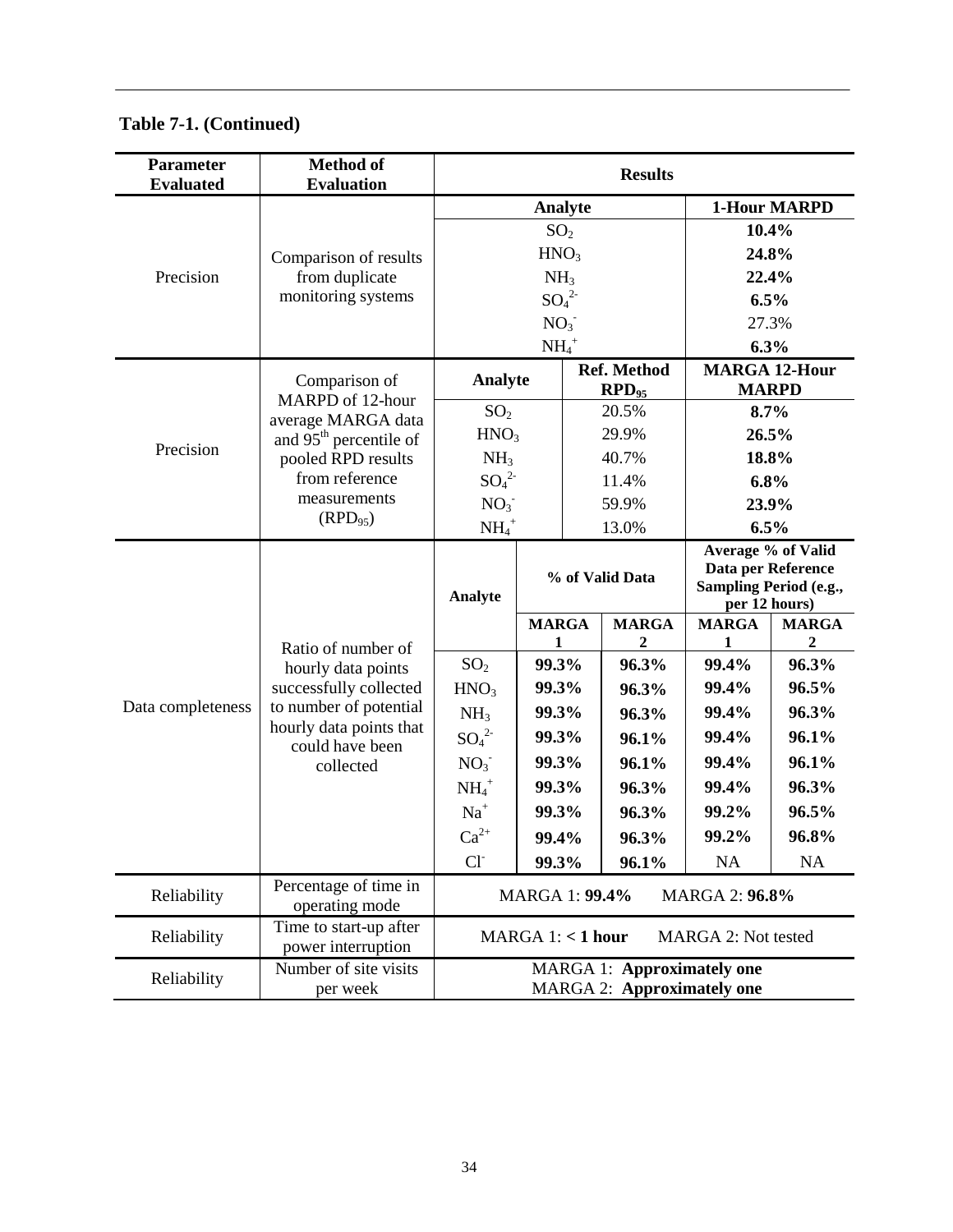## **Table 7-1. (Continued)**

| Ease of use                    | Operator observations | Installation of two MARGA units completed in a few<br>days<br>Full operational readiness of two units required<br>extensive effort, including correction of apparent<br>bacterial contamination<br>Routine operations of the instrument were easy with<br>the only regularly scheduled tasks being solution<br>preparation and changing, and filter replacement |
|--------------------------------|-----------------------|-----------------------------------------------------------------------------------------------------------------------------------------------------------------------------------------------------------------------------------------------------------------------------------------------------------------------------------------------------------------|
| Maintenance                    | Operator observations | Routine maintenance consisted of preparing and<br>refilling reagent solutions, disposal of waste solutions,<br>and replacement of particle filters; approximately 6<br>man-hours per week<br>Non-routine maintenance included flow checks,<br>cleaning of sample inlets, and responding to minor<br>infrequent problems; approximately 1 man-hour per<br>week   |
| Consumables/waste<br>generated | Operator observations | Cation and anion eluents, absorbing solution,<br>suppressor regenerant, and internal standard<br>periodically refilled<br>Internal filters replaced weekly<br>Approximately 31 liters of waste solutions generated<br>weekly by each MARGA unit                                                                                                                 |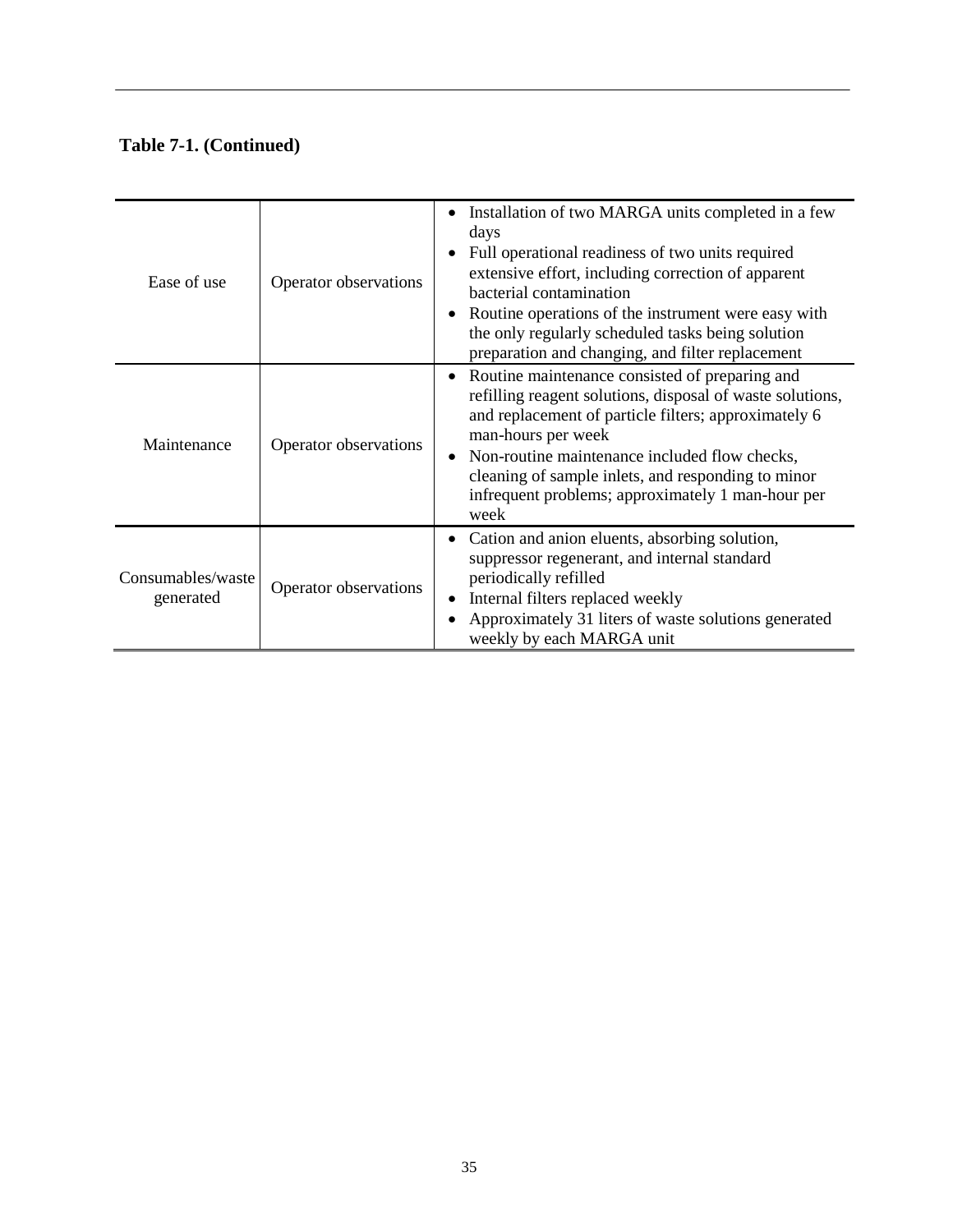# **Chapter 8 References**

- <span id="page-44-0"></span>1. Allegrini, I., De Santis, F., Di Palo, V., Febo, A., C., Possanzini, M., and Liberti, A. 1987. "Annular Denuder Method for Sampling Reactive Gases and Aerosols in the Atmosphere." Sci. Total Environment. Vol. 67, 1-16.
- 2. Harrison, R.M., Kitto, A.M.N. 1990. "Field Intercomparison of Filter Pack and Denuder Sampling Methods for Reactive Gaseous and Particulate Pollutants", Atmos. Environ. 24A(10): 2633-2640.
- 3. Sickles, J.E., Hodson, L.L., McClenny, W.A., Paur, R.J., Ellestad, T.G. 1990. "Field Comparison of Methods for the Measurement of Gaseous and Particulate Contributors to Acidic Dry Deposition." Atmos. Environ. 24A(01): 155-165.
- 4. *Test/QA Plan for Verification of Semi-continuous Ambient Air Monitoring Systems: Version 1,* Battelle, Columbus, Ohio, September 26, 2008.
- 5. EPA, Compendium Method IO-4.2 Determination of Reactive Acidic and Basic Gases and Strong Acidity of Atmospheric Particles ( $< 2.5 \mu$ m). Center for Environmental Research Information, Office of Research and Development, Cincinnati, OH. June, 1999.
- 6. EPA, Method 300.0 Determination of Inorganic Anions by Chromatography. Environmental Monitoring Systems Laboratory, Office of Research and Development, Cincinnati, OH. August, 1993.
- 7. EPA, Method 350.1 Determination of Ammonia Nitrogen by Semi-Automated Colorimetry. Environmental Monitoring Systems Laboratory, Office of Research and Development, Cincinnati, OH. August, 1993.
- 8. EPA, Method 6010B, Inductively Coupled Plasma-Atomic Emission Spectrometry, Revision 2, Environmental Monitoring Systems Laboratory, Office of Research and Development, Cincinnati, OH. December, 1996.
- 9. Battelle, Quality Management Plan for the ETV Advanced Monitoring Systems Center, Version 6.0, U.S. EPA Environmental Technology Verification Program, prepared by Battelle, Columbus, Ohio, November 2005.
- 10. Amendment 1.0 to the *Test/QA Plan for Verification of Semi-Continuous Ambient Air Monitoring Systems: Version 1*, Battelle, Columbus, Ohio, approved August 31, 2010.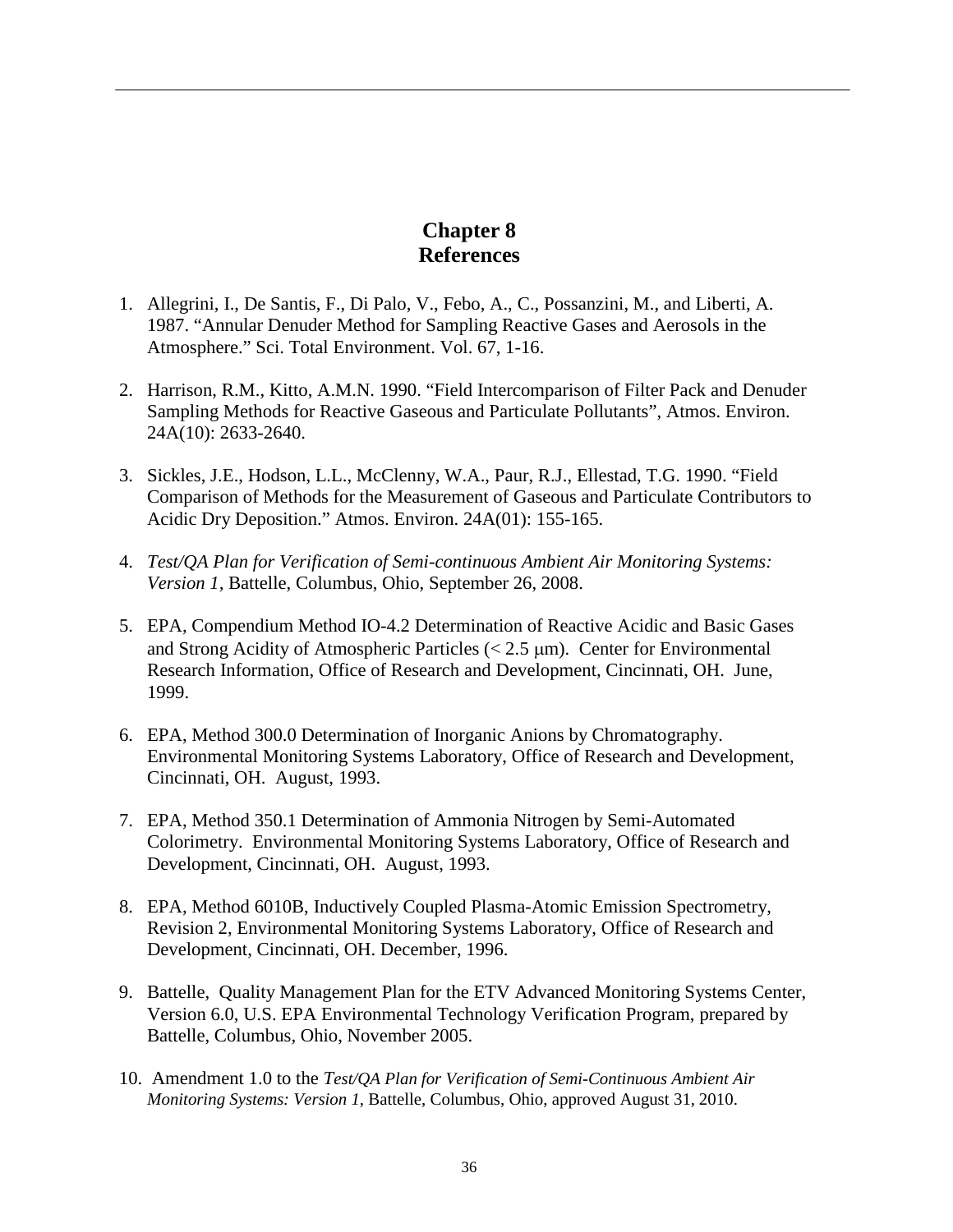# <span id="page-45-0"></span>**Appendix A**

# **Performance Objectives for CASTNET Semi-Continuous Ambient Air Monitoring Systems**